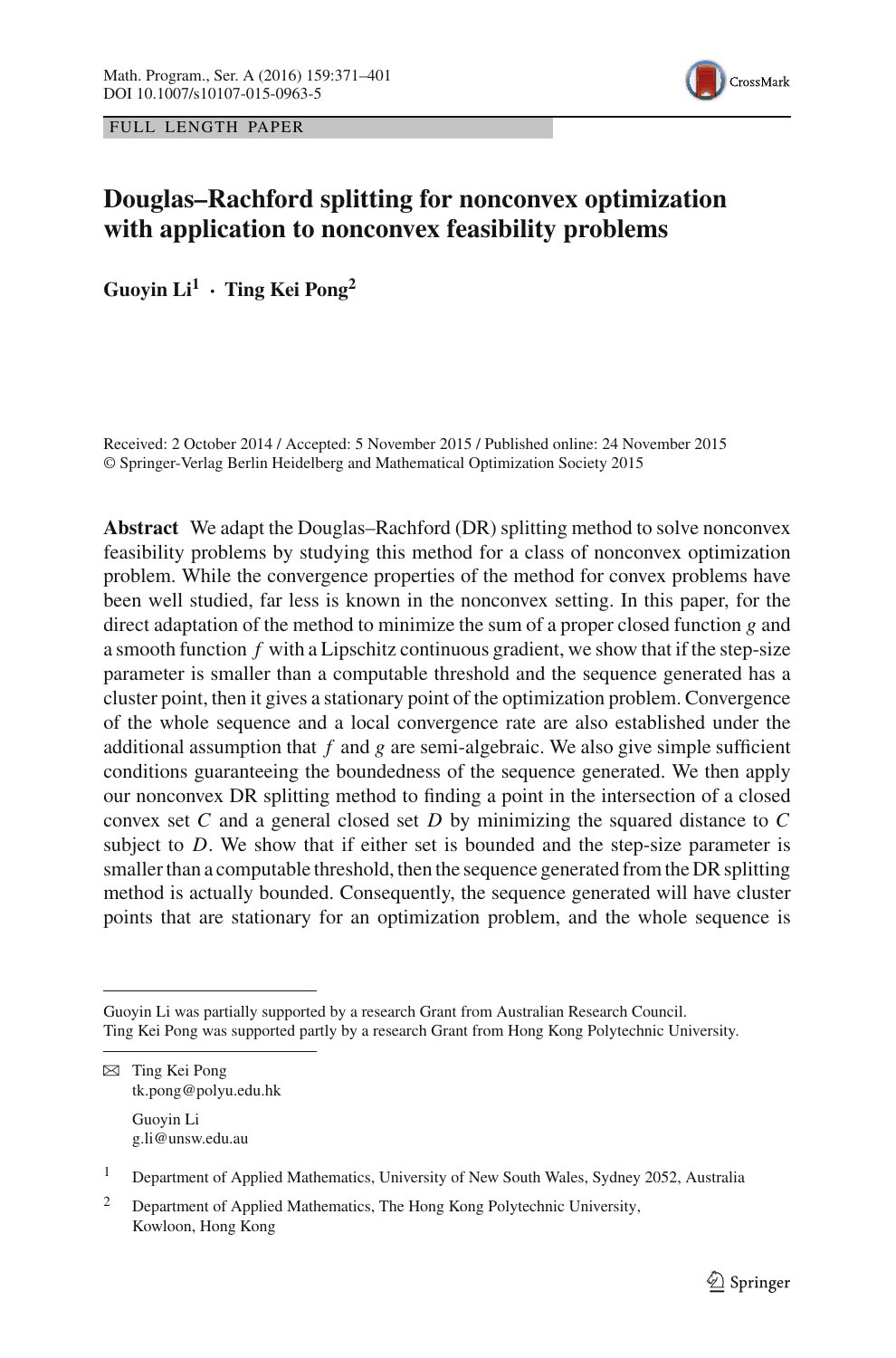convergent under an additional assumption that *C* and *D* are semi-algebraic. We achieve these results based on a new merit function constructed particularly for the DR splitting method. Our preliminary numerical results indicate that our DR splitting method usually outperforms the alternating projection method in finding a sparse solution of a linear system, in terms of both the solution quality and the number of iterations taken.

**Mathematics Subject Classification** 90C06 · 90C26 · 90C90

## **1 Introduction**

Many problems in diverse areas of mathematics, engineering and physics aim at finding a point in the intersection of two closed sets. This problem is often called the feasibility problem. Many practical optimization problems and reconstruction problems can be cast in this framework. We refer the readers to the comprehensive survey [\[7\]](#page-29-0) and the recent monograph [\[8\]](#page-29-1) for more details.

The Douglas–Rachford (DR) splitting method is an important and powerful algorithm that can be applied to solving problems with competing structures, such as finding a point in the intersection of two closed convex sets (feasibility problem), or, more generally, minimizing the sum of two proper closed convex functions. The latter problem is more general because the feasibility problem can be viewed as a minimization problem that minimizes the sum of the indicator functions of the two sets. In typical applications, the projection onto each of the constituent sets is simple to compute in the feasibility problem, and the so-called proximal operator of each of the constituent functions is also easy to compute in the case of minimizing the sum of two functions. Since these simple operations are usually the main computational parts of the DR splitting method, the method can be implemented efficiently in practice.

The DR splitting method aims at finding a point in the intersection of two closed sets in a Hilbert space, and was originally introduced in [\[14\]](#page-29-2) to solve nonlinear heat flow problems. Later, Lions and Mercier [\[24\]](#page-29-3) showed that the DR splitting method converges for two closed convex sets with nonempty intersection. This scheme was examined further in [\[15](#page-29-4)] again in the convex setting, and its relationship with another popular method, the proximal point algorithm, was revealed and explained therein. Recently, the DR splitting method has also been applied to various optimization problems that arise from signal processing and other applications, where the objective is the sum of two proper closed convex functions; see, for example, [\[13](#page-29-5)[,16](#page-29-6)[,18](#page-29-7),[27\]](#page-30-0). We refer the readers to the recent exposition [\[8\]](#page-29-1) and references therein for a discussion about convergence in the convex setting.

While the behavior of the DR splitting method has been moderately understood in the convex cases, the theoretical justification is far from complete when the method is used in the nonconvex setting. Nonetheless, the DR splitting method has been applied very successfully to various important problems where the underlying sets are not necessarily convex [\[2](#page-29-8),[3\]](#page-29-9). This naturally motivates the following research direction:

*Understand the DR splitting method when applied to possibly nonconvex sets.*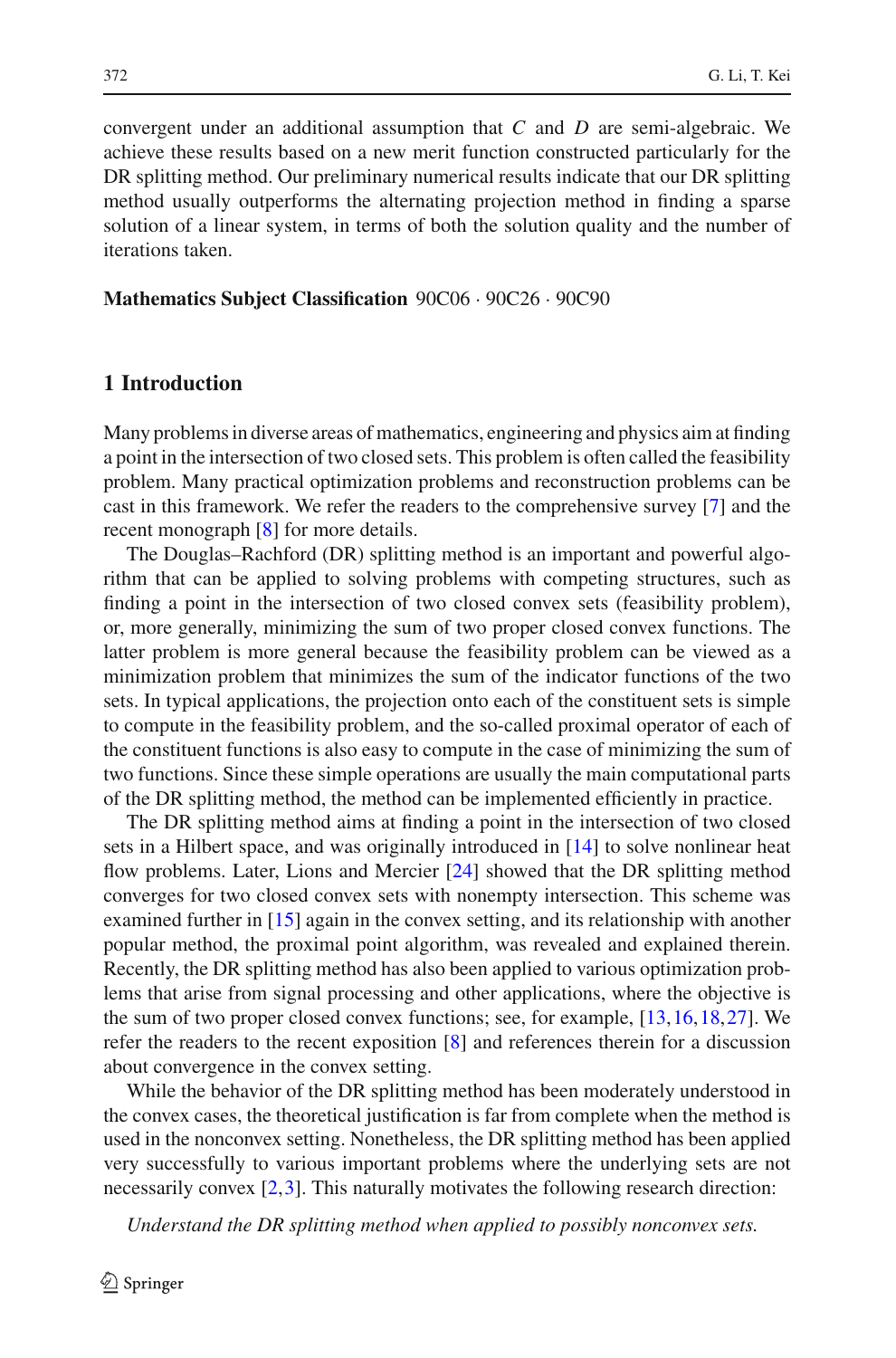As commented in [\[19](#page-29-10)], the DR splitting method is notoriously difficult to analyze compared with other projection type methods such as the alternating projection method [\[6](#page-29-11)[,7](#page-29-0),[12,](#page-29-12)[21\]](#page-29-13). Despite its difficulty, there has been some important recent progress towards understanding the behavior of the DR splitting method in the nonconvex setting. For example, it was shown in [\[19\]](#page-29-10) that the DR splitting method exhibits local linear convergence for an affine set and a super-regular set (an extension of convexity which emphasizes local features), under suitable regularity conditions. Very recently, Phan improved the result in [\[19](#page-29-10)] and obtained local linear convergence results of DR splitting method for two super-regular sets [\[28\]](#page-30-1). There are also recent advances in dealing with specific structures such as the case where the two sets are finite union of convex sets [\[9](#page-29-14)], and the sparse feasibility problem where one seeks a sparse solution of a linear system [\[20\]](#page-29-15). On the other hand, in spite of the various local convergence results, global convergence of the method was only established in [\[1\]](#page-29-16) for finding the intersection of a line and a circle.

In this paper, we approach the above basic problem from a new perspective. Recall that the alternating projection method for finding a point in the intersection of a closed convex set *C* and a closed set *D* can be interpreted as an application of the proximal gradient algorithm to the optimization problem

<span id="page-2-0"></span>
$$
\min_{x \in D} \frac{1}{2} d_C^2(x) \tag{1}
$$

with step-length equals 1, where  $d_C(x)$  is the distance from *x* to *C* and  $x \mapsto d_C^2(x)$ is smooth since *C* is convex. Motivated by this, we adapt the DR splitting method to solve the above optimization problem instead, which is conceivably easier to analyze due to the smooth objective. Notice that the feasibility problem is solved when the globally optimal value of [\(1\)](#page-2-0) is zero.

We note that this approach is different from the common approach in the literature (see, for example  $[1-3,9,20]$  $[1-3,9,20]$  $[1-3,9,20]$  $[1-3,9,20]$  $[1-3,9,20]$ ) where the DR splitting method is applied to minimizing the sum of indicator functions of the two sets. On the other hand, an approach similar to ours was considered recently in [\[26\]](#page-29-17), which studied a more general framework of algorithms; however, only local convergence of in the case when *D* is prox-regular was established there. In our work, we aim at analyzing *both* global and local convergence.

In our analysis, we start with a more general setting: minimizing the sum of a smooth function *f* with Lipschitz continuous gradient, and a proper closed function *g*. We show that, if the step-size parameter is smaller than a computable threshold and the sequence generated from the DR splitting method has a cluster point, then it gives a stationary point of the optimization problem  $\min_{x \in \mathbb{R}^n} \{f(x) + g(x)\}\)$ . Moreover, under the additional assumption that  $f$  and  $g$  are semi-algebraic, we show convergence of the whole sequence and give a local convergence rate. In addition, we also give simple sufficient conditions guaranteeing the boundedness of the sequence generated, and hence the existence of cluster points. Our analysis relies heavily on the so-called Douglas–Rachford merit function (see Definition [2\)](#page-6-0) we introduce, which is non-increasing along the sequence generated by the DR splitting method when the step-size parameter is chosen small enough.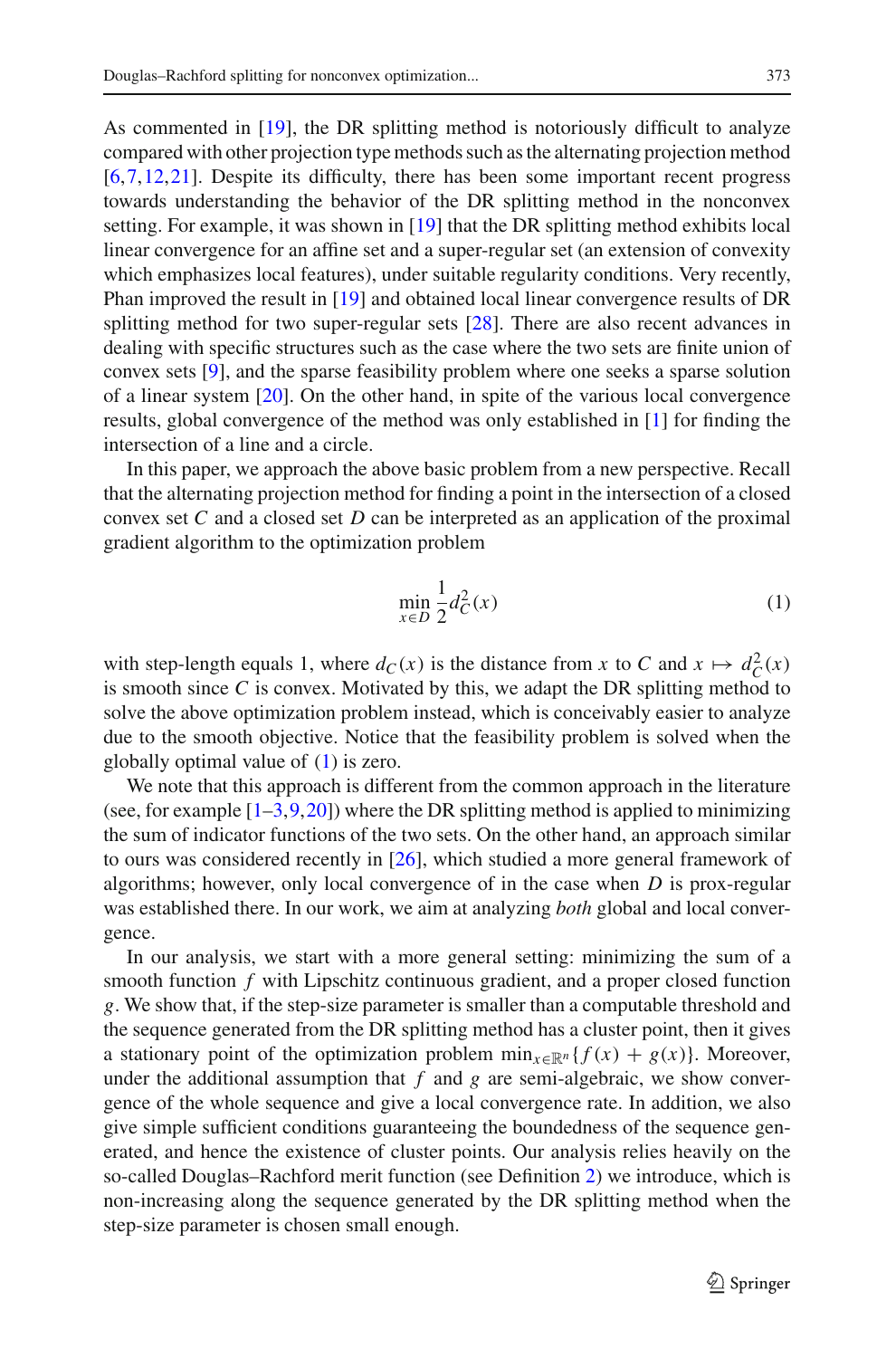We then apply our nonconvex DR splitting method to minimizing [\(1\)](#page-2-0), whose objective is smooth with a Lipschitz continuous gradient. When the step-size parameter is smaller than a computable threshold and either set is compact, we show that the sequence generated from the DR splitting method is bounded. Thus, cluster points exist and they are stationary for [\(1\)](#page-2-0). Furthermore, if *C* and *D* are in addition semi-algebraic, we show that the whole sequence is convergent. Finally, we perform numerical experiments to compare our method against the alternating projection method on finding a sparse solution of a linear system. Our preliminary numerical results show that the DR splitting method usually outperforms the alternating projection method, in terms of both the number of iterations taken and the solution quality.

The rest of the paper is organized as follows. We present notation and preliminary materials in Sect. [2.](#page-3-0) The DR splitting method applied to minimizing the sum of a smooth function *f* with Lipschitz continuous gradient and a proper closed function *g* is analyzed in Sect. [3,](#page-5-0) while its application to a nonconvex feasibility problem is discussed in Sect. [4.](#page-17-0) Numerical simulations are presented in Sect. [5.](#page-26-0) In Sect. [6,](#page-28-0) we present some concluding remarks.

#### <span id="page-3-0"></span>**2 Notation and preliminaries**

We use  $\mathbb{R}^n$  to denote the *n*-dimensional Euclidean space,  $\langle \cdot, \cdot \rangle$  to denote the inner product and  $\|\cdot\|$  to denote the norm induced from the inner product. For an extendedreal-valued function *f*, the domain of *f* is defined as dom  $f := \{x \in \mathbb{R}^n : f(x)$  $+\infty$ }. The function is called proper if dom  $f \neq \emptyset$  and it is never  $-\infty$ . The function is called closed if it is lower semicontinuous. For a proper function  $f : \mathbb{R}^n \to \overline{\mathbb{R}} :=$  $(-\infty, \infty]$ , let  $z \stackrel{f}{\to} x$  denote  $z \to x$  and  $f(z) \to f(x)$ . Our basic *subdifferential* of *f* at  $x \in$  dom *f* (known also as the limiting subdifferential) is defined by

<span id="page-3-1"></span>
$$
\partial f(x) := \left\{ v \in \mathbb{R}^n : \exists x^t \stackrel{f}{\to} x, \ v^t \to v \text{ with } \liminf_{z \to x^t} \frac{f(z) - f(x^t) - \langle v^t, z - x^t \rangle}{\|z - x^t\|} \right\}
$$
  
\n
$$
\geq 0 \text{ for each } t \right\}.
$$
 (2)

The above definition gives immediately the following robustness property:

$$
\left\{ v \in \mathbb{R}^n : \exists x^t \stackrel{f}{\to} x, \ v^t \to v \ , v^t \in \partial f(x^t) \right\} \subseteq \partial f(x). \tag{3}
$$

<span id="page-3-2"></span>We also use the notation dom  $\partial f := \{x \in \mathbb{R}^n : \partial f(x) \neq \emptyset\}$ . The subdifferential [\(2\)](#page-3-1) reduces to the derivative of  $f$  denoted by  $\nabla f$  if  $f$  is continuously differentiable. On the other hand, if *f* is convex, the subdifferential [\(2\)](#page-3-1) reduces to the classical subdifferential in convex analysis (see, for example, [\[30](#page-30-2), Proposition 8.12]), i.e.,

$$
\partial f(x) = \left\{ v \in \mathbb{R}^n : \langle v, z - x \rangle \le f(z) - f(x) \ \forall z \in \mathbb{R}^n \right\}.
$$

For a function *f* with several groups of variables, we write  $\partial_x f$  (resp.,  $\nabla_x f$ ) for the subdifferential (resp., derivative) of *f* with respect to the variable *x*. We say that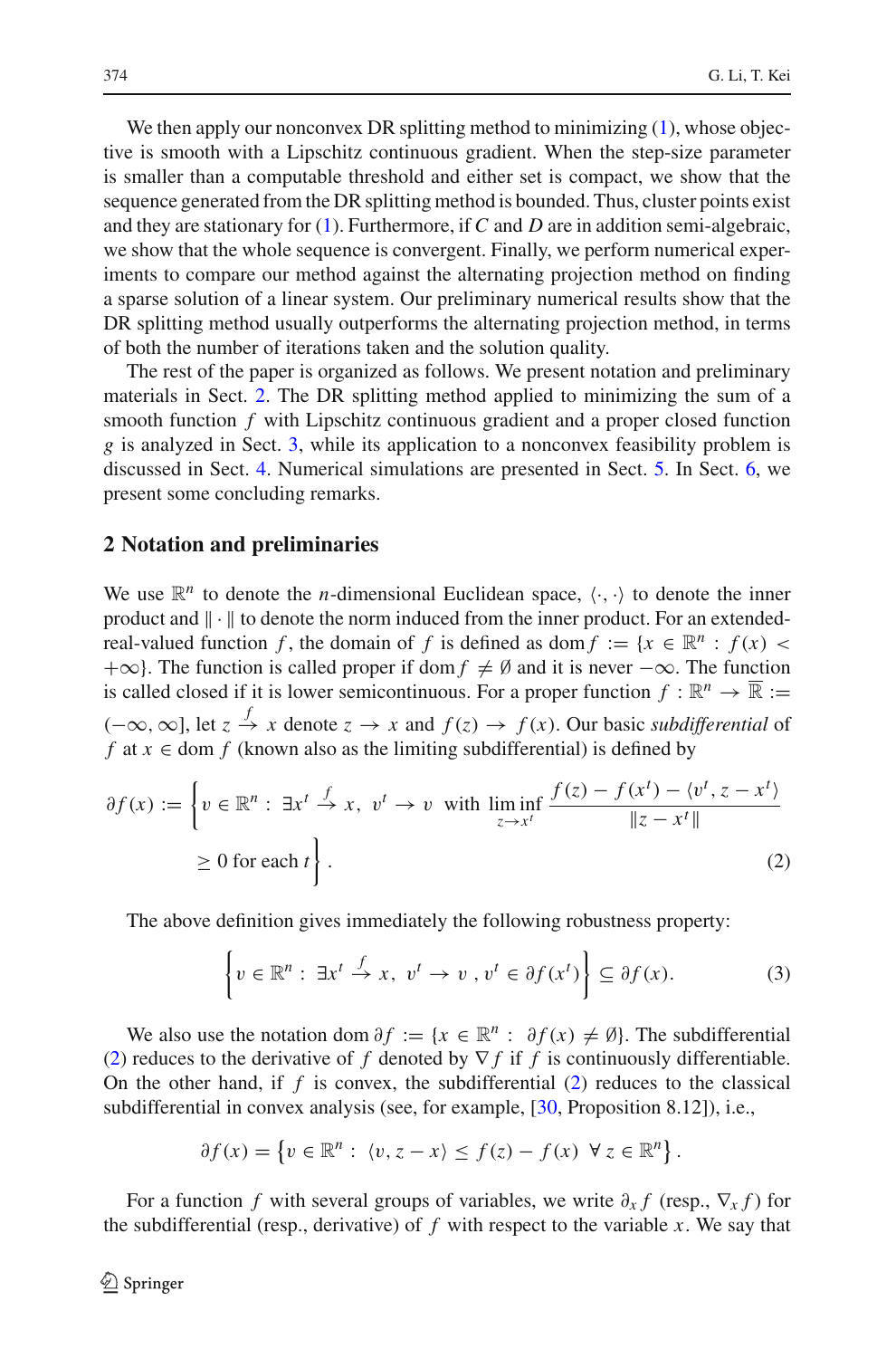a function *f* is coercive if  $\liminf_{\|x\| \to \infty} f(x) = \infty$ . Finally, we say a function *f* is a strongly convex function with modulus  $\omega > 0$  if  $f - \frac{\omega}{2} || \cdot ||^2$  is a convex function.

For a closed set  $S \subseteq \mathbb{R}^n$ , its indicator function  $\delta_S$  is defined by

$$
\delta_S(x) = \begin{cases} 0 & \text{if } x \in S, \\ +\infty & \text{if } x \notin S. \end{cases}
$$

<span id="page-4-2"></span>Moreover, the (limiting) normal cone of *S* at  $x \in S$  is given by

$$
N_S(x) = \partial \delta_S(x). \tag{4}
$$

Furthermore, we use dist(*x*, *S*) or  $d_S(x)$  to denote the distance from *x* to *S*, i.e., inf  $y ∈ S$   $||x - y||$ . If a set *S* is closed and convex, we use  $P_S(x)$  to denote the projection of *x* onto *S*.

A semi-algebraic set  $S \subseteq \mathbb{R}^n$  is a finite union of sets of the form

$$
\{x \in \mathbb{R}^n : h_1(x) = \cdots = h_k(x) = 0, g_1(x) < 0, \ldots, g_l(x) < 0\},\
$$

where  $g_1, \ldots, g_l$  and  $h_1, \ldots, h_k$  are real polynomials. A function  $F : \mathbb{R}^n \to \mathbb{R}$  is semi-algebraic if the set  $\{(x, F(x)) \in \mathbb{R}^{n+1} : x \in \mathbb{R}^n\}$  is semi-algebraic. Semialgebraic sets and semi-algebraic functions can be easily identified and cover lots of possibly nonsmooth and nonconvex functions that arise in real world applications [\[4](#page-29-18)[,5](#page-29-19),[10\]](#page-29-20).

We will also make use of the following Kurdyka-Łojasiewicz (KL) property that holds in particular for semi-algebraic functions.

**Definition 1** (*KL property and KL function*) We say that a proper function *h* has the Kurdyka–Łojasiewicz (KL) property at *<sup>x</sup>* <sup>∈</sup> dom <sup>∂</sup>*<sup>h</sup>* if there exist a neighborhood *<sup>V</sup>* of  $\hat{x}$ ,  $\nu \in (0, \infty]$  and a continuous concave function  $\psi : [0, \nu) \to \mathbb{R}_+$  such that:

- (i)  $\psi(0) = 0$  and  $\psi$  is continuously differentiable on  $(0, \nu)$  with  $\psi' > 0$ ;
- (ii) for all  $x \in V$  with  $h(\hat{x}) < h(x) < h(\hat{x}) + v$ , it holds that

<span id="page-4-1"></span><span id="page-4-0"></span>
$$
\psi'(h(x) - h(\widehat{x})) \operatorname{dist}(0, \partial h(x)) \ge 1.
$$

A proper closed function *h* satisfying the KL property at all points in dom ∂*h* is called a KL function.

It is known from [\[4,](#page-29-18) Section 4.3] that a proper closed semi-algebraic function always satisfies the KL property. Moreover, in this case, the KL property is satisfied with a specific form; see also [\[11](#page-29-21), Corollary 16] and [\[10](#page-29-20), Section 2] for further discussions.

**Proposition 1** (KL inequality in the semi-algebraic cases) *Let h be a proper closed semi-algebraic function on* R*n. Then, h satisfies the KL property at all points in* dom ∂*h with*  $\psi(s) = cs^{1-\theta}$  *for some*  $\theta \in [0, 1)$  *and*  $c > 0$ *.*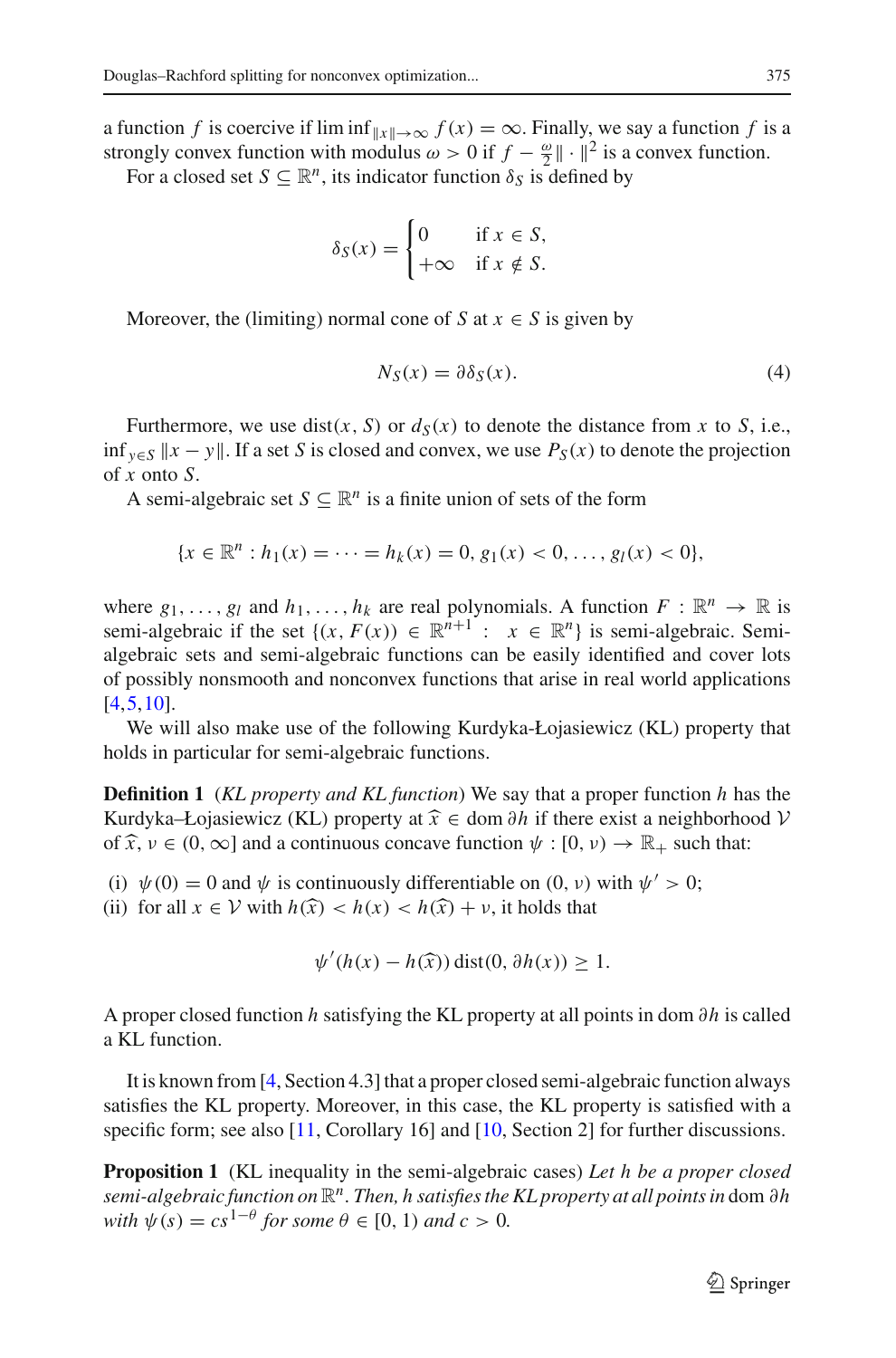### <span id="page-5-0"></span>**3 Douglas–Rachford splitting for structured optimization**

<span id="page-5-2"></span>In this section, we consider the following structured optimization problem:

$$
\min_{u} f(u) + g(u),\tag{5}
$$

where *f* has a Lipschitz continuous gradient whose Lipschitz continuity modulus is bounded by *L*, and *g* is a proper closed function.<sup>[1](#page-5-1)</sup> In addition, we let  $l \in \mathbb{R}$  be such that  $f + \frac{l}{2} \|\cdot\|^2$  is convex. Notice that such an *l* always exists: in particular, one can always take  $l = L$ . Finally, for any given parameter  $\gamma > 0$ , which will be referred to as a step-size parameter throughout this paper, we assume that the proximal mapping of  $\gamma g$ , is well defined and easy to compute, in the sense that it is simple to find a minimizer of the following problem for each given  $z$ , and that such a minimizer exists:

$$
\min_{u} \gamma g(u) + \frac{1}{2} \|u - z\|^2.
$$
 (6)

<span id="page-5-3"></span>Problems in the form of [\(5\)](#page-5-2) arise naturally in many engineering and machine learning applications. Specifically, many sparse learning problems take the form of [\(5\)](#page-5-2) where  $f$  is a loss function and  $g$  is a regularizer with [\(6\)](#page-5-3) easy to compute; see, for example, [\[17](#page-29-22)] for the use of a difference-of-convex function as a regularizer, and [\[32\]](#page-30-3) for the case where  $g(x) = \sum_{i=1}^{n} |x_i|^{\frac{1}{2}}$ . Below, we consider a direct adaptation of the DR splitting method to solve  $(5)$ .

#### **Douglas–Rachford splitting method**

**Step 0.** Input an initial point  $x^0$  and a step-size parameter  $\gamma > 0$ . **Step 1.** Set

$$
\begin{cases}\ny^{t+1} \in \operatorname{Arg\,min}_{y} \left\{ f(y) + \frac{1}{2\gamma} \|y - x^t\|^2 \right\}, \\
z^{t+1} \in \operatorname{Arg\,min}_{z} \left\{ g(z) + \frac{1}{2\gamma} \|2y^{t+1} - x^t - z\|^2 \right\}, \\
x^{t+1} = x^t + (z^{t+1} - y^{t+1}).\n\end{cases} (7)
$$

<span id="page-5-4"></span>**Step 2.** If a termination criterion is not met, go to Step 1.

<span id="page-5-5"></span>Using the optimality conditions and the subdifferential calculus rule [\[30](#page-30-2), Exercise 8.8], we see from the *y* and *z*-updates in [\(7\)](#page-5-4) that

$$
0 = \nabla f\left(y^{t+1}\right) + \frac{1}{\gamma} \left(y^{t+1} - x^t\right),
$$
  
\n
$$
0 \in \partial g\left(z^{t+1}\right) + \frac{1}{\gamma} \left(z^{t+1} - y^{t+1}\right) - \frac{1}{\gamma} \left(y^{t+1} - x^t\right).
$$
\n(8)

<span id="page-5-1"></span><sup>1</sup> We note that the assumption where *f* has a Lipschitz continuous gradient is commonly used in the literature of first-order methods; see for example, [\[5](#page-29-19), Section 5].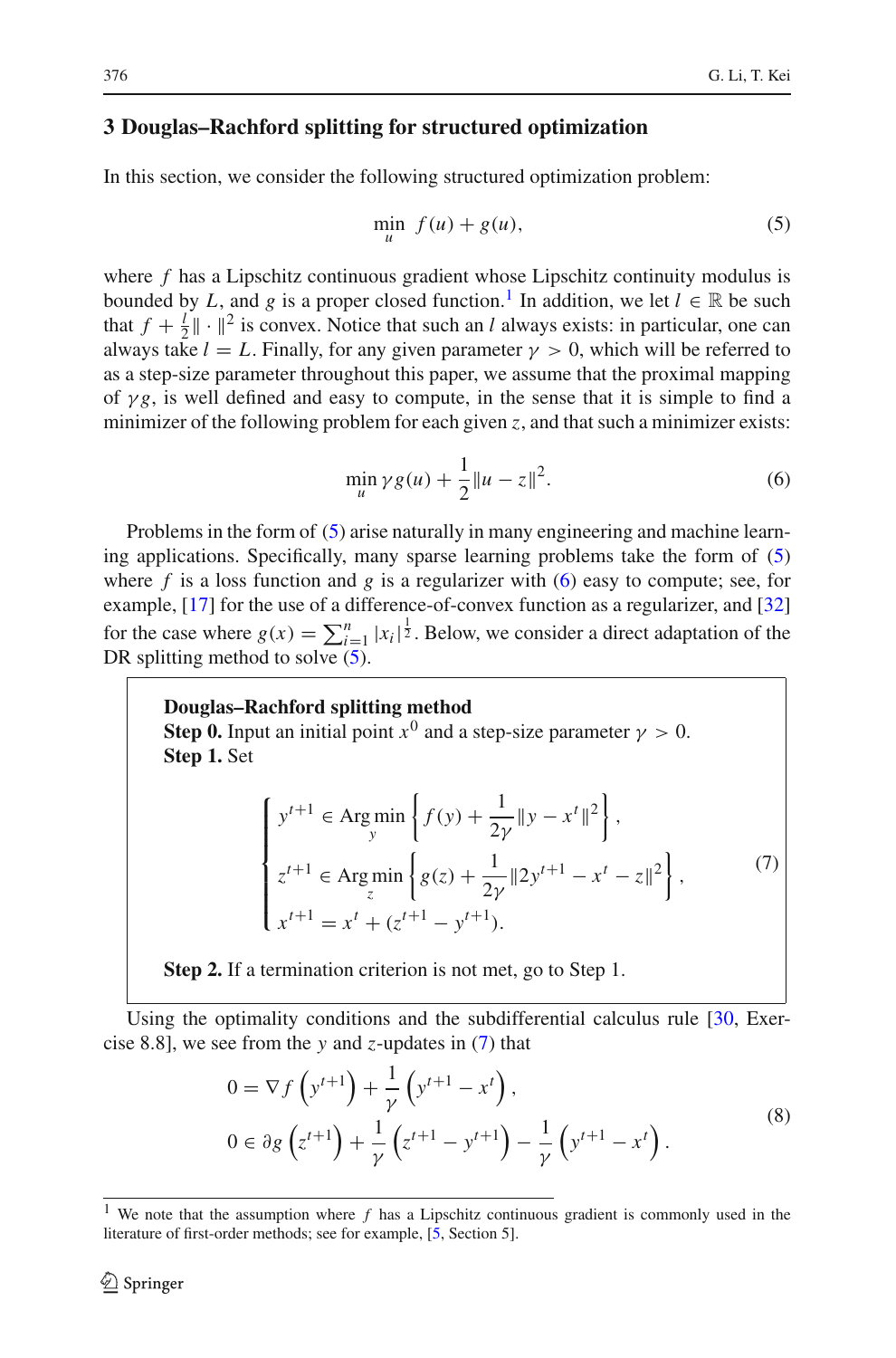<span id="page-6-1"></span>Hence, we have for all  $t \geq 1$  that

$$
0 \in \nabla f\left(y^t\right) + \partial g\left(z^t\right) + \frac{1}{\gamma} \left(z^t - y^t\right). \tag{9}
$$

<span id="page-6-2"></span>Thus, if

$$
\lim_{t \to \infty} \left\| x^{t+1} - x^t \right\| = \lim_{t \to \infty} \left\| z^{t+1} - y^{t+1} \right\| = 0,\tag{10}
$$

and if we have for a cluster point  $(y^*, z^*, x^*)$  of  $\{(y^t, z^t, x^t)\}$  with a convergent subsequence  $\lim_{i\to\infty} (y^{t_j}, z^{t_j}, x^{t_j}) = (y^*, z^*, x^*)$  that

$$
\lim_{j \to \infty} g\left(z^{t_j}\right) = g\left(z^*\right),\tag{11}
$$

<span id="page-6-3"></span>then passing to the limit in  $(9)$  along the subsequence and using  $(3)$ , it is not hard to see that  $(y^*, z^*)$  gives a stationary point of [\(5\)](#page-5-2), in the sense that  $y^* = z^*$  and

<span id="page-6-0"></span>
$$
0 \in \nabla f\left(z^*\right) + \partial g\left(z^*\right).
$$

In the next theorem, we establish convergence of the DR splitting method on  $(5)$  by showing that  $(10)$  and  $(11)$  hold. The proof of this convergence result heavily relies on the following definition of the Douglas–Rachford merit function.

**Definition 2** (*DR merit function*) Let  $\gamma > 0$ . The Douglas–Rachford merit function is defined by

$$
\mathfrak{D}_{\gamma}(y, z, x) := f(y) + g(z) - \frac{1}{2\gamma} \|y - z\|^2 + \frac{1}{\gamma} \langle x - y, z - y \rangle.
$$
 (12)

<span id="page-6-4"></span>This definition was motivated by the so-called Douglas–Rachford envelope considered in  $[27, Eq. 35]$  $[27, Eq. 35]$  in the convex case (that is, when  $f$  and  $g$  are both convex). Moreover, we see that  $\mathfrak{D}_{\nu}$  can be alternatively written as

<span id="page-6-7"></span>
$$
\mathfrak{D}_{\gamma}(y, z, x) = f(y) + g(z) + \frac{1}{2\gamma} \|2y - z - x\|^2 - \frac{1}{2\gamma} \|x - y\|^2 - \frac{1}{\gamma} \|y - z\|^2
$$

$$
= f(y) + g(z) + \frac{1}{2\gamma} \left( \|x - y\|^2 - \|x - z\|^2 \right) \tag{13}
$$

where the first relation follows by applying the elementary relation  $\langle u, v \rangle = \frac{1}{2} (\|u\| + \alpha^2)$  $v\|^2 - ||u||^2 - ||v||^2$ ) in [\(12\)](#page-6-4) with  $u = x - y$  and  $v = z - y$ , while the second relation follows by completing the squares in [\(12\)](#page-6-4).

**Theorem 1** (Global subsequential convergence) *Suppose that the parameter*  $\gamma > 0$ *is chosen so that*

<span id="page-6-6"></span>
$$
(1 + \gamma L)^2 + \frac{5\gamma l}{2} - \frac{3}{2} < 0. \tag{14}
$$

<span id="page-6-5"></span>*Then*  $\{\mathfrak{D}_{\gamma}(y^t, z^t, x^t)\}_{t\geq 1}$  *is nonincreasing.* 

 $\mathcal{D}$  Springer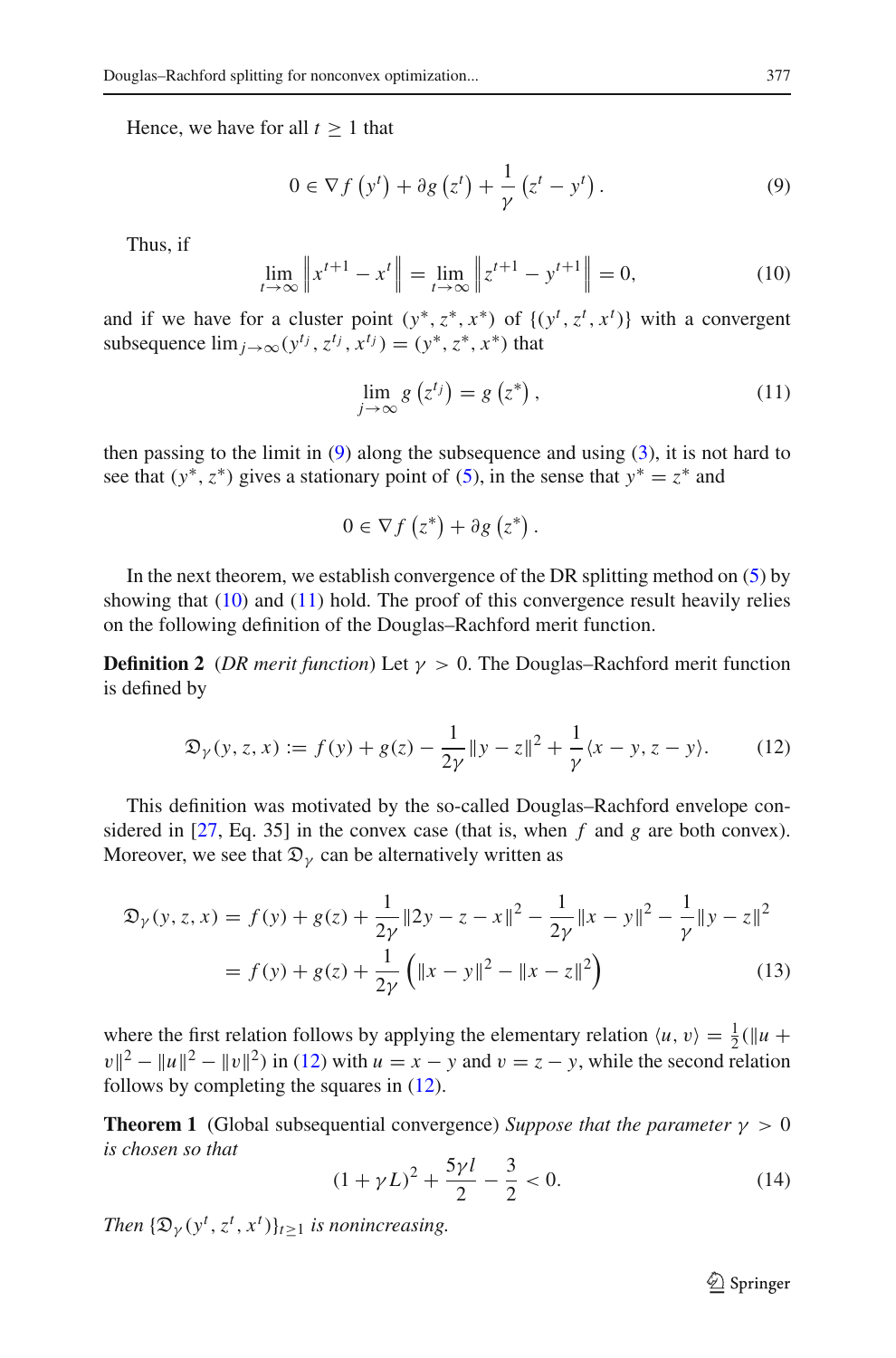*Moreover, if a cluster point of the sequence*  $\{(y^t, z^t, x^t)\}$  *exists, then* [\(10\)](#page-6-2) *holds. Furthermore, for any cluster point*  $(y^*, z^*, x^*)$ *, we have*  $z^* = y^*$ *, and* 

$$
0 \in \nabla f\left(z^*\right) + \partial g\left(z^*\right).
$$

*Remark 1* Notice that  $\lim_{\gamma \downarrow 0} [(1 + \gamma L)^2 + \frac{5\gamma l}{2} - \frac{3}{2}] = -\frac{1}{2} < 0$ . Thus, given  $l \in \mathbb{R}$  and  $L > 0$ , the condition [\(14\)](#page-6-5) will be satisfied for any sufficiently small  $\gamma > 0$ . Moreover, from the definition of *l*, we must have  $l \in [-L, \infty)$ . Hence, from the quadratic formula and some simple arithmetics, it is not hard to see that the  $\gamma$  chosen as in [\(14\)](#page-6-5) has to satisfy

$$
\gamma < \frac{-(2.5l + 2L) + \sqrt{(2.5l + 2L)^2 + 2L^2}}{2L^2} \le \frac{1}{L},\tag{15}
$$

<span id="page-7-2"></span>since the maximum of the fraction in the middle is achieved at  $l = -L$  for each fixed *L*. We also comment on the *y* and *z*-updates of the DR splitting method. Note that the *z*-update involves a computation of the proximal mapping of  $\gamma g$ , which is simple by assumption. On the other hand, from the choice of  $\gamma$  in Theorem [1,](#page-6-6) we have  $l < \frac{3}{5\gamma} < \frac{1}{\gamma}$ . This together with the assumption  $f + \frac{l}{2} || \cdot ||^2$  is convex shows that the objective function in the unconstrained smooth minimization problem for the *y*-update is a strongly convex function with modulus  $\frac{1}{\gamma} - l > 0$ .

<span id="page-7-1"></span>*Proof* We first study the behavior of  $\mathfrak{D}_{\gamma}$  along the sequence generated from the DR splitting method. First of all, notice from [\(12\)](#page-6-4) that

$$
\mathfrak{D}_{\gamma}\left(y^{t+1}, z^{t+1}, x^{t+1}\right) - \mathfrak{D}_{\gamma}\left(y^{t+1}, z^{t+1}, x^{t}\right)
$$
\n
$$
= \frac{1}{\gamma}\left\langle x^{t+1} - x^{t}, z^{t+1} - y^{t+1}\right\rangle
$$
\n
$$
= \frac{1}{\gamma}\left\|x^{t+1} - x^{t}\right\|^{2},
$$
\n(16)

where the last equality follows from the definition of *x*-update. Next, using the first relation in  $(13)$ , we obtain that

<span id="page-7-0"></span>
$$
\mathfrak{D}_{\gamma}\left(y^{t+1}, z^{t+1}, x^{t}\right) - \mathfrak{D}_{\gamma}\left(y^{t+1}, z^{t}, x^{t}\right)
$$
\n
$$
= g\left(z^{t+1}\right) + \frac{1}{2\gamma} \left\|2y^{t+1} - z^{t+1} - x^{t}\right\|^{2} - \frac{1}{\gamma} \left\|y^{t+1} - z^{t+1}\right\|^{2}
$$
\n
$$
- g\left(z^{t}\right) - \frac{1}{2\gamma} \left\|2y^{t+1} - z^{t} - x^{t}\right\|^{2} + \frac{1}{\gamma} \left\|y^{t+1} - z^{t}\right\|^{2}
$$
\n
$$
\leq \frac{1}{\gamma} \left(\left\|y^{t+1} - z^{t}\right\|^{2} - \left\|y^{t+1} - z^{t+1}\right\|^{2}\right) = \frac{1}{\gamma} \left(\left\|y^{t+1} - z^{t}\right\|^{2} - \left\|x^{t+1} - x^{t}\right\|^{2}\right),\tag{17}
$$

where the inequality follows from the definition of  $z^{t+1}$  as a minimizer, and the last equality follows from the definition of  $x^{t+1}$ . Next, notice from the first relation in [\(8\)](#page-5-5)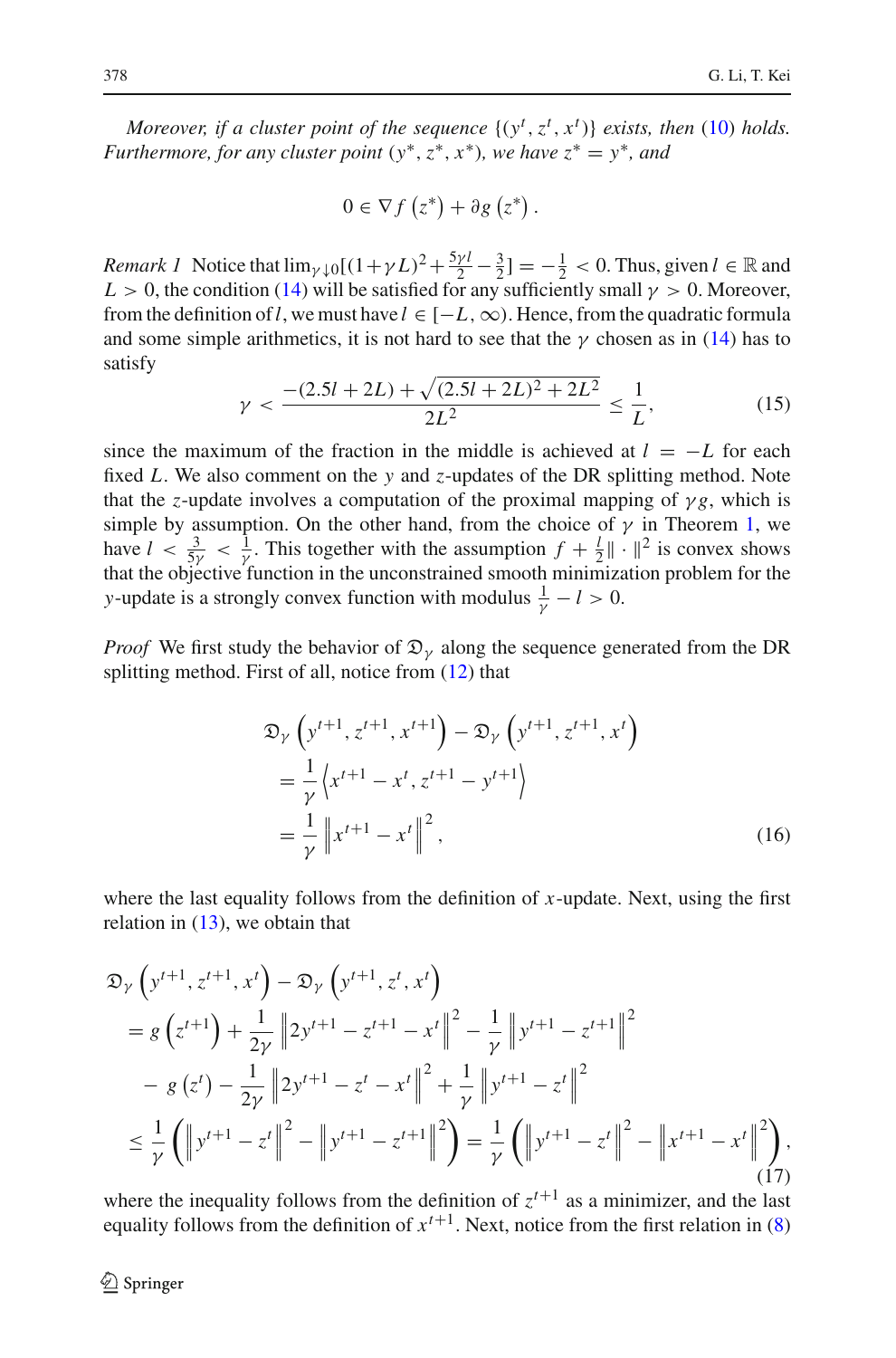that

$$
\frac{1}{\gamma} \left( x^t - y^{t+1} \right) + l y^{t+1} = \nabla \left( f + \frac{l}{2} || \cdot ||^2 \right) \left( y^{t+1} \right).
$$

Since  $f + \frac{l}{2} \|\cdot\|^2$  is convex by assumption, using the monotonicity of the gradient of a convex function, we see that for all  $t \ge 1$ , we have

$$
\left\langle \left( \frac{1}{\gamma} \left( x^t - y^{t+1} \right) + l y^{t+1} \right) - \left( \frac{1}{\gamma} \left( x^{t-1} - y^t \right) + l y^t \right), y^{t+1} - y^t \right\rangle \ge 0
$$
  

$$
\implies \left\langle x^t - x^{t-1}, y^{t+1} - y^t \right\rangle \ge (1 - \gamma t) \left\| y^{t+1} - y^t \right\|^2.
$$

<span id="page-8-0"></span>Hence, we see further that

$$
\|y^{t+1} - z^t\|^2 = \|y^{t+1} - y^t + y^t - z^t\|^2 = \|y^{t+1} - y^t - (x^t - x^{t-1})\|^2
$$
  
= 
$$
\|y^{t+1} - y^t\|^2 - 2\langle y^{t+1} - y^t, x^t - x^{t-1}\rangle + \|x^t - x^{t-1}\|^2
$$
  

$$
\le (-1 + 2\gamma t) \|y^{t+1} - y^t\|^2 + \|x^t - x^{t-1}\|^2,
$$
 (18)

<span id="page-8-1"></span>where we made use of the definition of  $x<sup>t</sup>$  for the second equality. Plugging [\(18\)](#page-8-0) into [\(17\)](#page-7-0), we obtain that whenever  $t \geq 1$ ,

$$
\mathfrak{D}_{\gamma}\left(y^{t+1}, z^{t+1}, x^{t}\right) - \mathfrak{D}_{\gamma}\left(y^{t+1}, z^{t}, x^{t}\right) \n\leq -\frac{1}{\gamma} \left\|x^{t+1} - x^{t}\right\|^{2} + \frac{1}{\gamma} \left((-1 + 2\gamma t) \left\|y^{t+1} - y^{t}\right\|^{2} + \left\|x^{t} - x^{t-1}\right\|^{2}\right). (19)
$$

<span id="page-8-2"></span>Finally, using the second relation in [\(13\)](#page-6-7), we obtain that

$$
\mathfrak{D}_{\gamma}\left(y^{t+1}, z^{t}, x^{t}\right) - \mathfrak{D}_{\gamma}\left(y^{t}, z^{t}, x^{t}\right)
$$
\n
$$
= f\left(y^{t+1}\right) + \frac{1}{2\gamma} \left\|x^{t} - y^{t+1}\right\|^{2} - f\left(y^{t}\right) - \frac{1}{2\gamma} \left\|x^{t} - y^{t}\right\|^{2}
$$
\n
$$
\leq -\frac{1}{2} \left(\frac{1}{\gamma} - l\right) \left\|y^{t+1} - y^{t}\right\|^{2},\tag{20}
$$

where the inequality follows from the fact that  $f + \frac{1}{2\gamma} ||x^t - \cdot||^2$  is a strongly convex function with modulus  $\frac{1}{\gamma} - l$  and the definition of  $y^{t+1}$  as a minimizer. Summing [\(16\)](#page-7-1), [\(19\)](#page-8-1) and [\(20\)](#page-8-2), we see further that for any  $t \ge 1$ ,

$$
\mathfrak{D}_{\gamma} \left( y^{t+1}, z^{t+1}, x^{t+1} \right) - \mathfrak{D}_{\gamma} \left( y^{t}, z^{t}, x^{t} \right) \n\leq \frac{-3 + 5\gamma l}{2\gamma} \left\| y^{t+1} - y^{t} \right\|^{2} + \frac{1}{\gamma} \left\| x^{t} - x^{t-1} \right\|^{2}.
$$
\n(21)

<sup>2</sup> Springer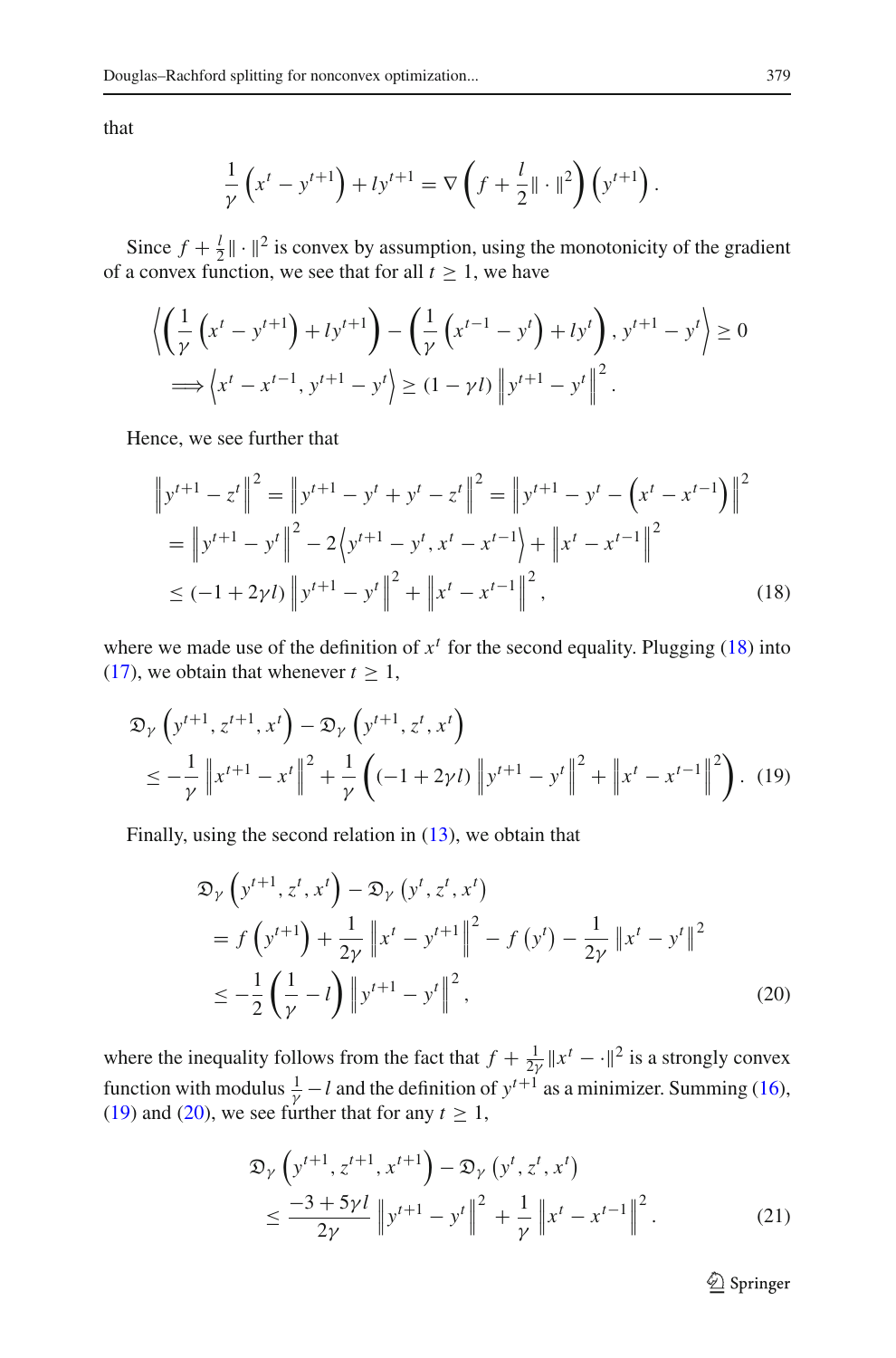<span id="page-9-2"></span>Since we also have from the first relation in [\(8\)](#page-5-5) and the Lipschitz continuity of ∇ *f* that for  $t > 1$ 

$$
\|x^{t} - x^{t-1}\| \le (1 + \gamma L) \|y^{t+1} - y^{t}\|,
$$
\n(22)

<span id="page-9-0"></span>we conclude further that for any  $t \geq 1$ 

$$
\mathfrak{D}_{\gamma} \left( y^{t+1}, z^{t+1}, x^{t+1} \right) - \mathfrak{D}_{\gamma} \left( y^{t}, z^{t}, x^{t} \right) \n\leq \frac{1}{\gamma} \left( (1 + \gamma L)^{2} + \frac{5\gamma l}{2} - \frac{3}{2} \right) \left\| y^{t+1} - y^{t} \right\|^{2}.
$$
\n(23)

Since  $(1 + \gamma L)^2 + \frac{5\gamma l}{2} - \frac{3}{2} < 0$  by our choice of  $\gamma$ , we see that  $\{\mathfrak{D}_{\gamma}(y^t, z^t, x^t)\}_{t \ge 1}$ is nonincreasing.

<span id="page-9-1"></span>Summing [\(23\)](#page-9-0) from  $t = 1$  to  $N - 1 \ge 1$ , we obtain that

$$
\mathfrak{D}_{\gamma}\left(y^{N}, z^{N}, x^{N}\right) - \mathfrak{D}_{\gamma}\left(y^{1}, z^{1}, x^{1}\right) \n\leq \frac{1}{\gamma}\left((1 + \gamma L)^{2} + \frac{5\gamma l}{2} - \frac{3}{2}\right)\sum_{t=1}^{N-1} \left\|y^{t+1} - y^{t}\right\|^{2}.
$$
\n(24)

Hence, if a cluster point  $(y^*, z^*, x^*)$  exists with a convergent subsequence  $\lim_{i\to\infty} (y^{t_j}, z^{t_j}, x^{t_j}) = (y^*, z^*, x^*)$ , then using the lower semi-continuity of  $\mathfrak{D}_{\nu}$ and taking limit as  $j \to \infty$  with  $N = t_j$  in [\(24\)](#page-9-1), we have

$$
-\infty < \mathfrak{D}_{\gamma} \left( y^*, z^*, x^* \right) - \mathfrak{D}_{\gamma} \left( y^1, z^1, x^1 \right) \leq \frac{1}{\gamma} \left( (1 + \gamma L)^2 + \frac{5\gamma l}{2} - \frac{3}{2} \right)
$$

$$
\times \sum_{t=1}^{\infty} \left\| y^{t+1} - y^t \right\|^2,
$$

where the first inequality follows from the fact that  $\mathfrak{D}_{\gamma}$  is proper. From this we conclude immediately that  $\lim_{t\to\infty} ||y^{t+1} - y^t|| = 0$ . Combining this with [\(22\)](#page-9-2), we conclude that [\(10\)](#page-6-2) holds. Furthermore, combining these with the third relation in [\(7\)](#page-5-4), we obtain further that  $\lim_{t\to\infty} ||z^{t+1} - z^t|| = 0$ . Thus, if  $(y^*, z^*, x^*)$  is a cluster point of  $\{(y^t, z^t, x^t)\}$  with a convergent subsequence  $\{(y^{t_j}, z^{t_j}, x^{t_j})\}$  so that lim<sub>*i*→∞</sub>( $y^{t_j}, z^{t_j}, x^{t_j}$ ) = ( $y^*, z^*, x^*$ ), then

$$
\lim_{j \to \infty} (y^{t_j}, z^{t_j}, x^{t_j}) = \lim_{j \to \infty} (y^{t_j - 1}, z^{t_j - 1}, x^{t_j - 1}) = (y^*, z^*, x^*).
$$
 (25)

<span id="page-9-3"></span>From the definition of  $z^t$  as a minimizer, we have

$$
g(z^{t}) + \frac{1}{2\gamma} \| 2y^{t} - z^{t} - x^{t-1} \|^{2} \le g(z^{*}) + \frac{1}{2\gamma} \| 2y^{t} - z^{*} - x^{t-1} \|^{2}. \tag{26}
$$

<span id="page-9-4"></span><sup>2</sup> Springer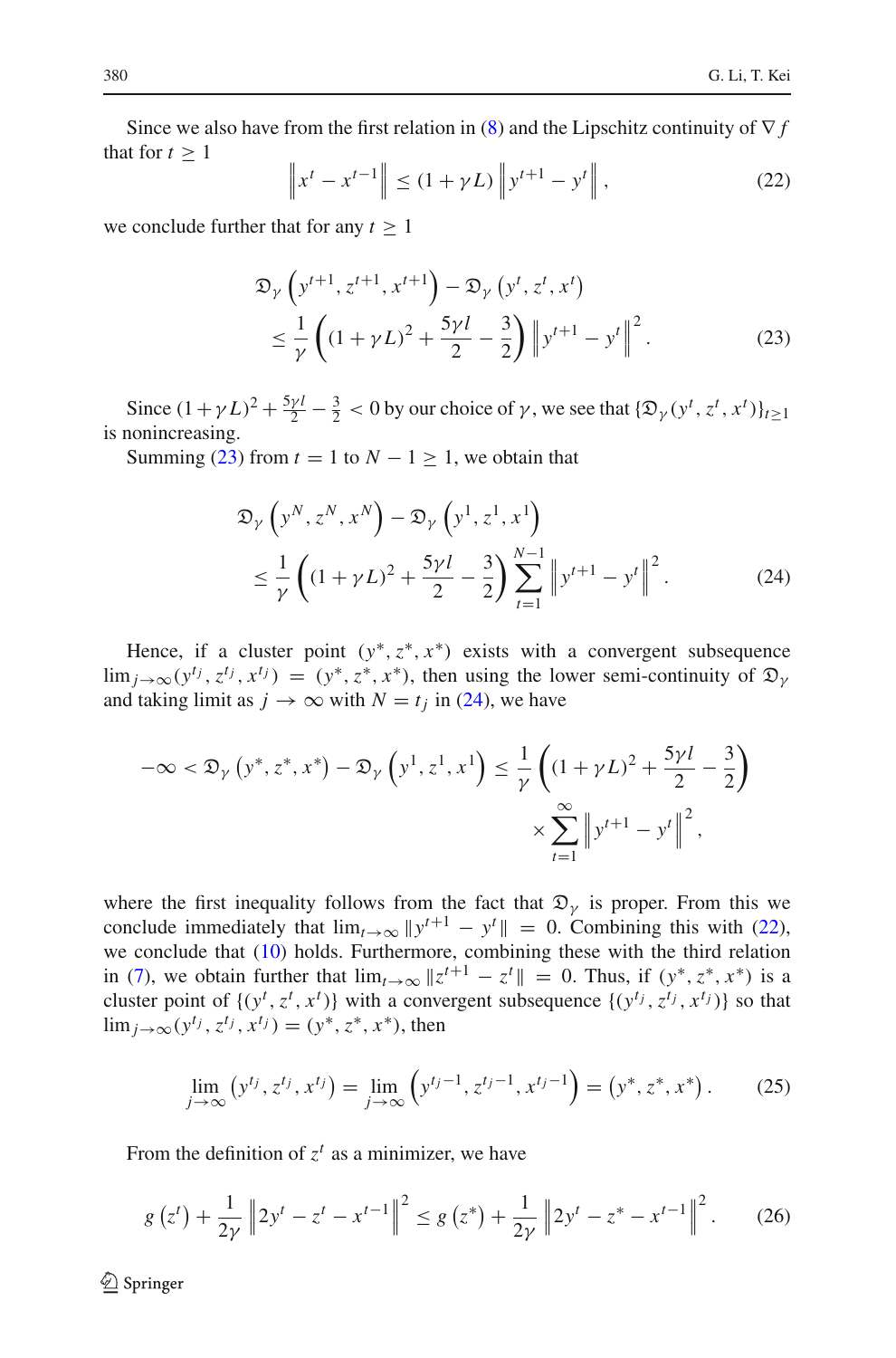<span id="page-10-0"></span>Taking limit along the convergent subsequence and using [\(25\)](#page-9-3) yields

<span id="page-10-2"></span>
$$
\limsup_{j \to \infty} g\left(z^{t_j}\right) \le g\left(z^*\right). \tag{27}
$$

On the other hand, by the lower semicontinuity of *g*, we have lim inf  $j \rightarrow \infty$   $g(z^{t_j}) \ge$  $g(z^*)$ . Consequently, [\(11\)](#page-6-3) holds. Now passing to the limit in [\(9\)](#page-6-1) along the convergent subsequence  $\{(y^{t_j}, z^{t_j}, x^{t_j})\}$ , and using [\(10\)](#page-6-2), [\(11\)](#page-6-3) and [\(3\)](#page-3-2), we see that the conclusion of the theorem follows.

Under the additional assumption that the functions  $f$  and  $g$  are semi-algebraic functions, we now show that, in the next theorem that, if the whole sequence generated has a cluster point, then it is actually convergent. The argument is largely inspired from the proof of [\[5,](#page-29-19) Lemma 2.6] with suitable modifications.

**Theorem 2** (Global convergence of the whole sequence) *Suppose that the step-size parameter*  $\gamma > 0$  *is chosen as in* [\(14\)](#page-6-5) *and the sequence*  $\{(y^t, z^t, x^t)\}$  *generated has a cluster point* (*y*∗,*z*∗, *x*∗)*. Suppose in addition that f and g are semi-algebraic functions. Then the whole sequence*  $\{(y^t, z^t, x^t)\}\)$  *is convergent.* 

*Proof* We first consider the subdifferential of  $\mathfrak{D}_{\nu}$  at  $(y^{t+1}, z^{t+1}, x^{t+1})$ . Notice that for any  $t \geq 0$ , we have

$$
\nabla_x \mathfrak{D}_\gamma \left( y^{t+1}, z^{t+1}, x^{t+1} \right) = \frac{1}{\gamma} \left( z^{t+1} - y^{t+1} \right) = \frac{1}{\gamma} \left( x^{t+1} - x^t \right),
$$
\n
$$
\nabla_y \mathfrak{D}_\gamma \left( y^{t+1}, z^{t+1}, x^{t+1} \right) = \nabla_f \left( y^{t+1} \right) + \frac{1}{\gamma} \left( y^{t+1} - x^{t+1} \right) = \frac{1}{\gamma} \left( x^t - x^{t+1} \right),
$$

where for the first gradient we made use of  $(12)$  and the definition of  $x^{t+1}$ , while for the second gradient we made use of the second relation in [\(13\)](#page-6-7) and the first relation in  $(8)$ . Moreover, for the subdifferential with respect to *z*, we have from the second relation in  $(13)$  that

$$
\partial_z \mathfrak{D}_{\gamma} \left( y^{t+1}, z^{t+1}, x^{t+1} \right) = \partial_g \left( z^{t+1} \right) - \frac{1}{\gamma} \left( z^{t+1} - x^{t+1} \right)
$$
  
\n
$$
= \partial_g \left( z^{t+1} \right) + \frac{1}{\gamma} \left( z^{t+1} - y^{t+1} \right)
$$
  
\n
$$
- \frac{1}{\gamma} \left( y^{t+1} - x^t \right) - \frac{1}{\gamma} \left( z^{t+1} - y^{t+1} \right) + \frac{1}{\gamma} \left( y^{t+1} - x^t \right) - \frac{1}{\gamma} \left( z^{t+1} - x^{t+1} \right)
$$
  
\n
$$
\Rightarrow -\frac{2}{\gamma} \left( z^{t+1} - y^{t+1} \right) + \frac{1}{\gamma} \left( x^{t+1} - x^t \right) = -\frac{1}{\gamma} \left( x^{t+1} - x^t \right),
$$

<span id="page-10-1"></span>where the inclusion follows from the second relation in  $(8)$ , and the last equality follows from the definition of  $x^{t+1}$ . The above relations together with [\(22\)](#page-9-2) imply the existence of  $\tau > 0$  so that whenever  $t > 1$ , we have

$$
\text{dist}\left(0, \,\partial \mathfrak{D}_{\gamma}\left(y^{t}, z^{t}, x^{t}\right)\right) \leq \tau \left\|y^{t+1} - y^{t}\right\|.
$$
\n(28)

 $\mathcal{D}$  Springer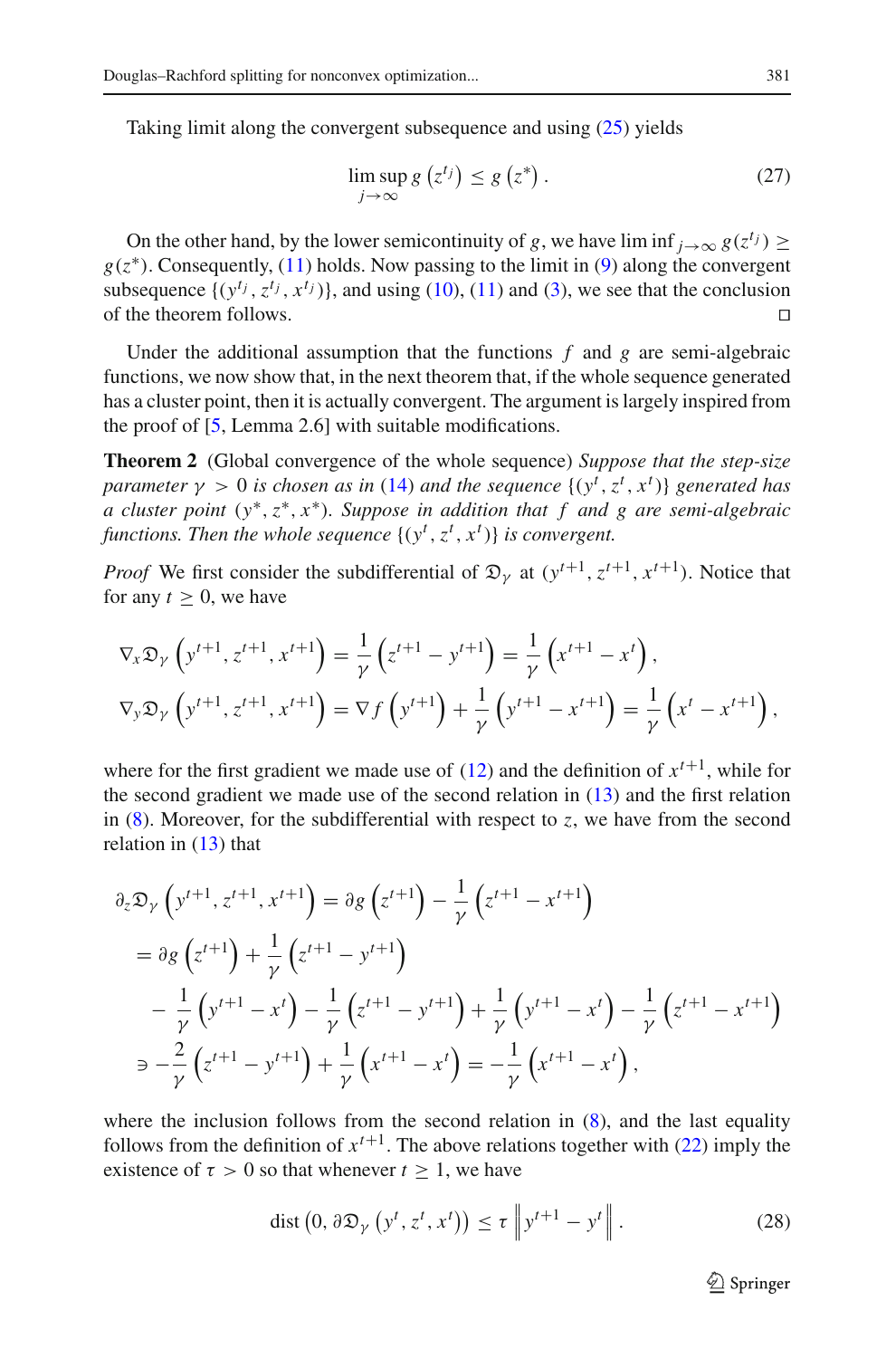On the other hand, notice from  $(23)$  that there exists  $K > 0$  so that

$$
\mathfrak{D}_{\gamma}\left(y^{t}, z^{t}, x^{t}\right) - \mathfrak{D}_{\gamma}\left(y^{t+1}, z^{t+1}, x^{t+1}\right) \geq K \left\|y^{t+1} - y^{t}\right\|^{2}.
$$
 (29)

<span id="page-11-0"></span>In particular,  $\{\mathfrak{D}_\gamma(y^t, z^t, x^t)\}\$  is non-increasing. Let  $\{(y^{t_i}, z^{t_i}, x^{t_i})\}\$  be a convergent subsequence that converges to  $(y^*, z^*, x^*)$ . Then, from the lower semicontinuity of  $\mathfrak{D}_{\gamma}$ , we see that the sequence  $\{\mathfrak{D}_{\gamma}(y^{t_i}, z^{t_i}, x^{t_i})\}$  is bounded below. This together with the non-increasing property of  $\{\mathfrak{D}_{\gamma}(y^{t}, z^{t}, x^{t})\}$  shows that  $\{\mathfrak{D}_{\gamma}(y^{t}, z^{t}, x^{t})\}$  is also bounded below, and so,  $\lim_{t\to\infty} \mathfrak{D}_{\gamma}(y^t, z^t, x^t) = l^*$  exists.

We next claim that  $l^* = \mathfrak{D}_\gamma(y^*, z^*, x^*)$ . Let  $\{(y^{t_j}, z^{t_j}, x^{t_j})\}$  be any subsequence that converges to  $(y^*, z^*, x^*)$ . Then from lower semicontinuity, we readily have

$$
\liminf_{j \to \infty} \mathfrak{D}_{\gamma}\left(y^{t_j}, z^{t_j}, x^{t_j}\right) \geq \mathfrak{D}_{\gamma}\left(y^*, z^*, x^*\right).
$$

On the other hand, proceeding as in  $(25)$ ,  $(26)$  and  $(27)$ , we can conclude further that

$$
\limsup_{j\to\infty}\mathfrak{D}_{\gamma}\left(y^{t_j}, z^{t_j}, x^{t_j}\right) \leq \mathfrak{D}_{\gamma}\left(y^*, z^*, x^*\right).
$$

These together with the existence of  $\lim_{t\to\infty} \mathfrak{D}_{\gamma}(y^t, z^t, x^t)$  shows that  $l^*$  $\mathfrak{D}_{\gamma}(y^*, z^*, x^*)$ , as claimed. Note that if  $\mathfrak{D}_{\gamma}(y^t, z^t, x^t) = l^*$  for some  $t \geq 1$ , then  $\mathfrak{D}_{\gamma}(y^{t}, z^{t}, x^{t}) = \mathfrak{D}_{\gamma}(y^{t+k}, z^{t+k}, x^{t+k})$  for all  $k \geq 0$  since the sequence is non-increasing. Then [\(29\)](#page-11-0) gives  $y^t = y^{t+k}$  for all  $k > 0$ . From [\(22\)](#page-9-2), we see that  $x^t = x^{t+k}$ for  $k \geq 0$ . These together with the third relation in [\(7\)](#page-5-4) show that we also have  $z^{t+1} = z^{t+k}$  for  $k \ge 1$ . Thus, the sequence remains constant from the  $(t + 1)$ st iteration onward. Since this theorem holds trivially when this happens, from now on, we assume  $\mathfrak{D}_{\gamma}(y^t, z^t, x^t) > l^*$  for all  $t \geq 1$ .

Next, from [\[4,](#page-29-18) Section 4.3] and our assumption on semi-algebraicity, the function  $(y, z, x) \mapsto \mathfrak{D}_{\nu}(y, z, x)$  is a KL function. From the property of KL functions, there exist  $v > 0$ , a neighborhood *V* of  $(y^*, z^*, x^*)$  and a continuous concave function  $\psi : [0, \nu) \to \mathbb{R}_+$  as described in Definition [1](#page-4-0) so that for all  $(\gamma, z, x) \in \mathcal{V}$  satisfying  $l^* < \mathfrak{D}_{\gamma}(y, z, x) < l^* + \nu$ , we have

$$
\psi'(\mathfrak{D}_\gamma(y,z,x)-l^*)\,\mathrm{dist}(0,\partial\mathfrak{D}_\gamma(y,z,x))\geq 1.\tag{30}
$$

<span id="page-11-1"></span>Pick  $\rho > 0$  so that

$$
\mathbf{B}_{\rho} := \left\{ (y, z, x) : \ \|y - y^*\| < \rho, \ \|x - x^*\| < (2 + \gamma L)\rho, \ \|z - z^*\| < 2\rho \right\} \subseteq \mathcal{V}
$$

and set  $B_\rho := \{y : ||y - y^*|| < \rho\}$ . Observe from the first relation in [\(8\)](#page-5-5) that

$$
\|x^{t} - x^{*}\| \le \|x^{t} - x^{t-1}\| + \|x^{t-1} - x^{*}\| \le \|x^{t} - x^{t-1}\| + (1 + \gamma L) \|y^{t} - y^{*}\|.
$$

Since [\(10\)](#page-6-2) holds by Theorem [1,](#page-6-6) there exists  $N_0 \geq 1$  so that  $||x^t - x^{t-1}|| < \rho$ whenever  $t \geq N_0$ . Thus, it follows that  $||x^t - x^*|| < (2 + \gamma L)\rho$  whenever  $y^t \in B_\rho$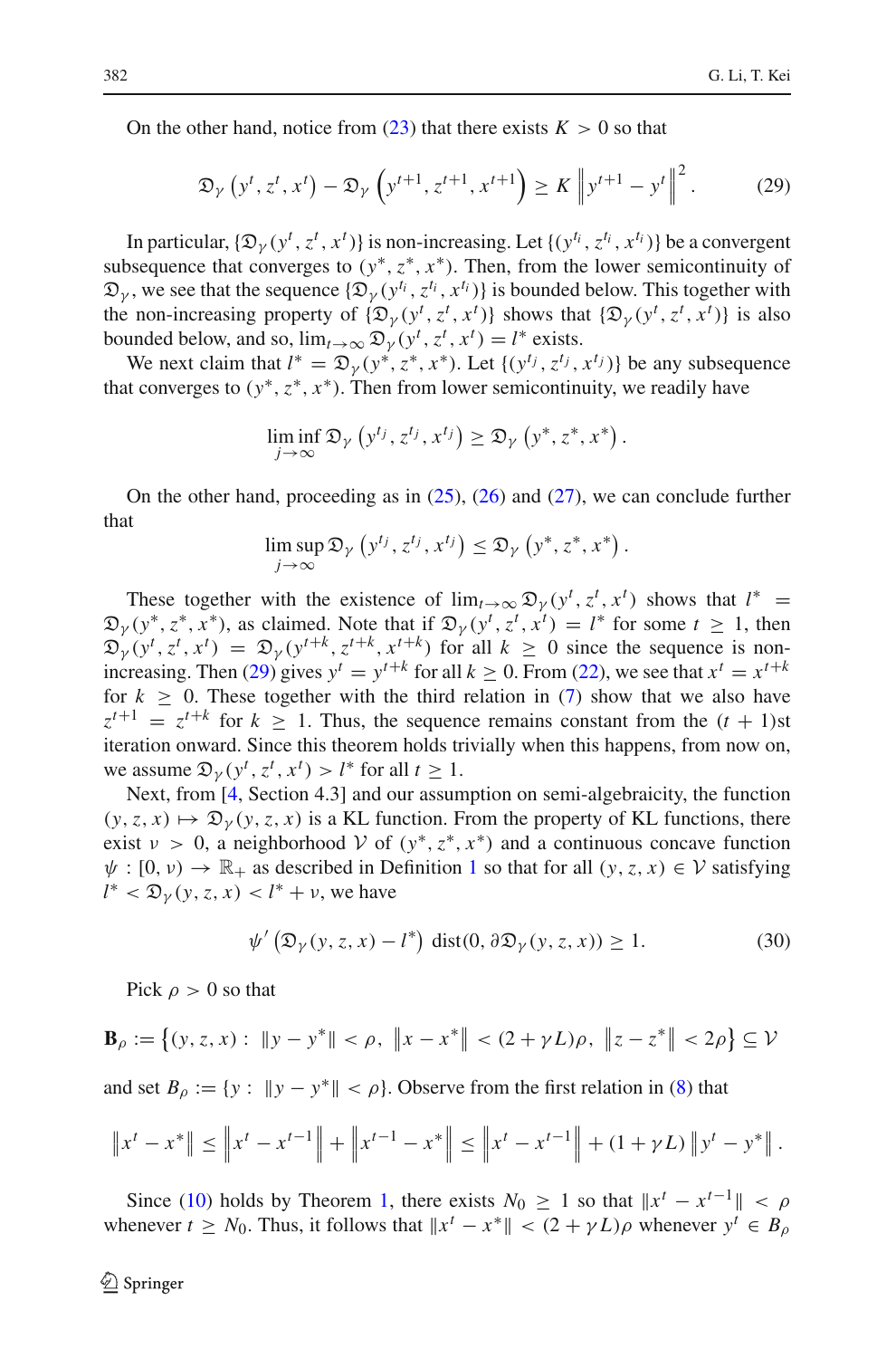and  $t \geq N_0$ . Next, using the third relation in [\(7\)](#page-5-4), we see also that for all  $t \geq N_0$ ,

$$
\|z^t - z^*\| \le \|y^t - y^*\| + \left\|x^t - x^{t-1}\right\| < 2\rho
$$

whenever  $y^t \in B_\rho$ . Consequently, if  $y^t \in B_\rho$  and  $t \geq N_0$ , then  $(y^t, z^t, x^t) \in$  $\mathbf{B}_{\rho} \subseteq \mathcal{V}$ . Furthermore, using the facts that  $(y^*, z^*, x^*)$  is a cluster point, that  $\lim_{t\to\infty} \mathfrak{D}_{\gamma}(y^t, z^t, x^t) = l^*$ , and that  $\mathfrak{D}_{\gamma}(y^t, z^t, x^t) > l^*$  for all  $t \ge 1$ , it is not hard to see that there exists  $(y^N, z^N, x^N)$  with  $N \ge N_0$  such that

(i)  $y^N \in B_\rho$  and  $l^* < \mathfrak{D}_\gamma(y^N, z^N, x^N) < l^* + \nu;$ (ii)  $||y^N - y^*|| + \frac{\tau}{K} \psi(\mathfrak{D}_\gamma(y^N, z^N, x^N) - l^*) < \rho.$ 

Before proceeding further, we show that whenever  $y^t \in B_\rho$  and  $l^*$  $\mathfrak{D}_{\gamma}(y^{t}, z^{t}, x^{t}) < l^{*} + \nu$  for some fixed  $t \geq N_{0}$ , we have

$$
\left\|y^{t+1} - y^t\right\| \le \frac{\tau}{K} \left[\psi\left(\mathfrak{D}_\gamma\left(y^t, z^t, x^t\right) - l^*\right) - \psi\left(\mathfrak{D}_\gamma\left(y^{t+1}, z^{t+1}, x^{t+1}\right) - l^*\right)\right].\tag{31}
$$

<span id="page-12-0"></span>Since  $\{\mathfrak{D}_{\gamma}(y^{t}, z^{t}, x^{t})\}$  is non-increasing and  $\psi$  is increasing, [\(31\)](#page-12-0) clearly holds if  $y^{t+1} = y^t$ . Hence, suppose without loss of generality that  $y^{t+1} \neq y^t$ . Since  $y^t \in B_\rho$ and  $t \geq N_0$ , we have  $(y^t, z^t, x^t) \in \mathbf{B}_{\rho} \subseteq \mathcal{V}$ . Hence, [\(30\)](#page-11-1) holds for  $(y^t, z^t, x^t)$ . Making use of the concavity of  $\psi$ , [\(28\)](#page-10-1), [\(29\)](#page-11-0) and [\(30\)](#page-11-1), we see that for all such *t* 

$$
\tau \left\| y^{t+1} - y^t \right\| \cdot \left[ \psi \left( \mathfrak{D}_{\gamma} \left( y^t, z^t, x^t \right) - l^* \right) - \psi \left( \mathfrak{D}_{\gamma} \left( y^{t+1}, z^{t+1}, x^{t+1} \right) - l^* \right) \right]
$$
\n
$$
\geq \text{dist} \left( 0, \partial \mathfrak{D}_{\gamma} \left( y^t, z^t, x^t \right) \right) \cdot \left[ \psi \left( \mathfrak{D}_{\gamma} \left( y^t, z^t, x^t \right) - l^* \right) \right]
$$
\n
$$
- \psi \left( \mathfrak{D}_{\gamma} \left( y^{t+1}, z^{t+1}, x^{t+1} \right) - l^* \right) \right]
$$
\n
$$
\geq \text{dist} \left( 0, \partial \mathfrak{D}_{\gamma} \left( y^t, z^t, x^t \right) \right) \cdot \psi' \left( \mathfrak{D}_{\gamma} \left( y^t, z^t, x^t \right) - l^* \right) \cdot \left[ \mathfrak{D}_{\gamma} \left( y^t, z^t, x^t \right) \right]
$$
\n
$$
- \mathfrak{D}_{\gamma} \left( y^{t+1}, z^{t+1}, x^{t+1} \right) \right]
$$
\n
$$
\geq K \left\| y^{t+1} - y^t \right\|^2,
$$

from which [\(31\)](#page-12-0) follows immediately.

We next show that  $y^t \in B_\rho$  whenever  $t \geq N$  by induction. The claim is true for  $t = N$  by construction. Now, suppose the claim is true for  $t = N, \ldots, N + k - 1$ for some  $k \ge 1$ ; i.e.,  $y^N$ , ...,  $y^{N+k-1} \in B_\rho$ . Notice that as  $\{\mathfrak{D}_\gamma(y^t, z^t, x^t)\}\$ is a nonincreasing sequence, our choice of *N* implies that  $l^* < \mathfrak{D}_{\gamma}(y^t, z^t, x^t) < l^* + \nu$  for all  $t > N$ . In particular, [\(31\)](#page-12-0) can be applied for  $t = N, \ldots, N + k - 1$ . Thus, for  $t = N + k$ , we have from this observation that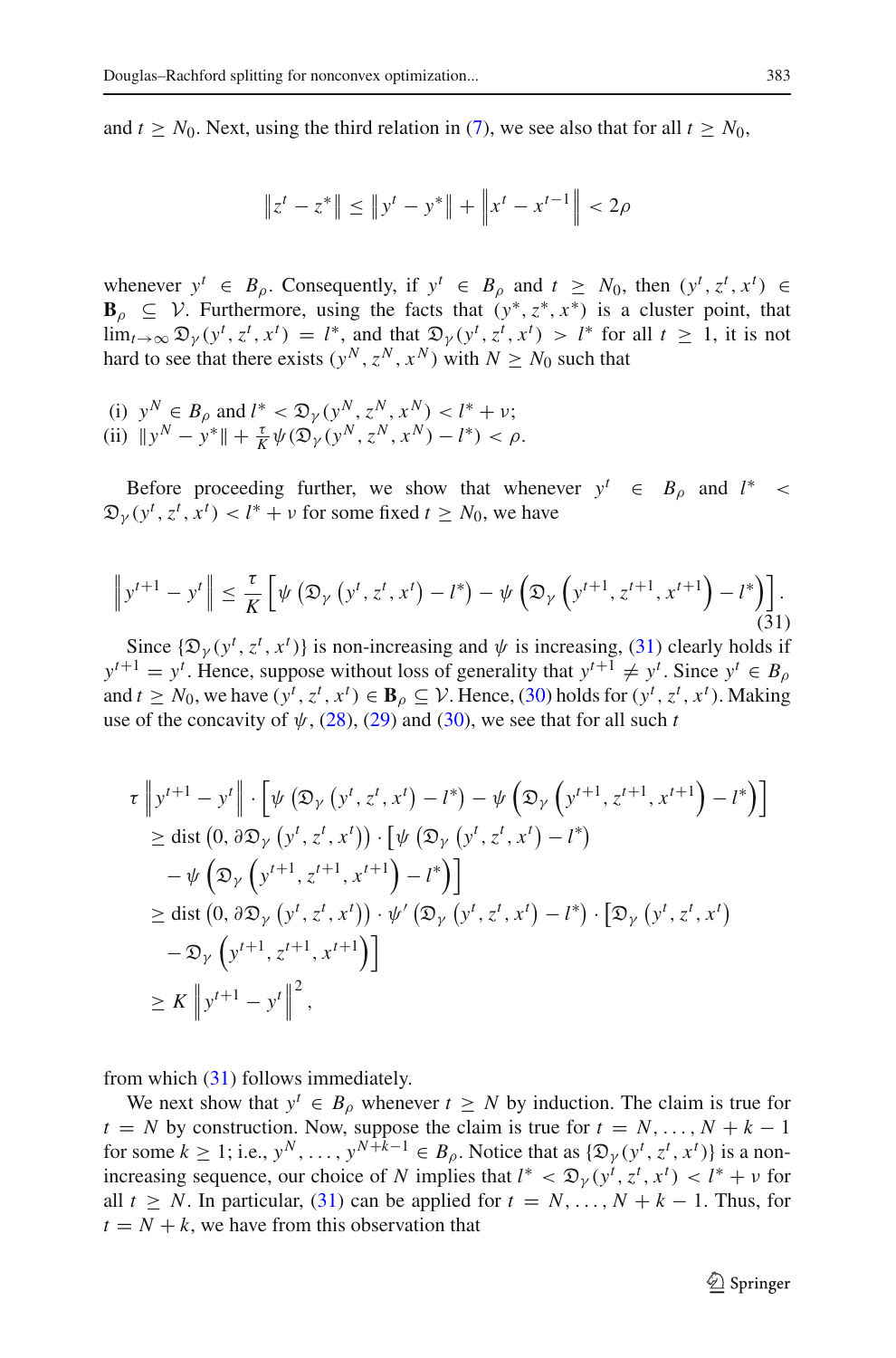$$
\|y^{N+k} - y^*\| \le \|y^N - y^*\| + \sum_{j=1}^k \|y^{N+j} - y^{N+j-1}\|
$$
  
\n
$$
\le \|y^N - y^*\| + \frac{\tau}{K} \sum_{j=1}^k \left[ \psi\left(\mathfrak{D}_Y \left( y^{N+j-1}, z^{N+j-1}, x^{N+j-1} \right) - l^* \right) - \psi\left(\mathfrak{D}_Y \left( y^{N+j}, z^{N+j}, x^{N+j} \right) - l^* \right) \right]
$$
  
\n
$$
\le \|y^N - y^*\| + \frac{\tau}{K} \psi\left(\mathfrak{D}_Y \left( y^N, z^N, x^N \right) - l^* \right) < \rho,
$$

where the first inequality in the last line follows from the nonnegativity of  $\psi$ . Thus, we have shown that  $y^t \in B_\rho$  for  $t \geq N$  by induction.

Since  $y^t \in B_\rho$  and  $l^* < \mathfrak{D}_\gamma(y^t, z^t, x^t) < l^* + \nu$  for  $t \ge N$ , we can sum [\(31\)](#page-12-0) from  $t = N$  to  $M \to \infty$ , showing that  $\{\Vert y^{t+1} - y^t \Vert\}$  is summable. Convergence of  $\{y^t\}$ follows immediately from this. Convergence of  $\{x^t\}$  follows from this and the first relation in [\(8\)](#page-5-5). Finally, the convergence of  $\{z^t\}$  follows from the third relation in [\(7\)](#page-5-4). This completes the proof.

*Remark 2* (*Comments on the proof*) Below, we make some comments about the proof of Theorem [2.](#page-10-2)

(i) Our proof indeed shows that, if the assumptions in Theorem [2](#page-10-2) hold, then the sequence  $\{(y^t, z^t, x^t)\}$  generated by the DR splitting method has a finite length, i.e.,

$$
\sum_{t=1}^{\infty} \left( \left\| y^{t+1} - y^t \right\| + \left\| z^{t+1} - z^t \right\| + \left\| x^{t+1} - x^t \right\| \right) < +\infty.
$$

Precisely, the summability of  $||y^{t+1} - y^t||$  and  $||x^{t+1} - x^t||$  can be seen from [\(31\)](#page-12-0) and [\(22\)](#page-9-2). Moreover, notice from the third relation in [\(7\)](#page-5-4) that

$$
\|z^{t+1} - z^t\| = \left\| \left( y^{t+1} + x^{t+1} - x^t \right) - \left( y^t + x^t - x^{t-1} \right) \right\|
$$
  

$$
\leq \| y^{t+1} - y^t \| + \| x^{t+1} - x^t \| + \| x^t - x^{t-1} \|.
$$

Therefore, the summability of  $\|z^{t+1} - z^t\|$  follows from the summability of  $\|y^{t+1} - z^t\|$  $y^t$  || and  $||x^{t+1} - x^t||$ .

(ii) The proof of Theorem [2](#page-10-2) stays valid as long as the DR merit function  $\mathfrak{D}_{\nu}$  is a KL-function. We only state the case where *f* and *g* are semi-algebraic as this simple sufficient condition can be readily checked.

<span id="page-13-0"></span>Recall from Proposition [1](#page-4-1) that a semi-algebraic function *h* satisfies the KL inequality with  $\psi(s) = c s^{1-\theta}$  for some  $\theta \in [0, 1)$  and  $c > 0$ . We now derive eventual convergence rates of the proposed nonconvex DR splitting method by examining the range of the exponent.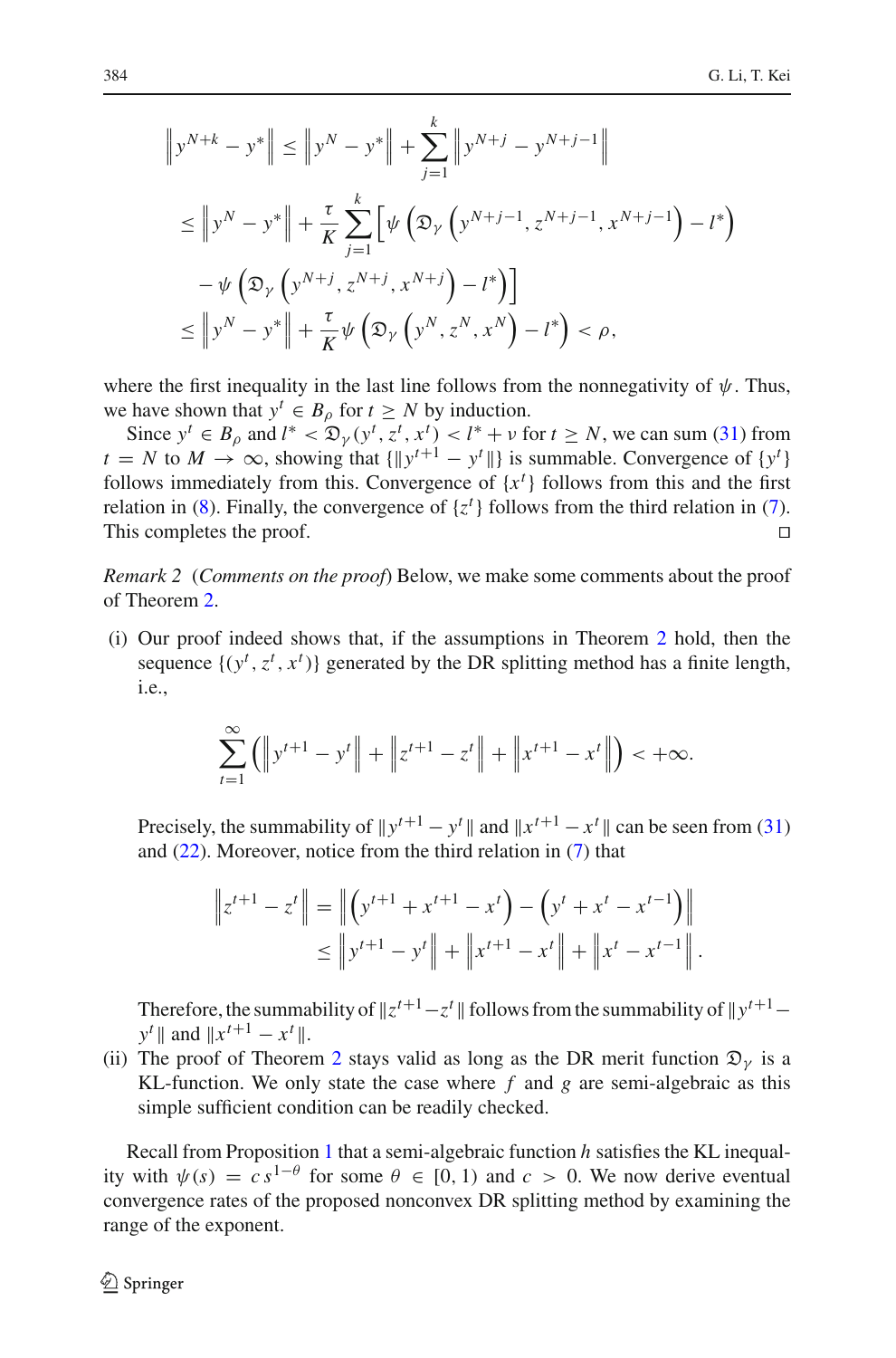**Theorem 3** (Eventual convergence rate) *Suppose that the step-size parameter*  $\gamma > 0$ *is chosen as in* [\(14\)](#page-6-5) *and the sequence*  $\{(y^t, z^t, x^t)\}$  *generated has a cluster point* (*y*∗,*z*∗, *x*∗)*. Suppose in addition that f and g are semi-algebraic functions so that the*  $\psi$  *in the KL inequality* [\(30\)](#page-11-1) *takes the form*  $\psi(s) = c s^{1-\theta}$  *for some*  $\theta \in [0, 1)$  *and*  $c > 0$ *. Then, we have* 

- (i) *If*  $\theta = 0$ *, then there exists t*<sub>0</sub>  $\geq 1$  *such that for all t*  $\geq t_0$ ,  $0 \in \nabla f(z^t) + \partial g(z^t)$ ;
- (ii) If  $\theta \in (0, \frac{1}{2}]$ , then there exist  $\eta \in (0, 1)$  and  $\kappa > 0$  so that  $dist(0, \nabla f(z^t) +$  $\partial g(z^t)$   $\leq$   $\kappa$   $\eta^t$  *for all large t;*
- (iii) If  $\theta \in (\frac{1}{2}, 1)$ , then there exists  $\kappa > 0$  such that  $dist(0, \nabla f(z^t) + \partial g(z^t)) \le$  $\kappa$  t<sup>-</sup> $\frac{1}{4\theta-2}$  for all large t.

*Proof* Let  $l_t = \mathfrak{D}_\gamma(y^t, z^t, x^t) - \mathfrak{D}_\gamma(y^*, z^*, x^*)$ . Then, we have from the proof of Theorem [2](#page-10-2) that  $l_t \ge 0$  for all  $t \ge 1$  and  $l_t \to 0$  as  $t \to \infty$ . Furthermore, from [\(29\)](#page-11-0), we have

$$
l_t - l_{t+1} \ge K \left\| y^{t+1} - y^t \right\|^2.
$$
 (32)

<span id="page-14-1"></span>As  $l_{t+1} \geq 0$ , it follows that  $K ||y^{t+1} - y^t||^2 \leq l_t - l_{t+1} \leq l_t$  for all  $t \geq 1$ . This together with  $(22)$  implies that

$$
\|y^{t} - z^{t}\| = \left\|x^{t} - x^{t-1}\right\| \le (1 + \gamma L) \left\|y^{t+1} - y^{t}\right\| \le \frac{(1 + \gamma L)}{\sqrt{K}} \sqrt{l_{t}},
$$

where the first equality follows from the last relation in  $(7)$ . Notice from  $(9)$  and the Lipschitz continuity of ∇ *f* that

$$
\operatorname{dist}(0, \nabla f(z^t) + \partial g(z^t)) \leq \left(L + \frac{1}{\gamma}\right) \|y^t - z^t\|.
$$

<span id="page-14-0"></span>Consequently, for all  $t \geq 1$ ,

$$
\text{dist}\left(0, \nabla f\left(z^t\right) + \partial g\left(z^t\right)\right) \le \frac{(1 + \gamma L)^2}{\gamma \sqrt{K}} \sqrt{I_t}.\tag{33}
$$

Moreover, from the convergence of  $\{(y^t, z^t, x^t)\}\$  to  $(y^*, z^*, x^*)$  guaranteed by The-orem [2,](#page-10-2) the relation [\(30\)](#page-11-1), and the discussion that precedes it, we see that either

Case (i): there exists a  $t_0 \ge 1$  such that  $l_t = 0$  for some and hence all  $t \ge t_0$ ; or Case (ii): for all large *t*, we have  $l_t > 0$  and

$$
c\left(1-\theta\right)l_{t}^{-\theta}\text{dist}\left(0,\partial\mathfrak{D}_{\gamma}\left(y^{t},z^{t},x^{t}\right)\right)\geq1.\tag{34}
$$

<span id="page-14-2"></span>For Case (i), [\(33\)](#page-14-0) implies that the conclusion follows trivially. Therefore, we con-sider Case (ii). From [\(28\)](#page-10-1), we obtain that dist(0,  $\partial \mathfrak{D}_{\gamma}(y^{t}, z^{t}, x^{t})$ )  $\leq \tau ||y^{t+1} - y^{t}||$ . It then follows that

$$
\left\| y^{t+1} - y^t \right\| \ge \frac{1}{c \left( 1 - \theta \right) \tau} l_t^{\theta}.
$$
 (35)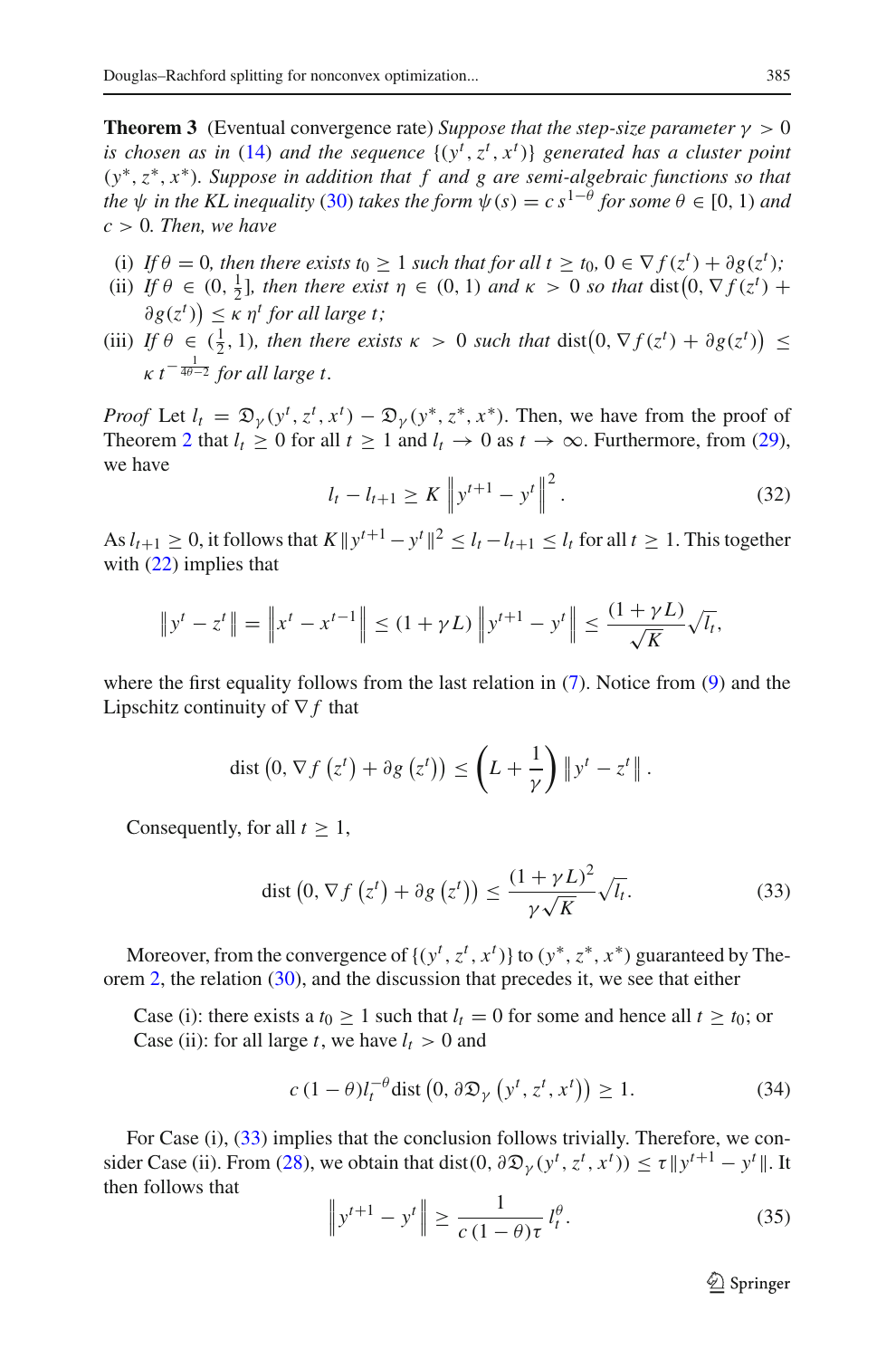Therefore, combining  $(32)$  and  $(35)$ , we see that

$$
l_t - l_{t+1} \geq M l_t^{2\theta} \text{ for all large } t,
$$

where  $M = K(\frac{1}{c(1-\theta)\tau})^2$ . We now divide the discussion into three cases:

Case 1:  $\theta = 0$ . In this case, we have  $l_t - l_{t+1} \geq M > 0$ , which contradicts  $l_t \to 0$ . Thus, this case cannot happen.

Case 2:  $\theta \in (0, \frac{1}{2}]$ . In this case, as  $l_t \to 0$ , there exists  $t_1 \ge 1$  such that  $l_t^{2\theta} \ge l_t$  for all  $t > t_1$ . Then, for all large  $t$ 

$$
l_{t+1} \le l_t - M l_t^{2\theta} \le (1 - M) l_t. \tag{36}
$$

From this and the positivity of  $l_t$ , we see immediately that  $1-M > 0$  and that there exists  $\mu > 0$  such that  $l_t \leq \mu (1 - M)^t$  for all large *t*. This together with [\(33\)](#page-14-0) implies that the conclusion of Case 2 follows with  $\kappa = \frac{\sqrt{\mu}(1+\gamma L)^2}{\gamma \sqrt{K}}$  $\frac{J(1+\gamma L)^2}{\gamma \sqrt{K}}$  and  $\eta = \sqrt{1 - M} \in (0, 1)$ .

Case 3:  $\theta \in (\frac{1}{2}, 1)$ . Define the non-increasing function  $h : (0, +\infty) \to \mathbb{R}$  by *h*(*s*) :=  $s^{-2\theta}$ . As there exists *i*<sub>0</sub> ≥ 1 such that *M h*(*l<sub>i</sub>*)<sup>−1</sup> =  $MI_i^{2\theta} \le l_i - l_{i+1}$  for all  $i \geq i_0$ , then we get, for all  $i \geq i_0$ ,

$$
M \leq (l_i - l_{i+1})h(l_i) \leq \int_{l_{i+1}}^{l_i} h(s)ds = \frac{l_i^{1-2\theta} - l_{i+1}^{1-2\theta}}{1-2\theta} = \frac{l_{i+1}^{1-2\theta} - l_i^{1-2\theta}}{2\theta - 1}.
$$

Noting that  $2\theta - 1 > 0$ , this implies that for all  $i \ge i_0$ 

$$
l_{i+1}^{1-2\theta} - l_i^{1-2\theta} \ge M(2\theta - 1).
$$

Summing for all  $i = i_0$  to  $i = t - 1$  we have for all large *t* 

$$
l_t^{1-2\theta} - l_{i_0}^{1-2\theta} \ge M(2\theta - 1)(t - i_0).
$$

This gives us that for all large *t*

$$
l_t \leq \frac{1}{\sqrt[2\theta - 1/\sqrt[1]{l_0^{1-2\theta} + M(2\theta - 1)(t - i_0)}}.
$$

So, combining this with  $(33)$ , we see that the conclusion of Case 3 follows.  $\Box$ 

<span id="page-15-0"></span>*Remark 3* (*Comments on Theorem* [3\)](#page-13-0)

- (i) A closer look at the proof of Theorem [3](#page-13-0) reveals that one only needs [\(30\)](#page-11-1) to hold with  $\psi(s) = c s^{1-\theta}$  for some  $\theta \in [0, 1)$  and  $c > 0$  along the sequence  $\{(y^t, z^t, x^t)\}\$ generated by [\(7\)](#page-5-4) for all sufficiently large *t*.
- (ii) For Theorem [3](#page-13-0) to be informative for a particular instance, one has to give an explicit estimate of  $\theta$ . As an example, we will show in Proposition [2](#page-20-0) below that under a constraint qualification, we can have  $\theta = \frac{1}{2}$  for the feasibility problem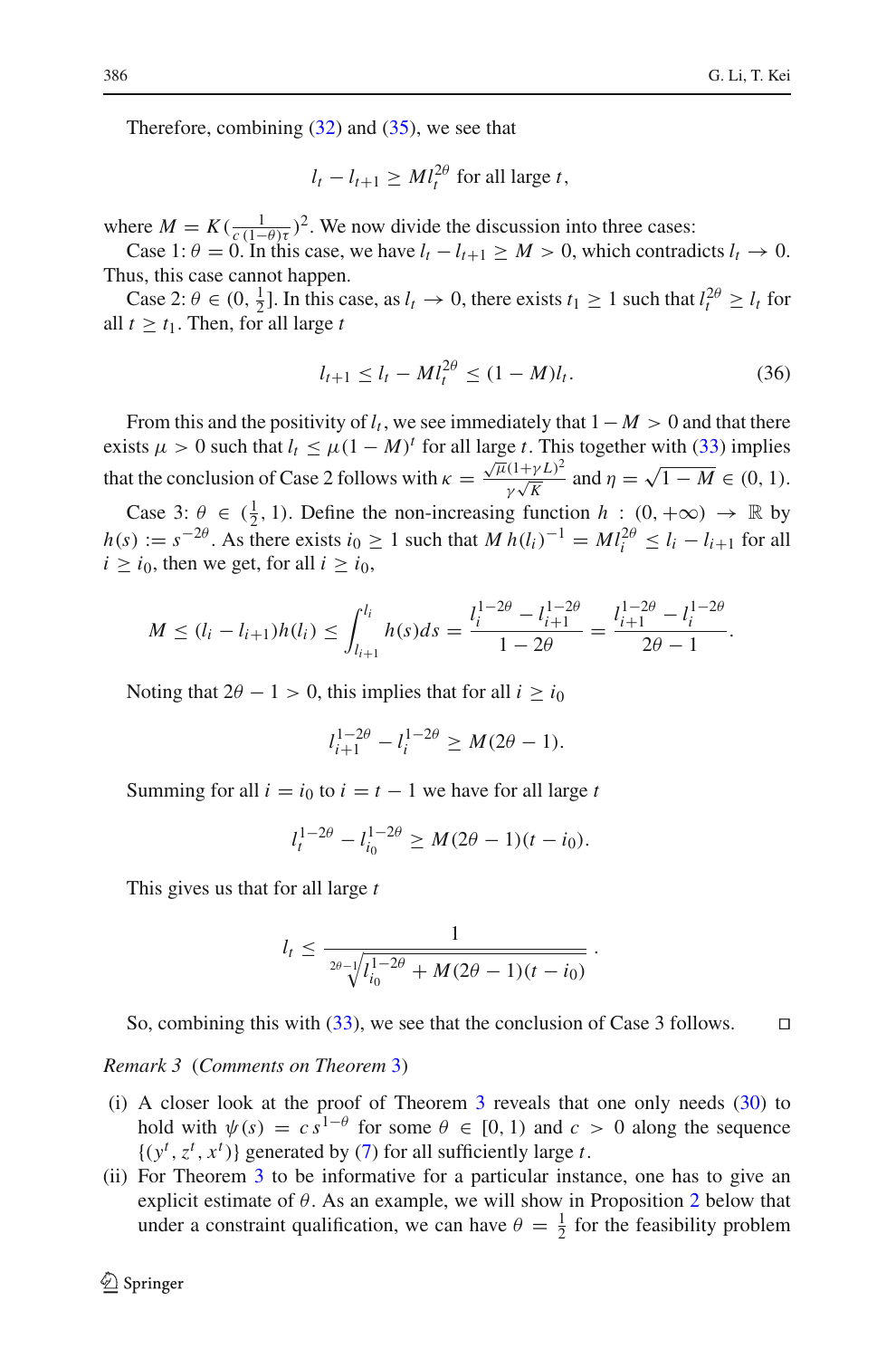under consideration. Moreover, there is some recent work devoted to providing an explicit estimate of  $\theta$  in the KL inequality when the semi-algebraic function has a specific structure. For example, if the DR merit function can be expressed as a maximum of finitely many polynomials  $h_i$ ,  $i = 1, \ldots, q$ , (this happens when *f* and *g* can be expressed as maximums of finitely many polynomials), then [\[23,](#page-29-23) Theorem 3.3] provides an explicit estimate of the exponent  $\theta$  in terms of the degrees of the polynomials *hi* and the dimension of the underlying space.

All our preceding convergence results rely on the existence of a cluster point. Before ending this section, we give some simple sufficient conditions that will guarantee the sequence generated from the DR splitting method is bounded. As we will see in the next section, these simple sufficient conditions can be easily satisfied for nonconvex feasibility problem under mild assumptions.

<span id="page-16-4"></span>**Theorem 4** (Boundedness of the sequence generated from the DR splitting method) *Suppose that* γ *is chosen to satisfy* [\(14\)](#page-6-5)*. Suppose in addition that f and g are both bounded from below, and that at least one of them is coercive. Then the sequence*  $\{(y^t, z^t, x^t)\}\$  *generated from* [\(7\)](#page-5-4) *is bounded.* 

<span id="page-16-2"></span>*Proof* Since *f* is bounded from below, say, by  $\zeta_*$  >  $-\infty$ , we have for any *x* that

$$
\zeta_* \le f\left(x - \frac{1}{L}\nabla f(x)\right)
$$
  
\n
$$
\le f(x) + \left\langle \nabla f(x), \left(x - \frac{1}{L}\nabla f(x)\right) - x\right\rangle + \frac{L}{2} \times \left\| \left(x - \frac{1}{L}\nabla f(x)\right) - x\right\|^2
$$
  
\n
$$
= f(x) - \frac{1}{2L} \|\nabla f(x)\|^2,
$$
\n(37)

where the second inequality follows from the Taylor series expansion and the Lipschitz continuity of the gradient of *f*. Next, we have from the assumption on  $\gamma$  and Theorem [1](#page-6-6) that for all  $t > 1$ ,

$$
\mathfrak{D}_{\gamma}\left(y^{t}, z^{t}, x^{t}\right) \leq \mathfrak{D}_{\gamma}\left(y^{1}, z^{1}, x^{1}\right). \tag{38}
$$

<span id="page-16-1"></span>In addition, using the second relation in [\(13\)](#page-6-7), we have for  $t \ge 1$  that

$$
\mathfrak{D}_{\gamma}\left(y^{t}, z^{t}, x^{t}\right) = f\left(y^{t}\right) + g\left(z^{t}\right) - \frac{1}{2\gamma} \left\|x^{t} - z^{t}\right\|^{2} + \frac{1}{2\gamma} \left\|x^{t} - y^{t}\right\|^{2}
$$
\n
$$
= f\left(y^{t}\right) + g\left(z^{t}\right) - \frac{1}{2\gamma} \left\|x^{t-1} - y^{t}\right\|^{2} + \frac{1}{2\gamma} \left\|x^{t} - y^{t}\right\|^{2},\tag{39}
$$

<span id="page-16-3"></span><span id="page-16-0"></span>where the last equality follows from the definition of  $x^{t+1}$ , i.e., the third relation in [\(7\)](#page-5-4). Moreover, from the first relation in [\(8\)](#page-5-5), we have for  $t \ge 1$  that

$$
0 = \nabla f\left(y^t\right) + \frac{1}{\gamma} \left(y^t - x^{t-1}\right),\tag{40}
$$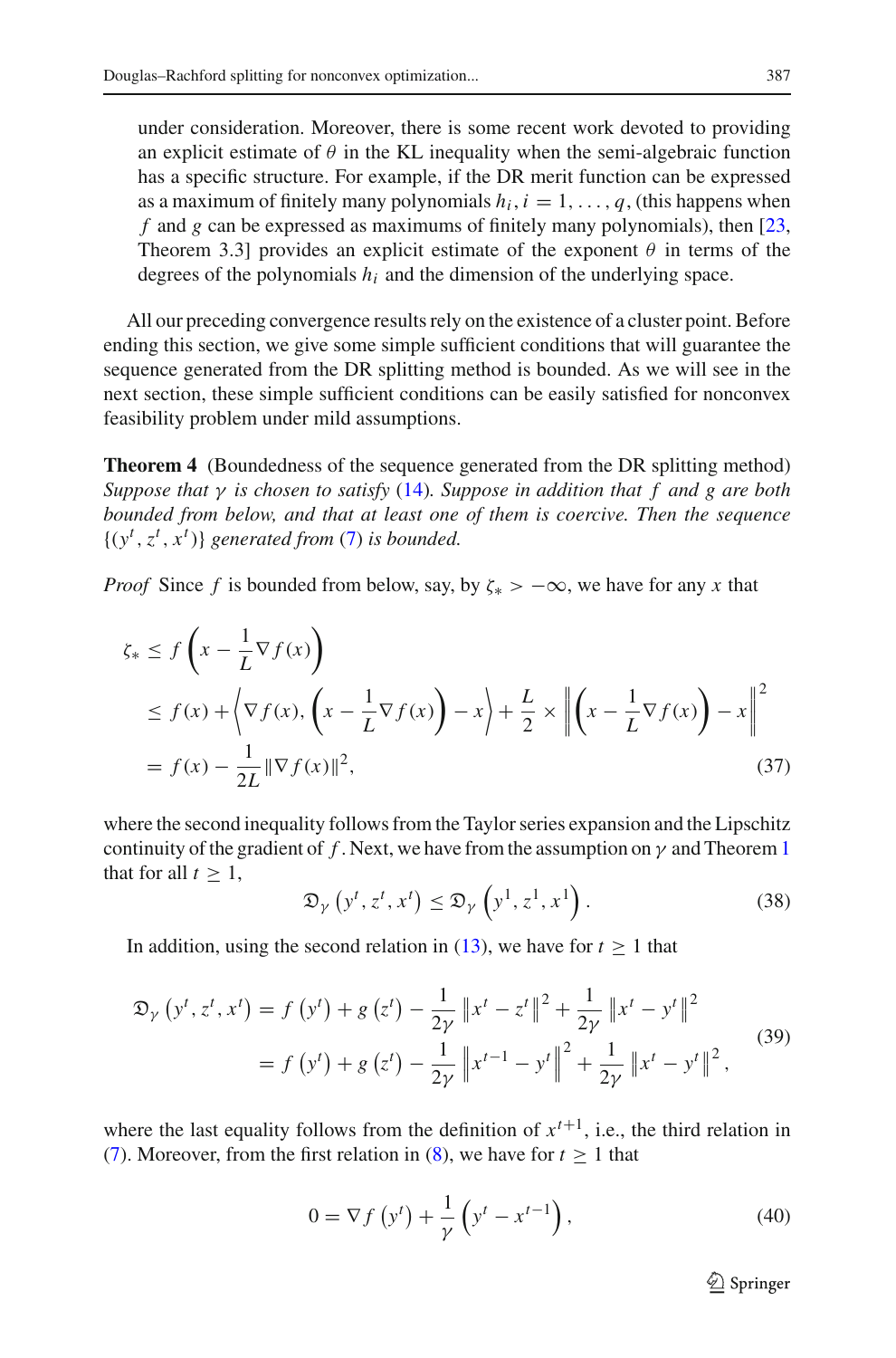which implies that  $||x^{t-1} - y^t||^2 = \gamma^2 ||\nabla f(y^t)||^2$ . Furthermore, notice that because of [\(15\)](#page-7-2), we can choose  $\mu \in (0, 1)$  so that  $\frac{1-\mu}{L} > \gamma$ . Combining these with [\(39\)](#page-16-0) and [\(38\)](#page-16-1), we obtain further that

<span id="page-17-1"></span>
$$
\mathfrak{D}_{\gamma}\left(y^{1}, z^{1}, x^{1}\right) \geq \mathfrak{D}_{\gamma}\left(y^{t}, z^{t}, x^{t}\right)
$$
\n
$$
= f\left(y^{t}\right) + g\left(z^{t}\right) - \frac{1}{2\gamma} \left\|x^{t-1} - y^{t}\right\|^{2} + \frac{1}{2\gamma} \left\|x^{t} - y^{t}\right\|^{2}
$$
\n
$$
= f\left(y^{t}\right) - \frac{\gamma}{2} \left\|\nabla f(y^{t})\right\|^{2} + g\left(z^{t}\right) + \frac{1}{2\gamma} \left\|x^{t} - y^{t}\right\|^{2}
$$
\n
$$
= \mu f\left(y^{t}\right) + (1 - \mu)f\left(y^{t}\right) - \frac{\gamma}{2} \left\|\nabla f\left(y^{t}\right)\right\|^{2} + g\left(z^{t}\right) + \frac{1}{2\gamma} \left\|x^{t} - y^{t}\right\|^{2}
$$
\n
$$
\geq \mu f\left(y^{t}\right) + (1 - \mu)\zeta_{*} + \frac{1}{2} \left(\frac{1 - \mu}{L} - \gamma\right) \left\|\nabla f(y^{t})\right\|^{2} + g\left(z^{t}\right) + \frac{1}{2\gamma} \left\|x^{t} - y^{t}\right\|^{2},\tag{41}
$$

where the last inequality follows from  $(37)$ .

Now, suppose first that *g* is coercive. Then it follows readily from [\(41\)](#page-17-1) that  $\{z^t\}$ ,  $\{\nabla f(y^t)\}\$  and  $\{x^t - y^t\}$  are bounded. From [\(40\)](#page-16-3) we see immediately that  $\{y^t - x^{t-1}\}\$ is also bounded. This together with the boundedness of  ${x<sup>t</sup> - y<sup>t</sup>}$  shows that  ${x<sup>t</sup> - x<sup>t-1</sup>}$ is also bounded. From the third relation in [\(7\)](#page-5-4), this means that  $\{z^t - y^t\}$  is bounded. Since we know already that  $\{z^t\}$  is bounded, it follows that  $\{y^t\}$  is also bounded. The boundedness of  $\{x^t\}$  now follows from this and the boundedness of  $\{x^t - y^t\}$ .

Finally, suppose that *f* is coercive. Then we see immediately from [\(41\)](#page-17-1) that  $\{y^t\}$ and  $\{x^t - y^t\}$  are bounded. Consequently, the sequence  $\{x^t\}$  is also bounded. The boundedness of  $\{z^t\}$  then follows from the third relation in [\(7\)](#page-5-4). This completes the  $\Box$ 

#### <span id="page-17-0"></span>**4 Douglas–Rachford splitting for nonconvex feasibility problems**

In this section, we discuss how the nonconvex DR splitting method in Sect. [3](#page-5-0) can be applied to solving a feasibility problem.

Let *C* and *D* be two nonempty closed sets, with *C* being convex. We also assume that a projection onto each of them is easy to compute. The feasibility problem is to find a point in *C* ∩ *D*, if any. It is clear that  $C \cap D \neq \emptyset$  if and only if the following optimization problem has a zero optimal value:

<span id="page-17-2"></span>
$$
\min_{u} \quad \frac{1}{2}d_C^2(u) \n\text{s.t.} \quad u \in D.
$$
\n(42)

Since *C* is closed and convex, it is well known that the function  $u \mapsto \frac{1}{2}d_C^2(u)$  is smooth with a Lipschitz continuous gradient whose Lipschitz continuity modulus is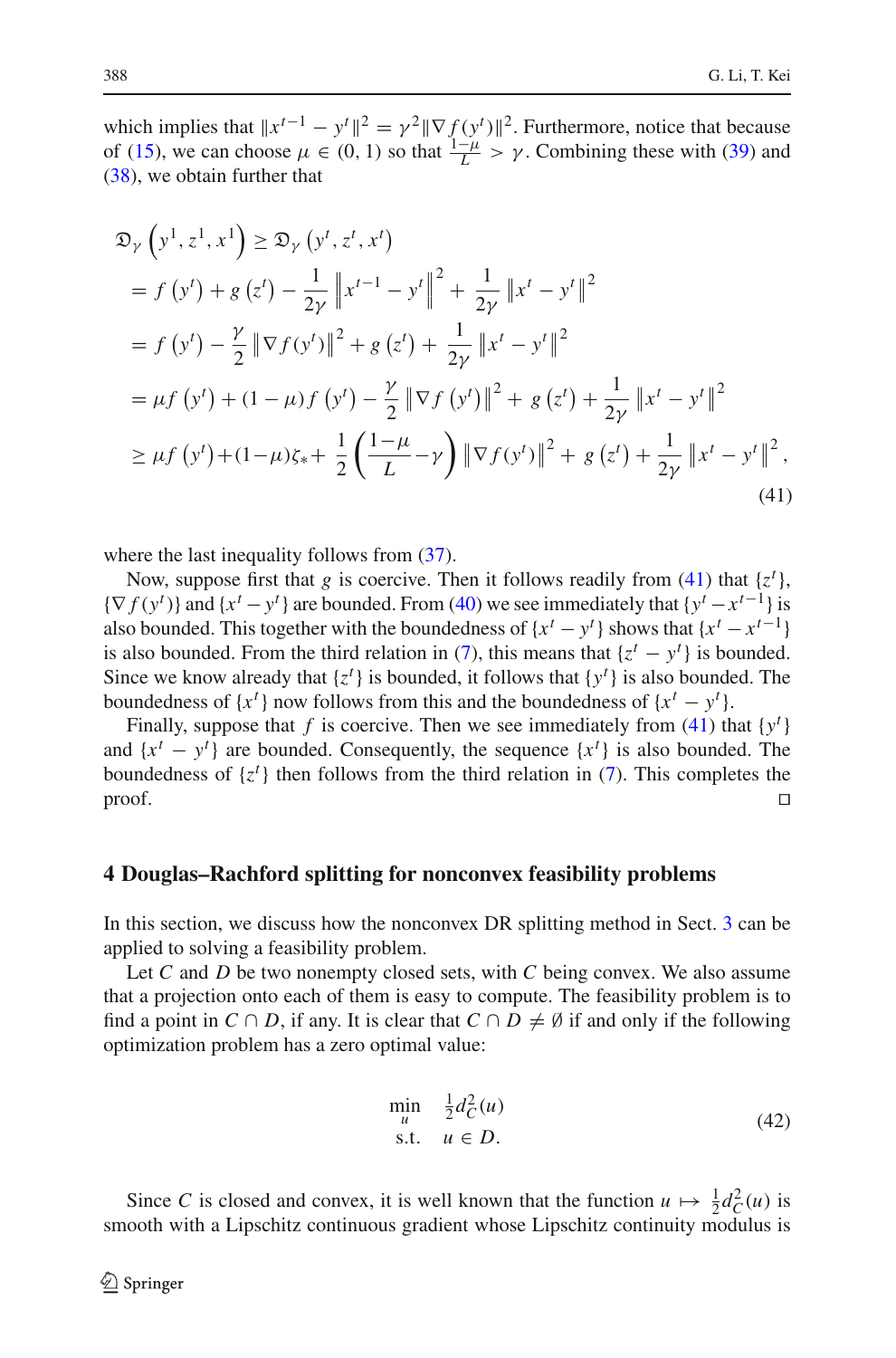1; see, for example, [\[8](#page-29-1), Corollary 1[2](#page-18-0).30].<sup>2</sup> Moreover, for each  $\gamma > 0$ , one can observe that

$$
\inf_{y} \left\{ \frac{1}{2} d_C^2(y) + \frac{1}{2\gamma} \|y - x\|^2 \right\} = \inf_{c \in C} \inf_{y} \left\{ \frac{1}{2} \|y - c\|^2 + \frac{1}{2\gamma} \|y - x\|^2 \right\}.
$$

The first-order optimality condition of the inner optimization problem on the right gives  $y = \frac{x + \gamma c}{1 + \gamma}$ . Using this expression, one can further simplify the expression on the right to obtain the following:

$$
\inf_{y} \left\{ \frac{1}{2} d_C^2(y) + \frac{1}{2\gamma} \|y - x\|^2 \right\} = \inf_{c \in C} \frac{1}{2(1 + \gamma)} \|x - c\|^2,
$$

with the infimum on the right attained at  $c = P<sub>C</sub>(x)$ . Consequently, we have shown that

$$
\frac{1}{1+\gamma}(x+\gamma P_C(x)) = \arg\min_{y} \left\{ \frac{1}{2} d_C^2(y) + \frac{1}{2\gamma} ||y - x||^2 \right\}.
$$

Hence, applying the DR splitting method in Sect. [3](#page-5-0) to solving [\(42\)](#page-17-2) gives the following algorithm:

**Douglas–Rachford splitting method for feasibility problem Step 0.** Input an initial point  $x^0$  and a step-size parameter  $\gamma > 0$ . **Step 1.** Set

$$
\begin{cases}\ny^{t+1} = \frac{1}{1+\gamma}(x^t + \gamma P_C(x^t)),\\
z^{t+1} \in \operatorname{Arg}\min_{z \in D} \{|2y^{t+1} - x^t - z\|^2\},\\
x^{t+1} = x^t + (z^{t+1} - y^{t+1}).\n\end{cases} \tag{43}
$$

<span id="page-18-1"></span>**Step 2.** If a termination criterion is not met, go to Step 1.

Notice that the above algorithm involves a computation of  $P_C(x^t)$  and a projection of  $2y^{t+1} - x^t$  onto *D*, which are both easy to compute by assumption. Moreover, observe that as  $\gamma \to \infty$ , [\(43\)](#page-18-1) reduces to the classical DR splitting method considered in the literature for finding a point in  $C \cap D$ , i.e., the DR splitting method in [\(7\)](#page-5-4) applied to minimizing the sum of the indicator functions of *C* and *D*. Comparing with this, the version in [\(43\)](#page-18-1) can be viewed as a *damped* DR splitting method for finding feasible points. It is also worth noting that [\(43\)](#page-18-1) was studied in [\[26\]](#page-29-17) where the author showed that this algorithm is equivalent to the relaxed averaged alternating reflections algorithm with a suitable choice of the parameter.

<span id="page-18-0"></span><sup>&</sup>lt;sup>2</sup> We note that, a more general and informative statement that applies to the square distance function of a possibly nonconvex but prox-regular set can be found in [\[29](#page-30-4), Theorem 1.3].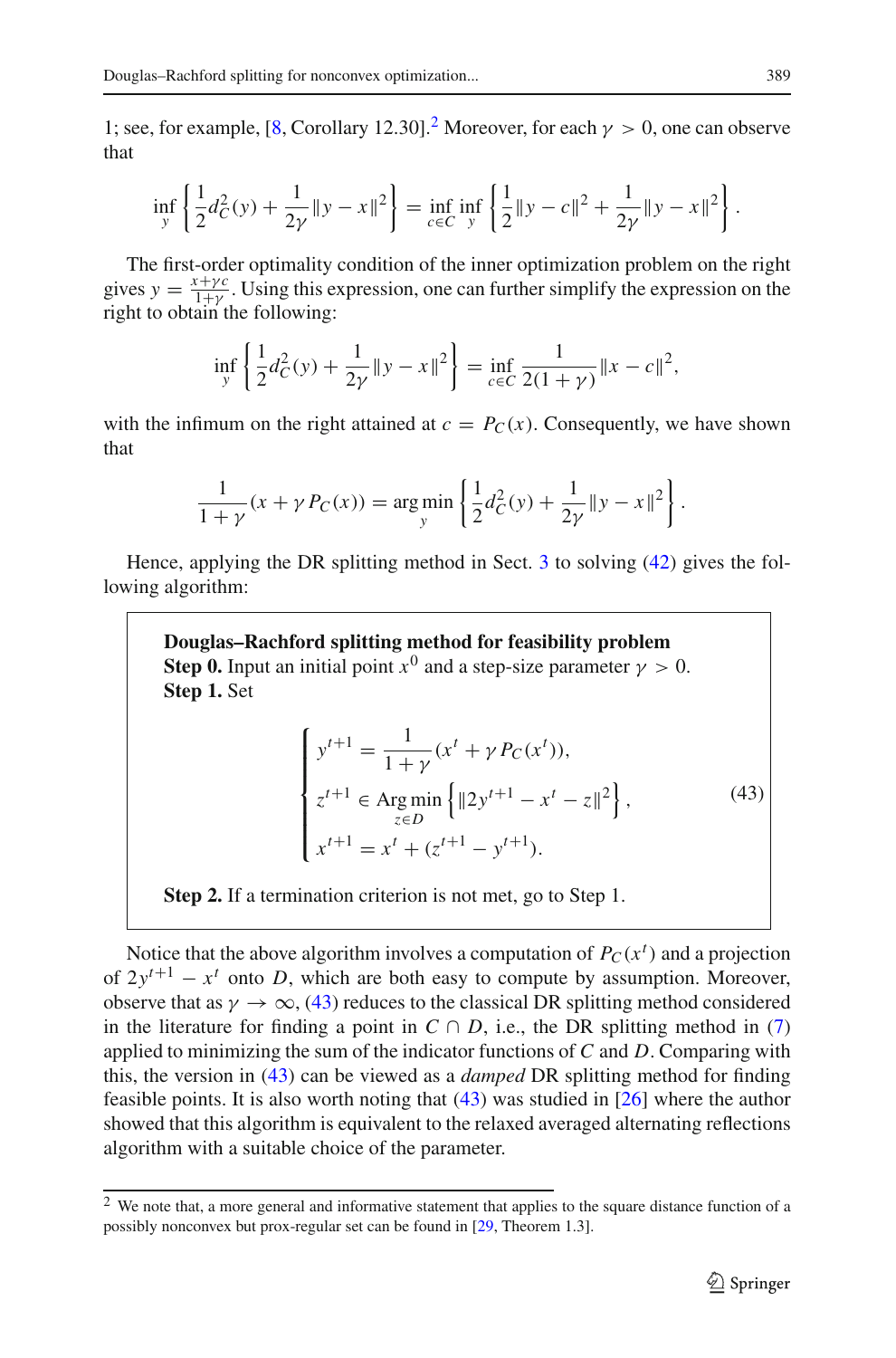The global convergence of both the classical DR splitting method and [\(43\)](#page-18-1) are known in the convex scenario, i.e, when *D* is also convex. However, in our case, *C* is closed and convex while *D* is possibly nonconvex. Thus, the known results do not apply directly. Nonetheless, we have the following convergence result of [\(43\)](#page-18-1) using Theorem [1.](#page-6-6) In addition, we can show in this particular case that the sequence  $\{(y^t, z^t, x^t)\}\$ generated from [\(43\)](#page-18-1) is bounded, assuming *C* or *D* is compact.

<span id="page-19-0"></span>**Theorem 5** (Convergence of DR splitting method for nonconvex feasibility problem involving two sets) *Suppose that C is a nonempty closed convex set and D is a nonempty closed set, and that either C or D is compact. Suppose in addition that*  $0 < \gamma <$  $\sqrt{\frac{3}{2}}-1$ . Then the sequence  $\{(y^t, z^t, x^t)\}\)$  generated from [\(43\)](#page-18-1) is bounded, and any *cluster point*  $(y^*, z^*, x^*)$  *of the sequence satisfies*  $z^* = y^*$ *, and*  $z^*$  *is a stationary point of* [\(42\)](#page-17-2)*. Moreover,* [\(10\)](#page-6-2) *holds.*

*Proof* From the above discussion, the algorithm [\(43\)](#page-18-1) is just [\(7\)](#page-5-4) as applied to [\(42\)](#page-17-2). Thus, in particular, one can pick  $L = 1$  and  $l = 0$  using properties of  $\frac{1}{2}d_C^2$ . In view of Theorem [1,](#page-6-6) we only need to show that the sequence  $\{(y^t, z^t, x^t)\}\)$  is bounded. We shall check that the conditions in Theorem [4](#page-16-4) are satisfied.

First,  $f = \frac{1}{2}d_C^2$  and  $g = \delta_D$  are clearly bounded from below. Now, if *D* is compact, then  $g = \delta_D$  is coercive. On the other hand, if *C* is compact, then  $f = \frac{1}{2}d_C^2$  is coercive. Consequently, Theorem [4](#page-16-4) is applicable, from which we conclude that the sequence  $\{(y^t, z^t, x^t)\}\)$  generated from [\(43\)](#page-18-1) is bounded.

<span id="page-19-1"></span>We have the following immediate corollary if *C* and *D* are closed semi-algebraic sets.

**Corollary 1** *Let C and D be nonempty closed semi-algebraic sets, with C being convex. Suppose that*  $0 < \gamma < \sqrt{\frac{3}{2}} - 1$  *and that either C or D is compact. Then the sequence*  $\{(y^t, z^t, x^t)\}$  *converges to a point*  $(y^*, z^*, x^*)$  *which satisfies*  $z^* = y^*$ *, and z*∗ *is a stationary point of* [\(42\)](#page-17-2)*.*

*Proof* As *C* is a semi-algebraic set,  $y \mapsto \frac{1}{2}d_C^2(y)$  is a semi-algebraic function (see [\[5](#page-29-19), Lemma 2.3]). Note that *D* is also a semi-algebraic set, and so,  $z \mapsto \delta_D(z)$  is also a semi-algebraic function. Thus, the conclusion follows from Theorems [2](#page-10-2) and [5](#page-19-0) with  $f(y) = \frac{1}{2}d_C^2(y)$  and  $g(z) = \delta_D(z)$ .

<span id="page-19-2"></span>*Remark 4* (*Practical computation consideration on the step-size parameter*) Though the upper bound on  $\gamma$  given in [\(14\)](#page-6-5) might be too small in practice, it can be used in designing an update rule of  $\gamma$  so that the resulting algorithm is guaranteed to converge (in the sense described by Theorem [5\)](#page-19-0). Indeed, similar to the discussion in [\[31](#page-30-5), Remark 2.1], one could initialize the algorithm with a large  $\gamma$ , and decrease the  $\gamma$ by a constant ratio if  $\gamma$  exceeds  $\sqrt{\frac{3}{2}}-1$  and the iterate satisfies either  $\|y^t - y^{t-1}\| > c_0/t$ for some prefixed  $c_0 > 0$  or  $||y^t|| > c_1$  for some huge number  $c_1 > 0$ . In the worst case, one can obtain  $0 < \gamma < \sqrt{\frac{3}{2}} - 1$  after finitely many decrease, and Theorem [5](#page-19-0) shows that the sequence generated is bounded and clusters at stationary points when either *C* or *D* is compact. Otherwise, one must have  $||y^t - y^{t-1}|| \le c_0/t$  and  $||y^t|| \le c_1$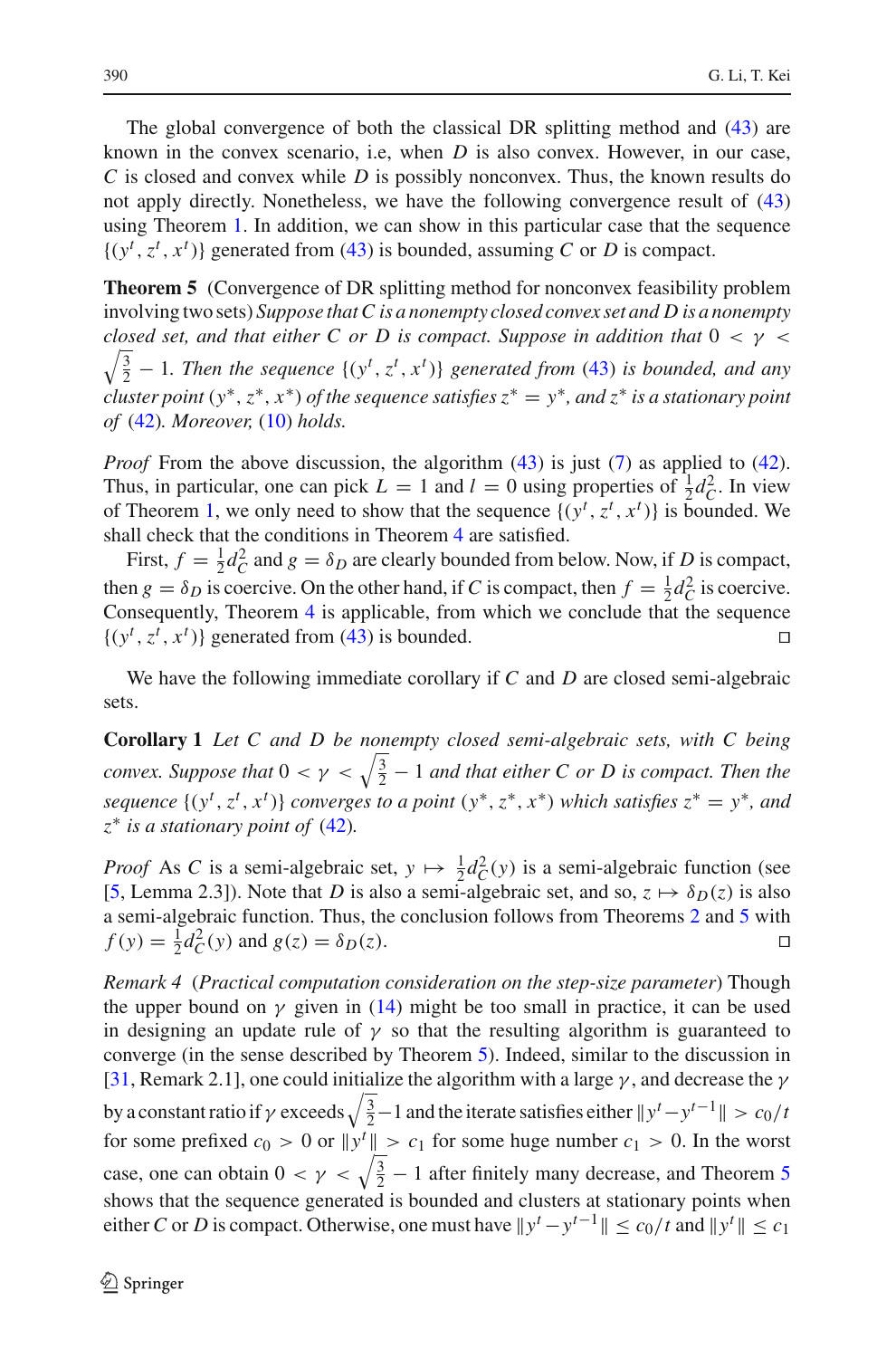for all sufficiently large *t*. In this case, it follows from the first relation in [\(8\)](#page-5-5) and the third relation in [\(7\)](#page-5-4) that  $\{x^t\}$  and  $\{z^t\}$  are bounded. Moreover, we also see from [\(22\)](#page-9-2) that [\(10\)](#page-6-2) holds. Thus, one can also show that the sequence generated is bounded and clusters at stationary points.

In general, it is possible that the algorithm [\(43\)](#page-18-1) gets stuck at a stationary point that is not a global minimizer. Thus, there is no guarantee that this algorithm will solve the feasibility problem. However, a zero objective value of  $d_C(y^*)$  certifies that  $y^*$  is a solution of the feasibility problem, i.e.,  $y^* \in C \cap D$ .

We next consider a specific case where  $C = \{x \in \mathbb{R}^n : Ax = b\}$  for some matrix  $A \in \mathbb{R}^{m \times n}$ ,  $m \leq n$ , and *D* is a closed semi-algebraic set. We show below that, if the  $\{(y^t, z^t, x^t)\}\$  generated by our DR splitting method converges to some  $(y^*, z^*, x^*)\}$ with *z*∗ satisfying a certain constraint qualification, then the scheme indeed exhibits a local linear convergence rate. To do this, we first prove an auxiliary lemma.

**Lemma 1** *Let*  $B \in \mathbb{R}^{p \times p}$  *be a symmetric indefinite matrix. Then, there exists*  $\alpha > 0$ *such that for all*  $u \in \mathbb{R}^p$ ,

$$
||Bu||^2 \geq \alpha \left( u^T B u \right).
$$

*Proof* As *B* is indefinite,  $\{u : u^T B u = 1\} \neq \emptyset$ . Consider the following homogeneous quadratic optimization problem:

$$
\alpha = \inf_{u \in \mathbb{R}^p} \|Bu\|^2
$$
  
s.t. 
$$
u^T Bu = 1.
$$
 (44)

Clearly  $\alpha > 0$ . We now claim that  $\alpha > 0$ . To see this, we proceed by the method of contradiction and suppose that there exists a sequence  $\{u^t\}$  such that  $(u^t)^T B u^t = 1$ and  $\|Bu^t\|^2 \to 0$ . Let  $B = V^T \Sigma V$  be an eigenvalue decomposition of *B*, where *V* is an orthogonal matrix and  $\Sigma$  is a diagonal matrix. Letting  $w^t = Vu^t$ , we have

$$
\left(w^t\right)^T \Sigma w^t = 1 \text{ and } \left(w^t\right)^T \Sigma^2 w^t \to 0.
$$

Let  $w^t = (w_1^t, \dots, w_p^t)$  and  $\Sigma = \text{Diag}(\lambda_1, \dots, \lambda_p)$ . Then we see further that

$$
\sum_{i=1}^{p} \lambda_i (w_i^t)^2 = 1 \text{ and } \sum_{i=1}^{p} \lambda_i^2 (w_i^t)^2 \to 0.
$$

The second relation shows that either  $\lambda_i = 0$  or  $w_i^t \to 0$  for each  $i = 1, ..., p$ . This contradicts the first relation. So, we must have  $\alpha > 0$ , and hence the conclusion  $\Box$  follows.

<span id="page-20-0"></span>**Proposition 2** (Local linear convergence rate under a constraint qualification) *Let*  $C = \{x \in \mathbb{R}^n : Ax = b\}$  *and D be a nonempty closed semi-algebraic set where*  $A\in \mathbb{R}^{m\times n}$ ,  $m\leq n$ , and  $b\in \mathbb{R}^m$ . Let  $0<\gamma<\sqrt{\frac{3}{2}}-1$  and suppose that the sequence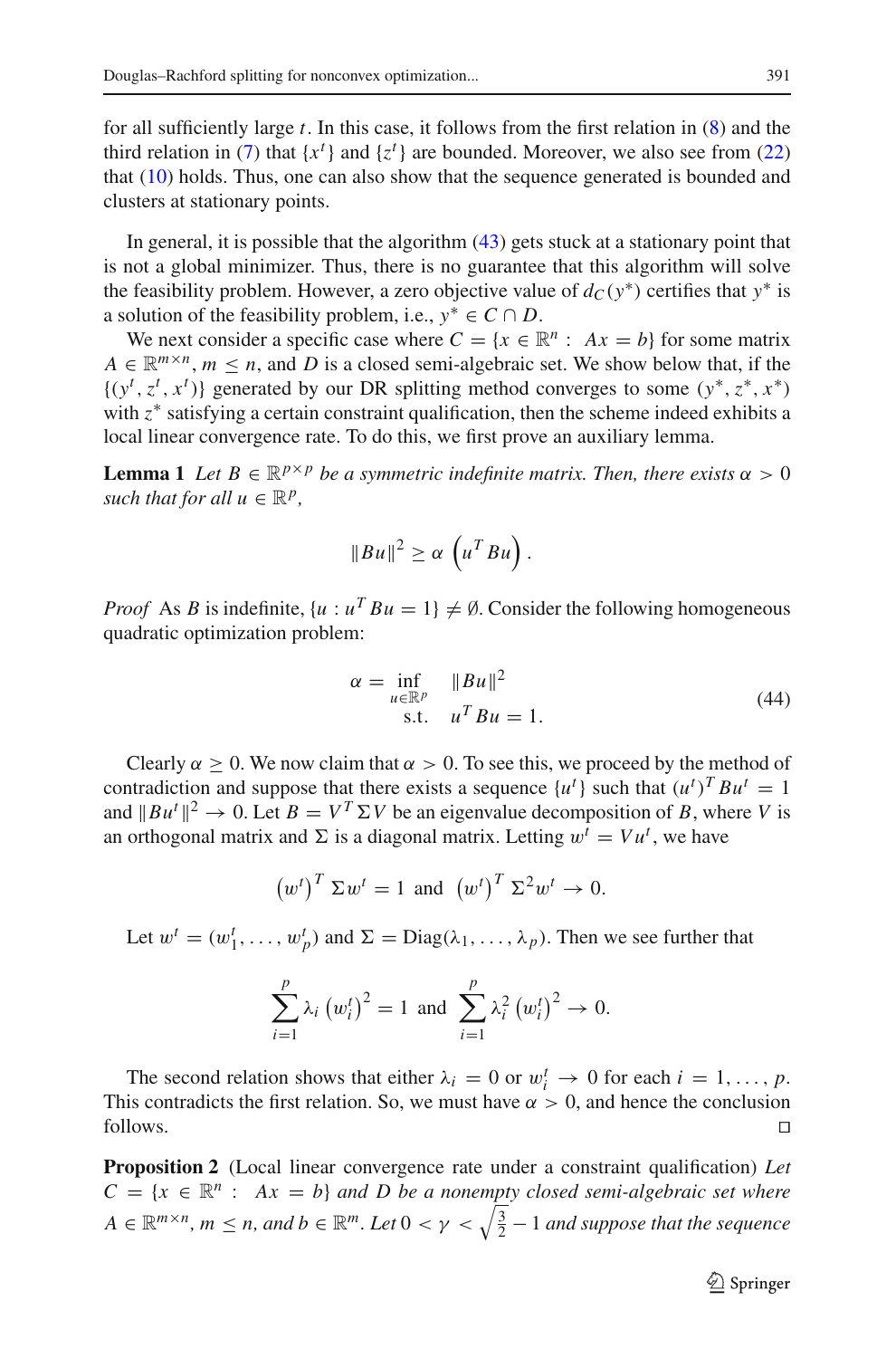{(*y<sup>t</sup>* ,*zt* , *x<sup>t</sup>* )} *generated from* [\(43\)](#page-18-1) *converges to* (*y*∗,*z*∗, *x*∗)*. Suppose, in addition, that*  $C \cap D \neq \emptyset$  *and the following constraint qualification holds:* 

$$
N_C(P_C(z^*)) \cap -N_D(z^*) = \{0\},\tag{45}
$$

<span id="page-21-0"></span>*where*  $N_S(a)$  *is the (limiting) normal cone of S at*  $a \in S$  *defined in [\(4\)](#page-4-2). Then,*  $z^* \in C \cap D$ *and there exist*  $\eta \in (0, 1)$  *and*  $\kappa > 0$  *such that for all large t,* 

$$
dist(0, zt - PC(zt) + ND(zt)) \leq \kappa \etat.
$$

*Proof* We first show that under the assumptions, we have  $z^* \in C \cap D$  and  $x^* = y^* = D$ *z*<sup>∗</sup>. To this end, recall that any limit  $(y^*, z^*, x^*)$  satisfies  $y^* = z^* \in D$ . From the optimality condition, we see also that

$$
0 \in z^* - P_C(z^*) + N_D(z^*).
$$

On the other hand, note also that  $z^*$ − $P_C(z^*)$  ∈  $N_C(P_C(z^*))$ . Hence, our assumption [\(45\)](#page-21-0) implies that  $z^* - P_C(z^*) = 0$  and so,  $z^* \in C$ . Thus, we have  $y^* = z^* \in C \cap D$ . Note that  $y^* = \frac{1}{1+y}(x^* + \gamma P_C(x^*))$ , from which one can easily see that  $x^* = y^*$ .

Before proceeding further, without loss of generality, we assume that  $\mathfrak{D}_{\gamma}(y^t, z^t, x^t)$  $> \mathfrak{D}_{\gamma}(y^*, z^*, x^*)$  and hence  $(y^t, z^t, x^t) \neq (y^*, z^*, x^*)$  for all  $t \geq 1$ ; since otherwise, the conclusions of the proposition follow easily.

Let  $\mathfrak{D}_{\gamma}(y, z, x) = \delta_D(z) + \widehat{\mathfrak{D}}_{\gamma}(y, z, x)$  where

$$
\widehat{\mathfrak{D}}_{\gamma}(y, z, x) := \frac{1}{2}d_{C}^{2}(y) - \frac{1}{2\gamma} \|y - z\|^{2} + \frac{1}{\gamma}\langle x - y, z - y \rangle
$$
  
= 
$$
\frac{1}{2} \|A^{\dagger}(Ay - b)\|^{2} - \frac{1}{2\gamma} \|y - z\|^{2} + \frac{1}{\gamma}\langle x - y, z - y \rangle.
$$

where  $A^{\dagger}$  is the pseudo inverse of the matrix *A*. Let us consider the function *h* defined by

$$
h(y, z, x) = \widehat{\mathfrak{D}}_{\gamma} \left( y + y^*, z + z^*, x + x^* \right) - \widehat{\mathfrak{D}}_{\gamma} \left( y^*, z^*, x^* \right).
$$

Recall that  $x^* = y^* = z^* \in C \cap D$ . Hence, *h* is a quadratic function with *h*(0, 0, 0) = 0 and  $\nabla h(0, 0, 0) = 0$ . Thus, we have  $h(u) = \frac{1}{2}u^T Bu$ , where  $u = (y, z, x)$  and

$$
B = \nabla^2 h(0, 0, 0) = \begin{pmatrix} A^{\dagger} A + \frac{1}{\gamma} I_n & 0 & -\frac{1}{\gamma} I_n \\ 0 & -\frac{1}{\gamma} I_n & \frac{1}{\gamma} I_n \\ -\frac{1}{\gamma} I_n & \frac{1}{\gamma} I_n & 0 \end{pmatrix}.
$$

Here, we use  $I_n$  to denote the  $n \times n$  identity matrix. Clearly, *B* is an indefinite  $3n \times 3n$  matrix and so, the preceding lemma implies that there exists  $\alpha > 0$  such that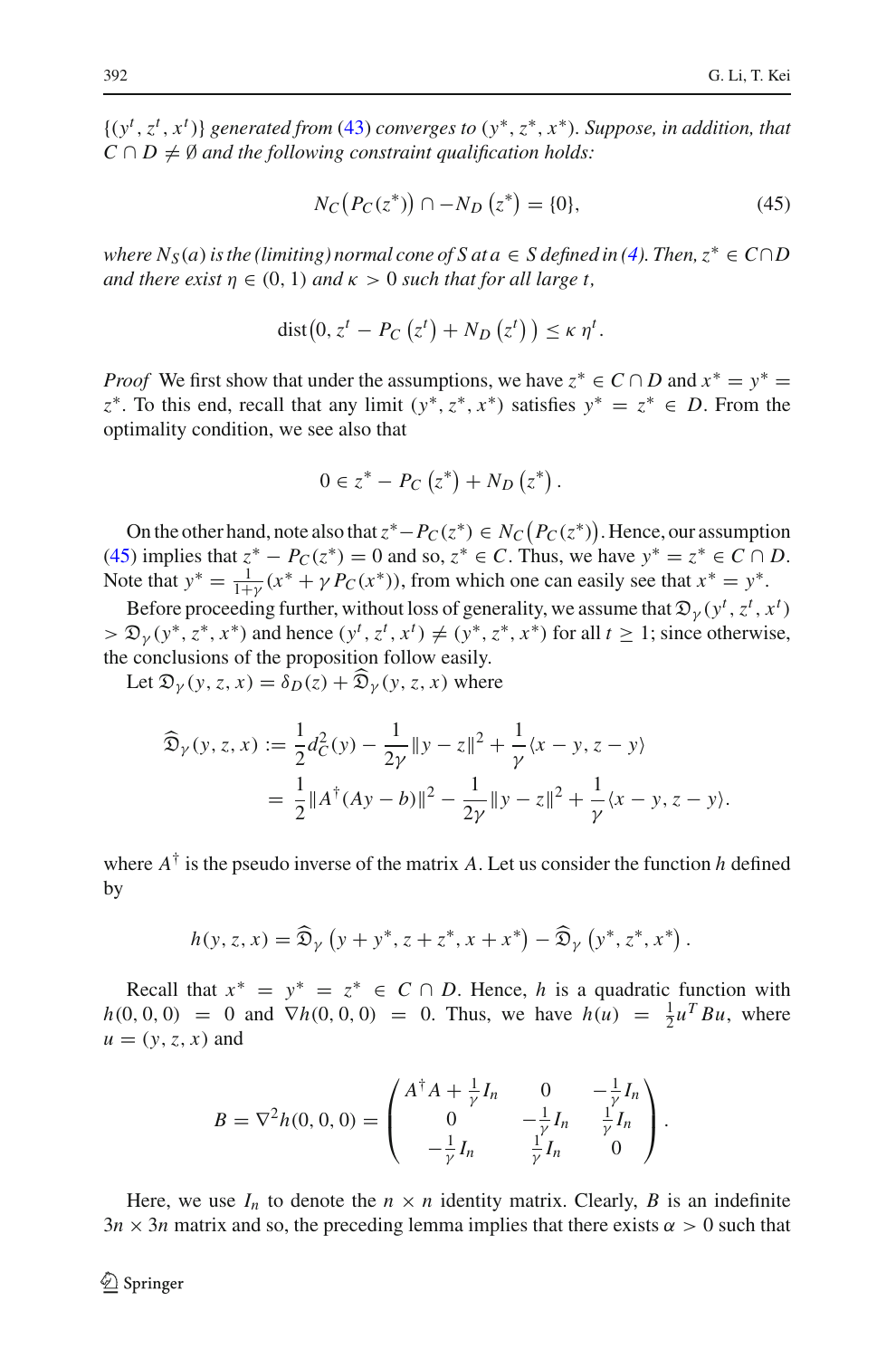$||Bu||^2 \geq \alpha u^T Bu$  for all  $u \in \mathbb{R}^{3n}$ . Consequently, for any *u* satisfying  $u^T Bu > 0$ , we have

$$
||Bu|| \ge \sqrt{\alpha} \sqrt{u^T Bu}.
$$

Recall that  $h(u) = \frac{1}{2}u^T B u$ . It then follows from the definition of *h* that for all  $t > 1$ , we have

$$
\|\nabla \widehat{\mathfrak{D}}_{\gamma}\left(y^{t}, z^{t}, x^{t}\right)\| \geq \sqrt{2\alpha} \sqrt{\widehat{\mathfrak{D}}_{\gamma}\left(y^{t}, z^{t}, x^{t}\right) - \widehat{\mathfrak{D}}_{\gamma}\left(y^{*}, z^{*}, x^{*}\right)}
$$
\n
$$
= \sqrt{2\alpha} \sqrt{\mathfrak{D}_{\gamma}\left(y^{t}, z^{t}, x^{t}\right) - \mathfrak{D}_{\gamma}\left(y^{*}, z^{*}, x^{*}\right)},
$$
\n(46)

where the equality follows from  $\widehat{\mathfrak{D}}_{\gamma}(y^{t}, z^{t}, x^{t}) = \mathfrak{D}_{\gamma}(y^{t}, z^{t}, x^{t}) > \mathfrak{D}_{\gamma}(y^{*}, z^{*}, x^{*}) =$ <br>  $\widehat{\mathfrak{D}}_{\gamma}(x^{*}, z^{*}, x^{*})$  (the plants to  $z^{t} \in \mathfrak{D}$ ). Finally, to finish the gross from subvanced to ins  $\widehat{\mathfrak{D}}_{\gamma}(y^*, z^*, x^*)$  (thanks to  $z^t \in D$ ). Finally, to finish the proof, we only need to justify the existence of  $\beta > 0$  such that for all large *t*,

$$
\text{dist}\left(0, \,\partial \mathfrak{D}_{\gamma}\left(y^{t}, z^{t}, x^{t}\right)\right) \geq \beta \left\|\nabla \widehat{\mathfrak{D}}_{\gamma}\left(y^{t}, z^{t}, x^{t}\right)\right\|.\tag{47}
$$

<span id="page-22-0"></span>Then the conclusion of the proposition follows from Theorem [3](#page-13-0) for the case  $\theta = \frac{1}{2}$ and Remark  $3(i)$  $3(i)$ .

Note first that dist  $(0, \partial \mathfrak{D}_{\gamma} (y^t, z^t, x^t))$  equals

dist 
$$
(0, \{\nabla_y \widehat{\mathfrak{D}}_\gamma (y^t, z^t, x^t)\}\times (\nabla_z \widehat{\mathfrak{D}}_\gamma (y^t, z^t, x^t) + N_D (z^t)) \times \{\nabla_x \widehat{\mathfrak{D}}_\gamma (y^t, z^t, x^t)\}\)
$$
.

To establish [\(47\)](#page-22-0), we only need to consider the partial subgradients with respect to *z*. To this end, define  $w^t := \nabla_z \widehat{\mathfrak{D}}_Y(y^t, z^t, x^t) = -\frac{1}{Y}(z^t - x^t)$  and let  $v^t \in N_D(z^t)$  be such that

$$
\operatorname{dist}\left(0, \nabla_z\widehat{\mathfrak{D}}_{\gamma}\left(y^t, z^t, x^t\right) + N_D\left(z^t\right)\right) = \left\|w^t + v^t\right\|.
$$

<span id="page-22-2"></span>We now claim that, there exists  $\theta \in [0, 1)$  such that for all large *t* 

$$
\langle w^t, v^t \rangle \ge -\theta \left\| w^t \right\| \cdot \left\| v^t \right\|.
$$
\n(48)

Otherwise, there exist  $t_k \to \infty$  and  $\theta_k \uparrow 1$  such that

$$
\langle w^{t_k}, v^{t_k} \rangle < -\theta_k \left\| w^{t_k} \right\| \cdot \left\| v^{t_k} \right\|.
$$
 (49)

<span id="page-22-1"></span>In particular,  $w^{t_k} \neq 0$  and  $v^{t_k} \neq 0$ . Furthermore, note that  $v^t \in N_D(z^t)$  and

$$
w^{t} = -\frac{1}{\gamma} (z^{t} - x^{t}) = -\frac{1}{\gamma} (y^{t} - x^{t-1}) = \frac{1}{1 + \gamma} (x^{t-1} - P_{C} (x^{t-1})),
$$

where the second equality follows from the third relation in [\(43\)](#page-18-1) and the last relation follows from the first relation in  $(43)$ . By passing to a subsequence if necessary, we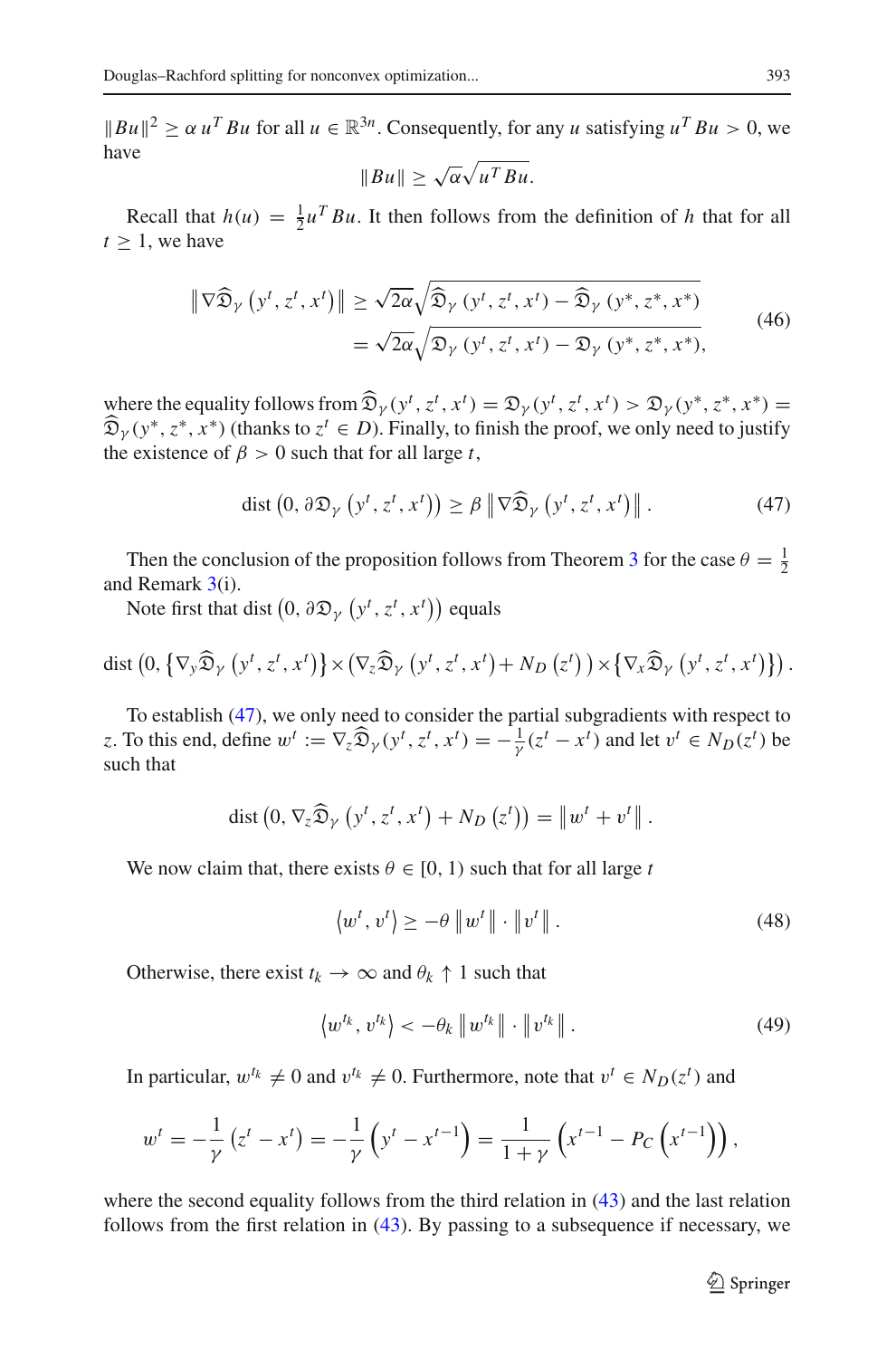may assume that

$$
\frac{w^{t_k}}{\|w^{t_k}\|} \to w^* \in N_C(P_C(x^*)) \cap S = N_C(P_C(z^*)) \cap S \text{ and}
$$
  

$$
\frac{v^{t_k}}{\|v^{t_k}\|} \to v^* \in N_D(z^*) \cap S,
$$

where *S* is the unit sphere. Dividing  $||w^{t_k}|| ||v^{t_k}||$  on both sides of [\(49\)](#page-22-1) and passing to the limit, we see that  $\langle w^*, v^* \rangle < -1$ . This shows that  $||w^*+v^*||^2 = 2+2\langle w^*, v^* \rangle < 0$ and hence,  $w^* = -v^*$ . This contradicts [\(45\)](#page-21-0) and thus [\(48\)](#page-22-2) holds for some  $\theta \in [0, 1)$ and for all large *t*.

Now, using [\(48\)](#page-22-2), we see that for all large *t*

$$
\begin{aligned}\n\left\| -\frac{1}{\gamma} \left( z^t - x^t \right) + v^t \right\|^2 &= \left\| w^t + v^t \right\|^2 = \left\| w^t \right\|^2 + \left\| v^t \right\|^2 + 2 \left\langle w^t, v^t \right\rangle \\
&\geq \left\| w^t \right\|^2 + \left\| v^t \right\|^2 - 2\theta \left\| w^t \right\| \left\| v^t \right\| \geq (1 - \theta) \left( \left\| w^t \right\|^2 + \left\| v^t \right\|^2 \right) \\
&\geq (1 - \theta) \left\| -\frac{1}{\gamma} \left( z^t - x^t \right) \right\|^2.\n\end{aligned}
$$

Therefore, for all large *t*

$$
\text{dist}^2\left(0, \nabla_z \widehat{\mathfrak{D}}_Y\left(y^t, z^t, x^t\right) + N_D\left(z^t\right)\right) = \left\| -\frac{1}{\gamma} \left(z^t - x^t\right) + v^t \right\|^2
$$
\n
$$
\geq (1 - \theta) \left\| -\frac{1}{\gamma} \left(z^t - x^t\right) \right\|^2 = (1 - \theta) \left\| \nabla_z \widehat{\mathfrak{D}}_Y\left(y^t, z^t, x^t\right) \right\|^2.
$$

Therefore, [\(47\)](#page-22-0) holds with  $\beta = \sqrt{1 - \theta}$ . Thus, the conclusion follows.

*Remark 5* (*Connection of our local convergence result to existing results*) Assuming*C* is affine and *D* is super-regular, a similar local linear convergence result was established in [\[19,](#page-29-10) Theorem 3.18] for the classical DR splitting method considered in the literature for the feasibility problem, i.e., [\(7\)](#page-5-4) applied to minimizing the sum of the indicator functions of the two sets *C* and *D*. Our result is different from theirs in two aspects. First, we study the different algorithm [\(43\)](#page-18-1) which is [\(7\)](#page-5-4) applied to minimizing the squared distance function of *C* subject to *D*. Second, we look at semi-algebraic sets, and these sets are not necessarily super-regular in general. For a simple example, recall that the semi-algebraic set  $D = \{(x_1, x_2) : x_1x_2 = 0\}$  was shown in [\[19,](#page-29-10) Remark 2.13] to be not super-regular.

*Remark 6* We also note that due to the nonconvex nature of the feasibility problem we consider, the local convergence requires a constraint qualification that depends on the limit point  $z^*$ . Although the limit point  $z^*$  is often hard to determine a priori, as we will see in Remark 7, this constraint qualification can be regarded as an extension of the well-known linear regularity condition and is satisfied in many cases. Moreover,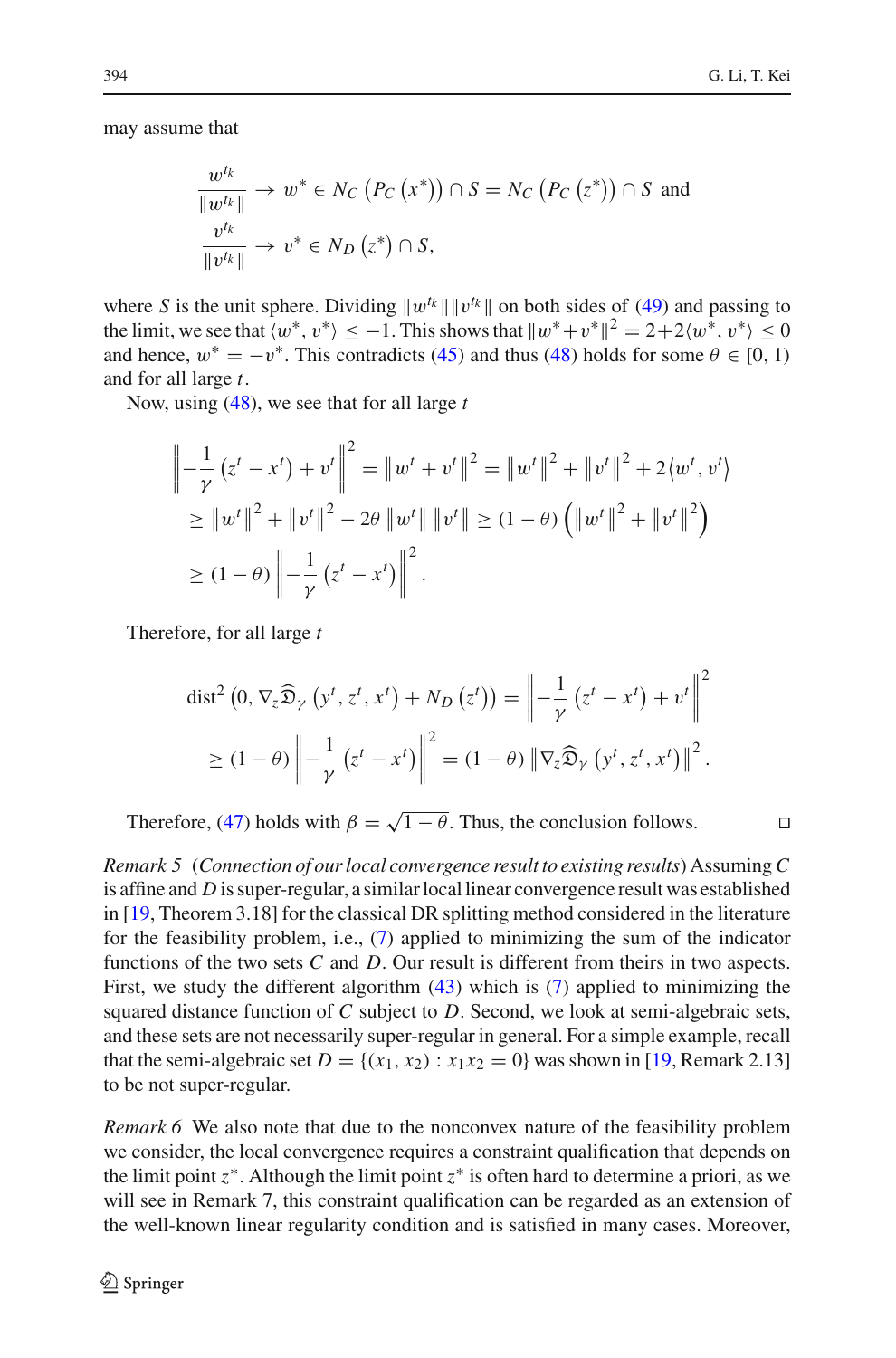it is also possible that the constraint qualification is indeed satisfied at every  $z \in D$ for some pairs of sets *C* and *D*. To see this, consider  $C = \{(x_1, x_2) : x_1 = 0\}$  and  $D = \{(x_1, x_2) : x_2 \geq -|x_1|\}.$  Then we have

$$
N_C(c) = \mathbb{R} \times \{0\},\
$$

for all  $c = (c_1, c_2) \in C$ , and for all  $d = (d_1, d_2) \in D$ 

$$
N_D(d) = \begin{cases} \{t(1, -1): t \ge 0\} & \text{if } d_1 < 0, d_2 = -|d_1|, \\ \{t(-1, -1): t \ge 0\} & \text{if } d_1 > 0, d_2 = -|d_1|, \\ \{t(1, -1): t \ge 0\} \cup \{t(-1, -1): t \ge 0\} & \text{if } d_1 = 0, d_2 = -|d_1| = 0, \\ \{(0, 0)\} & \text{if } d_2 > -|d_2|. \end{cases}
$$

Consequently,  $N_C(P_C(z^*))$  ∩ −  $N_D(z^*)$  = {(0, 0)} for all  $z^* \in D$ .

For a general nonconvex feasibility problem, i.e., to find a point in  $\bigcap_{i=1}^{M} D_i$ , with each *Di* being a nonempty closed set whose projection is easy to compute, it is classical to reformulate the problem as finding a point in the intersection of  $H \cap (D_1 \times D_2 \times D_1)$  $\cdots \times D_M$ ), where

$$
H = \{(x_1, \dots, x_M) : x_1 = \dots = x_M\}.
$$
 (50)

<span id="page-24-0"></span>The algorithm [\(43\)](#page-18-1) can thus be applied. In addition, if it is known that  $\bigcap_{i=1}^{M} D_i$  is bounded, one can further reformulate the problem as finding a point in the intersection of  $H_R \cap (D_1 \times D_2 \times \cdots \times D_N)$ , where

$$
H_R = \{(x_1, \dots, x_M) : x_1 = \dots = x_M, \|x_1\| \le R\},\tag{51}
$$

and *R* is an upper bound on the norms of the elements in  $\bigcap_{i=1}^{M} D_i$ . We note that both the projections onto  $H$  and  $H_R$  can be easily computed.

We next state a corollary concerning the convergence of our DR splitting method as applied to finding a point in the intersection of  $H \cap (D_1 \times D_2 \times \cdots \times D_M)$ , assuming compactness of  $D_i$ ,  $i = 1, \ldots, M$ . The proof is routine and is thus omitted.

**Corollary 2** (DR splitting method for general nonconvex feasibility problem) *Let*  $D_1, \ldots, D_M$  *be nonempty compact semi-algebraic sets in*  $\mathbb{R}^n$ *. Let*  $C = H$ *, where H is defined as in* [\(50\)](#page-24-0)*, and let*  $D = D_1 \times \cdots \times D_M$ *. Let*  $0 < \gamma < \sqrt{\frac{3}{2}} - 1$  *and let the sequence* {(*y<sup>t</sup>* ,*zt* , *x<sup>t</sup>* )} *be generated from* [\(43\)](#page-18-1)*. Then,*

(i) *the sequence*  $\{(y^t, z^t, x^t)\}$  *converges to a point*  $(y^*, z^*, x^*)$ *, with*  $y^* = z^*$  *and*  $z^* = (z_1^*, \ldots, z_M^*) \in D_1 \times \cdots D_M$  *satisfying* 

$$
0 \in z_i^* - \frac{1}{M} \sum_{i=1}^M z_i^* + N_{D_i} (z_i^*), \quad i = 1, \ldots, M.
$$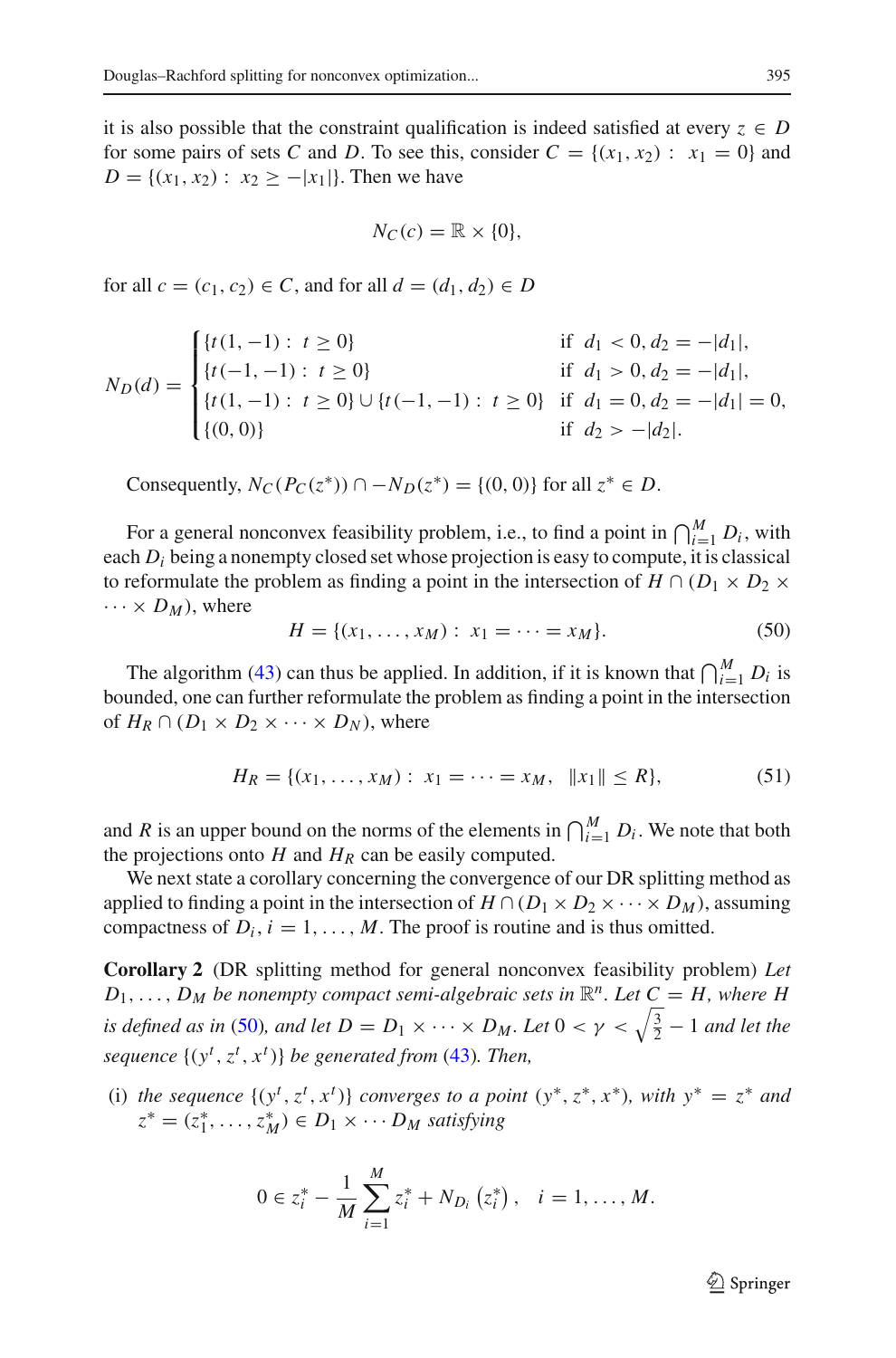<span id="page-25-0"></span>(ii) Suppose, in addition, that  $\bigcap_{i=1}^{M} D_i \neq \emptyset$  and the following constraint qualification *holds:*

$$
a_i \in N_{D_i}(z_i^*), \quad i = 1, ..., M, \sum_{i=1}^M a_i = 0 \Rightarrow a_i = 0, \quad i = 1, ..., M.
$$
 (52)

*Then,*  $z_1^* = \cdots = z_M^* \in \bigcap_{i=1}^M D_i$  *and there exist*  $\eta \in (0, 1)$  *and*  $\kappa > 0$  *such that for all large t,*

dist 
$$
\left(0, z_i^t - \frac{1}{M} \sum_{i=1}^M z_i^t + N_{D_i}(z_i^t)\right) \le \kappa \eta^t, \quad i = 1, ..., M.
$$
 (53)

*Remark 7* The constraint qualification [\(52\)](#page-25-0) is known as the linear regularity condition which is satisfied in many cases; for example, when *D* is the Cartesian product of two transverse  $C^2$ -manifolds  $[22,$  Theorem 5.2]. It plays an important role in quantifying the local linear convergence rate of the alternating projection method (see [\[22,](#page-29-24) Theorem 4.3] and [\[21,](#page-29-13) Theorem 5.16]).

Before closing this section, we use the example given in [\[9](#page-29-14), Remark 6] to illustrate the difference in the behavior of our DR splitting method [\(43\)](#page-18-1) and the classical DR splitting method considered in the literature for the feasibility problem, i.e., [\(7\)](#page-5-4) applied to minimizing the sum of the indicator functions of the two sets. $3$ 

*Example 1* (Different behavior: our DR splitting method vs the classical DR splitting method) We consider  $C = \{x \in \mathbb{R}^2 : x_2 = 0\}$  and  $D = \{(0, 0), (7 + \eta, \eta), (7, -\eta)\}$ , where  $\eta \in (0, 1]$ . It was discussed in [\[9,](#page-29-14) Remark 6] that the DR splitting method, initialized at  $x^0 = (7, \eta)$  and applied to minimizing the sum of indicator functions of the two sets, is not convergent; indeed, the sequence generated has a discrete limit cycle. On the other hand, convergence of [\(43\)](#page-18-1) applied to this pair of sets is guaranteed by Corollary [1,](#page-19-1) as long as  $0 < \gamma < \sqrt{\frac{3}{2}} - 1$ . Below, we show explicitly that the generated sequence is convergent, and the limit is  $y^* = z^* = (7 + \eta, \eta)$  and  $x^* =$  $(7 + \eta, (1 + \gamma)\eta).$ 

To this end, we first consider a sequence  $\{a_t\}$  defined by  $a_1 = 2 - \frac{1}{1+\gamma} > 0$  and for any  $t \geq 1$ ,

<span id="page-25-3"></span>
$$
a_{t+1} = \frac{\gamma}{1+\gamma}a_t + 1.
$$
 (54)

Then  $a_t > 0$  for all *t* and we have

<span id="page-25-2"></span>
$$
a_{t+1} - a_t = \frac{\gamma}{1+\gamma}(a_t - a_{t-1}) = \dots = \left(\frac{\gamma}{1+\gamma}\right)^{t-1}(a_2 - a_1).
$$

Consequently, {*at*} is a Cauchy sequence and is thus convergent. Furthermore, it follows immediately from [\(54\)](#page-25-2) that  $\lim_{t\to\infty} a_t = 1 + \gamma$ .

<span id="page-25-1"></span> $3$  We note that there are also another analytical examples constructed in [\[9](#page-29-14)[,20\]](#page-29-15), where the authors showed that the classical DR splitting method need not to be convergent. For simplicity, we do not discuss it here.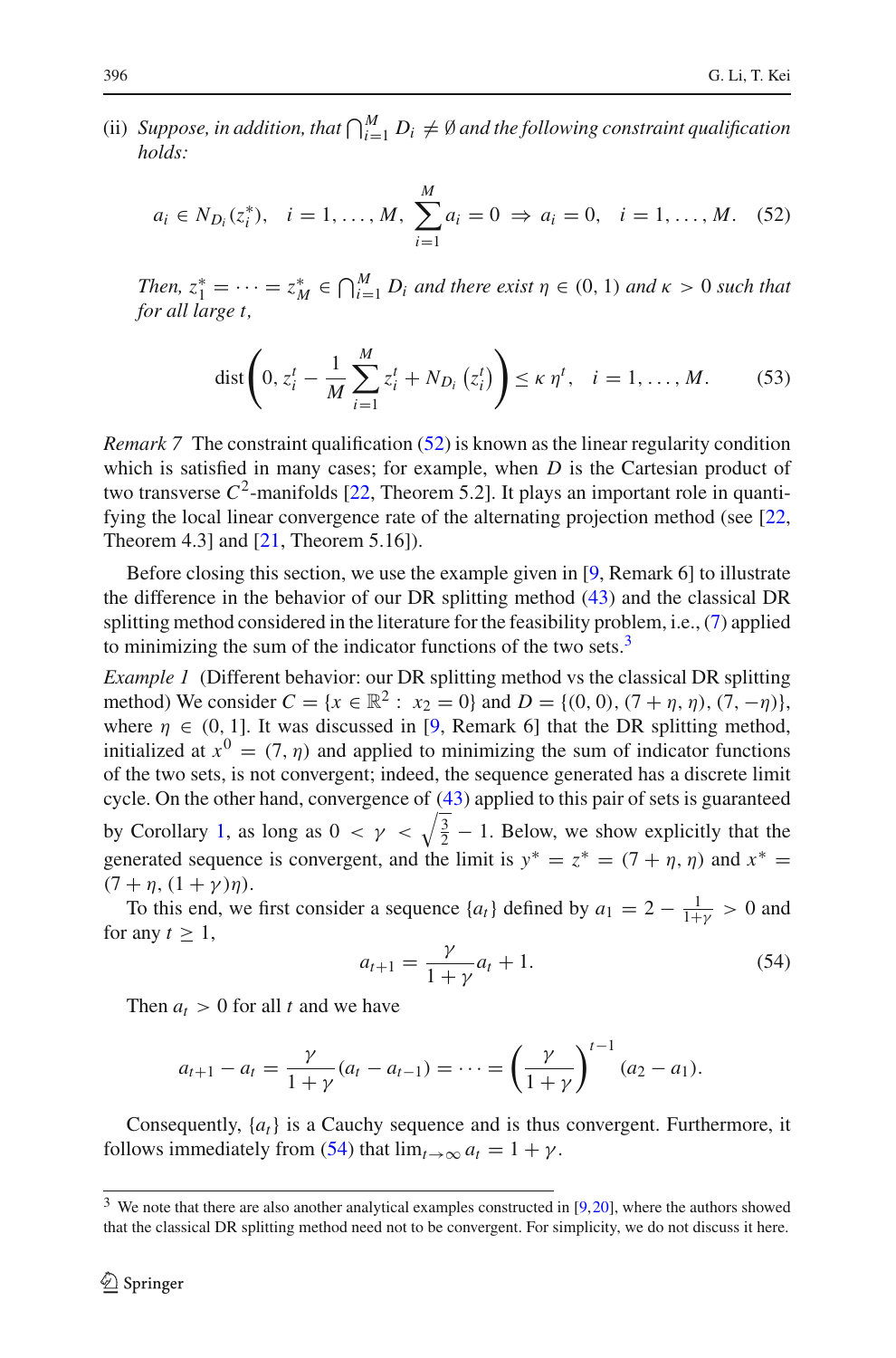Now, we look at [\(43\)](#page-18-1) initialized at  $x^0 = (7, \eta)$ . Then  $y^1 = \left(7, \frac{\eta}{1+\gamma}\right)$  $\int$  and 2*y*<sup>1</sup> − *x*<sup>0</sup> =  $\left(7, \left[\frac{2}{1+\gamma}-1\right]\eta\right)$ . Since  $\gamma < \sqrt{\frac{3}{2}}-1 < \frac{3}{5}$ , it is not hard to show that  $z^1 = (7+\eta, \eta)$ and consequently  $x^1 = (7 + \eta, a_1\eta)$ . Inductively, one can show that for all  $t > 1$ ,

$$
y^{t+1} = \left(7 + \eta, \frac{a_t}{1 + \gamma} \eta\right), \ \ z^{t+1} = (7 + \eta, \eta) \ \text{ and } \ x^{t+1} = (7 + \eta, a_{t+1} \eta).
$$

Consequently,  $y^* = z^* = (7 + \eta, \eta)$  and  $x^* = (7 + \eta, (1 + \gamma)\eta)$ .

## <span id="page-26-0"></span>**5 Numerical simulations**

In this section, we perform numerical experiments to test the DR splitting method on solving a nonconvex feasibility problem. All codes are written in MATLAB.

We consider the problem of finding an *r*-sparse solution of a linear system  $Ax = b$ . To apply the DR splitting method, we let  $C = \{x \in \mathbb{R}^n : Ax = b\}$  and  $D = \{x \in \mathbb{R}^n : B(x) = 0\}$  $\mathbb{R}^n$  :  $\|x\|_0 \le r$ ,  $\|x\|_{\infty} \le 10^6$ , where  $\|x\|_0$  denotes the cardinality of *x* and  $\|x\|_{\infty}$ is the  $\ell_{\infty}$  norm of *x*; the 10<sup>6</sup> is just an arbitrary choice of large number to guarantee compactness of *D*. We benchmark our algorithm against the alternating projection method, which is an application of the proximal gradient algorithm with step-length 1 to solve  $(42)$ . Specifically, in this latter algorithm, one initializes at an  $x<sup>0</sup>$  and updates

$$
x^{t+1} \in \underset{\|x\|_{0} \le r, \|x\|_{\infty} \le 10^{6}}{\operatorname{Arg min}} \left\{ \left\|x - \left(x^{t} + A^{\dagger} \left(b - Ax^{t}\right)\right)\right\| \right\};
$$

a closed-form solution for this subproblem can be found in [\[25,](#page-29-25) Proposition 3.1]. We initialize both algorithms at the origin and terminate them when

$$
\frac{\max\{\|x^{t} - x^{t-1}\|, \|y^{t} - y^{t-1}\|, \|z^{t} - z^{t-1}\|\}}{\max\{\|x^{t-1}\|, \|y^{t-1}\|, \|z^{t-1}\|, 1\}} < 10^{-8}
$$
 and  

$$
\frac{\|x^{t} - x^{t-1}\|}{\max\{\|x^{t-1}\|, 1\}} < 10^{-8}
$$

respectively, for the DR splitting method and the alternating projection method. Furthermore, for the DR splitting method, we adapt the heuristics described in Remark [4:](#page-19-2) we initialize  $\gamma = 150 \cdot \gamma_0$  and update  $\gamma$  as max $\{\frac{\gamma}{2}, 0.9999 \cdot \gamma_0\}$  whenever  $\gamma > \gamma_0 := \sqrt{\frac{3}{2}} - 1$ , and the sequence satisfies either  $\|y^t - y^{t-1}\| > \frac{1000}{t}$  or  $||y^t|| > 10^{10}$ .<sup>[4](#page-26-1)</sup>

We generate random linear systems with sparse solutions. We first generate an  $m \times n$ matrix *A* with i.i.d. standard Gaussian entries. We then randomly generate an  $\hat{x} \in \mathbb{R}^r$ with  $r = \lceil \frac{m}{5} \rceil$ , again with i.i.d. standard Gaussian entries. A random sparse vector

<span id="page-26-1"></span><sup>&</sup>lt;sup>4</sup> We also solved a couple instances using directly a small  $\gamma < \gamma_0$  in the DR splitting method. The sequence generated tends to get stuck at stationary points that are not global minimizers.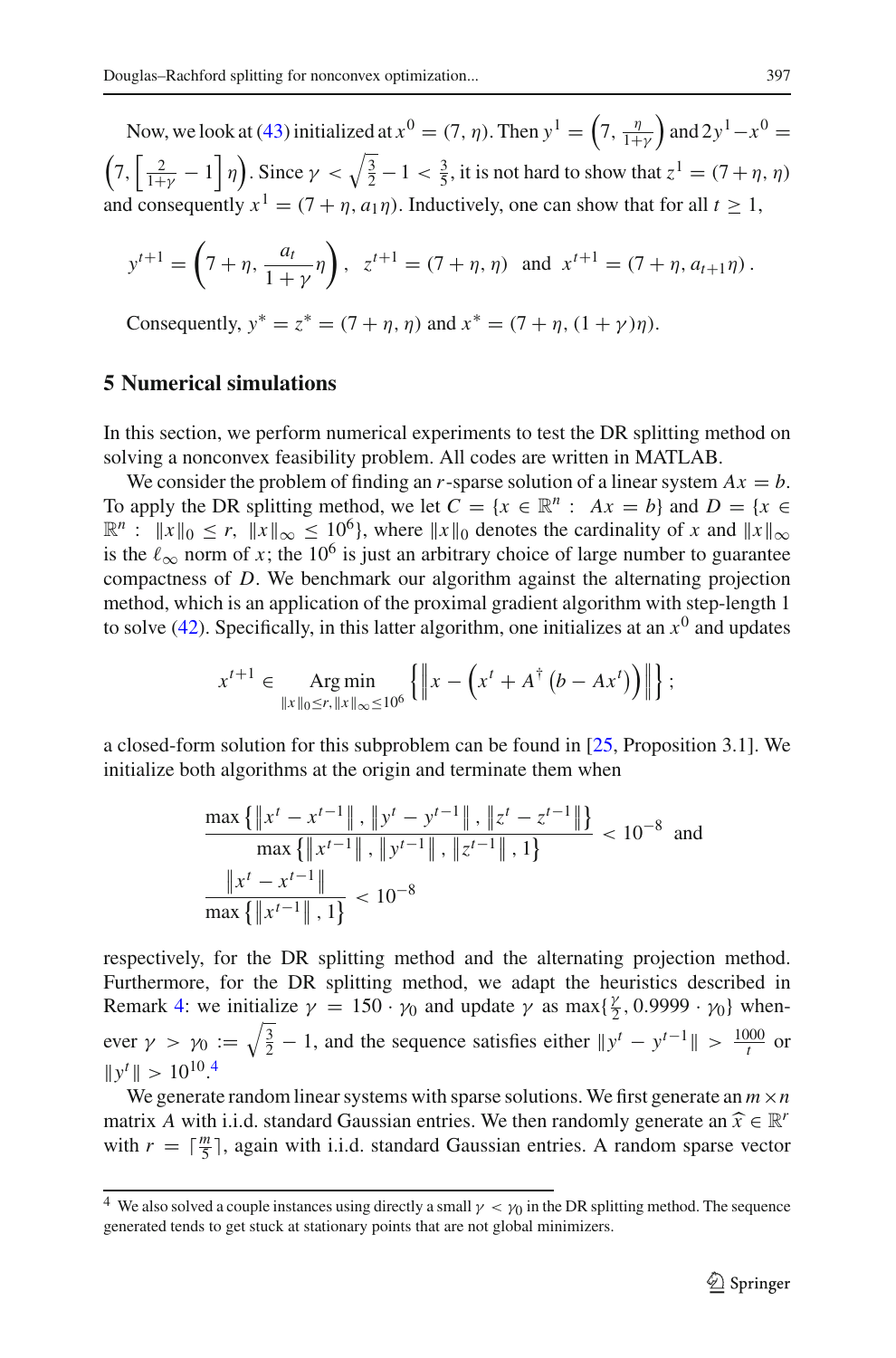<span id="page-27-0"></span>

| Data           |                  | DR   |                     |                     |      |                  | Alt Proj |              |                     |                |      |
|----------------|------------------|------|---------------------|---------------------|------|------------------|----------|--------------|---------------------|----------------|------|
| $\mathfrak{m}$ | $\boldsymbol{n}$ | iter | fval <sub>max</sub> | fval <sub>min</sub> | succ | fail             | iter     | $fval_{max}$ | fval <sub>min</sub> | succ           | fail |
| 100            | 4000             | 1967 | $3e - 02$           | $6e - 17$           | 30   | 20               | 1694     | $8e - 02$    | $4e - 03$           | $\theta$       | 50   |
| 100            | 5000             | 2599 | $2e - 02$           | $2e - 16$           | 18   | 32               | 1978     | $7e - 02$    | $5e-03$             | $\mathbf{0}$   | 50   |
| 100            | 6000             | 2046 | $1e - 02$           | $1e - 16$           | 12   | 38               | 2350     | $5e-02$      | $4e - 05$           | $\mathbf{0}$   | 50   |
| 200            | 4000             | 836  | $2e - 15$           | $2e - 16$           | 50   | $\mathbf{0}$     | 1076     | $3e-01$      | $3e - 05$           | $\mathbf{0}$   | 50   |
| 200            | 5000             | 1080 | $3e - 15$           | $2e - 16$           | 50   | $\mathbf{0}$     | 1223     | $2e - 01$    | $2e - 03$           | $\theta$       | 50   |
| 200            | 6000             | 1279 | $7e - 02$           | $1e-16$             | 43   | 7                | 1510     | $2e - 01$    | $1e-13$             | 1              | 49   |
| 300            | 4000             | 600  | $3e - 15$           | $2e - 16$           | 50   | $\mathbf{0}$     | 872      | $4e - 01$    | $6e - 14$           | 3              | 46   |
| 300            | 5000             | 710  | $4e - 15$           | $4e - 16$           | 50   | $\mathbf{0}$     | 1068     | $3e-01$      | $9e - 14$           | 3              | 45   |
| 300            | 6000             | 812  | $3e - 15$           | $2e - 16$           | 50   | $\mathbf{0}$     | 1252     | $3e - 01$    | $1e-13$             | 1              | 49   |
| 400            | 4000             | 520  | $2e - 15$           | $3e - 17$           | 50   | $\overline{0}$   | 818      | $6e-01$      | $7e-14$             | 30             | 19   |
| 400            | 5000             | 579  | $3e - 15$           | $5e-16$             | 50   | $\mathbf{0}$     | 946      | $4e - 01$    | $9e - 14$           | 12             | 36   |
| 400            | 6000             | 646  | $4e - 15$           | $6e - 16$           | 50   | $\mathbf{0}$     | 1108     | $3e-01$      | $1e-13$             | $\overline{4}$ | 44   |
| 500            | 4000             | 499  | $1e-16$             | $1e-18$             | 50   | $\boldsymbol{0}$ | 640      | $4e - 01$    | $6e - 14$           | 38             | 10   |
|                |                  |      |                     |                     |      |                  |          |              |                     |                |      |

**Table 1** Comparing Douglas–Rachford splitting and alternating projection on random instances

 $\tilde{x} \in \mathbb{R}^n$  is then generated by first setting  $\tilde{x} = 0$  and then specifying *r* random entries in  $\tilde{x}$  to be  $\hat{x}$ . Finally, we set  $b = A\tilde{x}$ .

500 5000 519 1e−15 4e−17 50 0 846 4e−01 8e−14 37 13 500 6000 556 3e−15 3e−16 50 0 1071 5e−01 1e−13 22 28

In our experiments, for each *m* = 100, 200, 300, 400 and 500, and *n* = 4000, 5000 and 6000, we generate 50 random instances as described above. The computational results are reported in Table [1,](#page-27-0) where we report the number of iterations averaged over the 50 instances, as well as the maximum and minimum function values at termination (fval<sub>max</sub> and fval<sub>min</sub>).<sup>[5](#page-27-1)</sup> We also report the number of successes and failures (succ and fail), where we declare a success if the function value at termination is below  $10^{-12}$ , and a failure if the value is above  $10^{-6}$  $10^{-6}$  $10^{-6}$ .<sup>6</sup> We observe that both methods fail more often for harder instances (smaller *m*), and the DR splitting method clearly outperforms the alternating projection method in terms of both the number of iterations and the solution quality.

Finally, as suggested by one of the reviewers, we also consider the classical DR splitting method, i.e., the DR splitting method applied to minimizing the sum of indicator functions of the sets *C* and *D*. As discussed in Example [1,](#page-25-3) this method can be non-convergent in general.

In our numerical tests, we use the same initialization and termination criteria as our DR splitting method. In addition, we also terminate the algorithm once the number of iterations exceeds 20,000. We solve exactly the same 50 instances for each  $m = 100$ ,

<sup>&</sup>lt;sup>5</sup> We report  $\frac{1}{2}d_C^2(z^t)$  for DR splitting, and  $\frac{1}{2}d_C^2(x^t)$  for alternating projection.

<span id="page-27-2"></span><span id="page-27-1"></span> $6$  The two thresholds are different and hence succ  $+$  fail is not necessarily 50. We set different thresholds so as to see if it is easy to determine whether the method has got stuck at stationary points that are not global minimizers.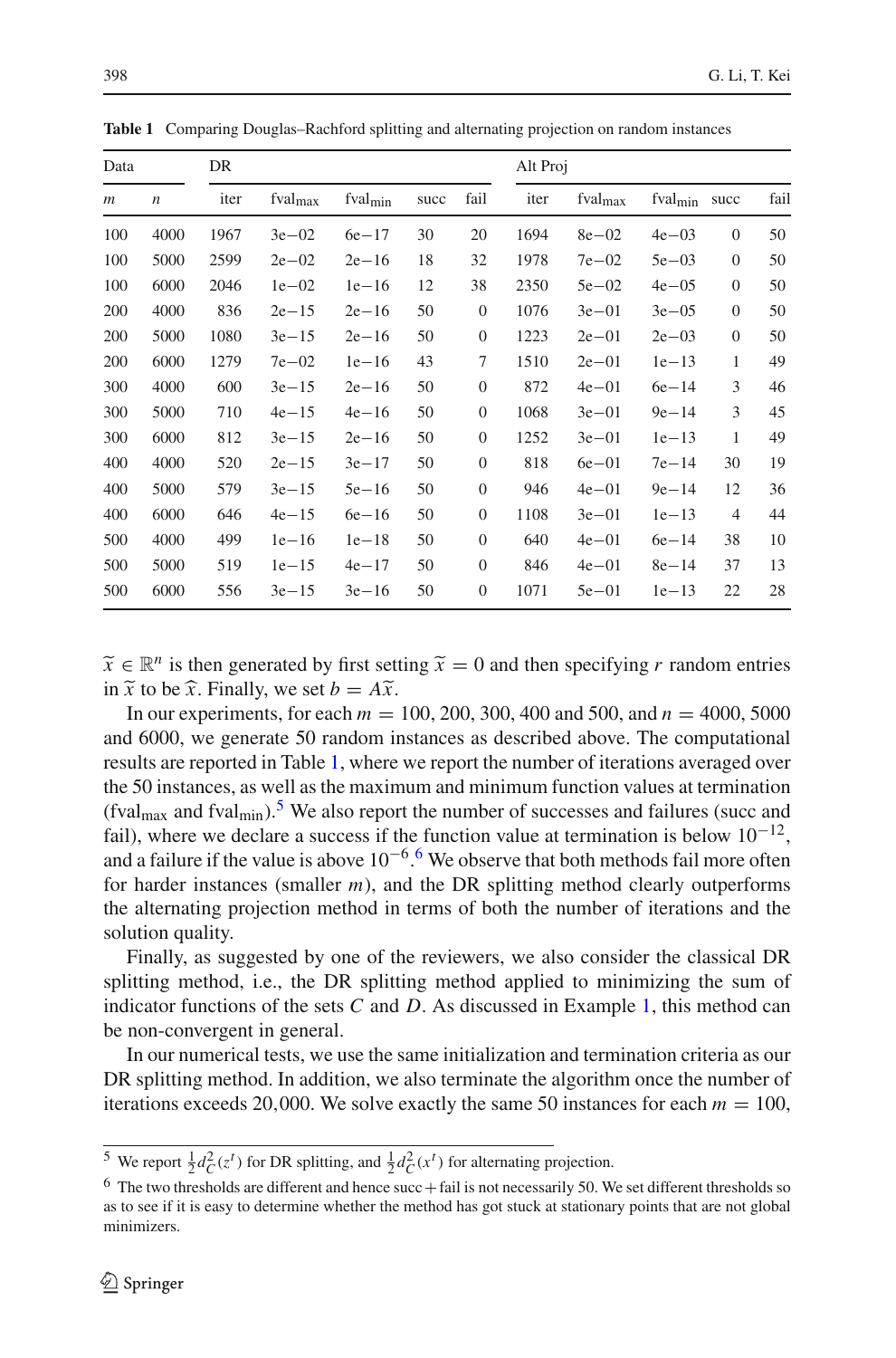| omputational results<br>splitting applied to             | Data             |                  | DR applied to $\delta_C + \delta_D$ |              |                     |                |                |  |
|----------------------------------------------------------|------------------|------------------|-------------------------------------|--------------|---------------------|----------------|----------------|--|
| $\delta_C + \delta_D$ on the same<br>tances from Table 1 | $\boldsymbol{m}$ | $\boldsymbol{n}$ | iter                                | $fval_{max}$ | fval <sub>min</sub> | succ           | fail           |  |
|                                                          | 100              | 4000             | 20,000                              | $2e+00$      | $3e-03$             | $\overline{0}$ | 50             |  |
|                                                          | 100              | 5000             | 19,821                              | $2e+00$      | $1e-16$             | 1              | 49             |  |
|                                                          | 100              | 6000             | 20,000                              | $1e+00$      | $1e - 04$           | $\theta$       | 50             |  |
|                                                          | 200              | 4000             | 10,595                              | $2e+00$      | $1e-16$             | 33             | 16             |  |
|                                                          | 200              | 5000             | 16,251                              | $2e+00$      | $6e - 18$           | 19             | 31             |  |
|                                                          | 200              | 6000             | 17,636                              | $3e + 00$    | $2e - 16$           | 11             | 39             |  |
|                                                          | 300              | 4000             | 4649                                | $2e+00$      | $9e - 17$           | 45             | 5              |  |
|                                                          | 300              | 5000             | 6926                                | $4e + 00$    | $2e - 16$           | 43             | 7              |  |
|                                                          | 300              | 6000             | 12,236                              | $4e + 00$    | $6e - 17$           | 25             | 25             |  |
|                                                          | 400              | 4000             | 2322                                | $4e - 15$    | $2e - 16$           | 50             | $\mathbf{0}$   |  |
|                                                          | 400              | 5000             | 3357                                | $2e+00$      | $3e - 16$           | 49             | 1              |  |
|                                                          | 400              | 6000             | 4487                                | $2e + 00$    | $2e - 16$           | 48             | $\overline{2}$ |  |
|                                                          | 500              | 4000             | 1986                                | $6e - 15$    | $4e - 16$           | 50             | $\mathbf{0}$   |  |
|                                                          | 500              | 5000             | 2859                                | $5e-15$      | $3e - 16$           | 50             | $\overline{0}$ |  |
|                                                          | 500              | 6000             | 3065                                | $5e-15$      | $1e - 16$           | 50             | $\overline{0}$ |  |
|                                                          |                  |                  |                                     |              |                     |                |                |  |

<span id="page-28-1"></span>**Table 2** Co for the DR minimizing δ*<sup>C</sup>* +δ*<sup>D</sup>* on the same random inst

200, 300, 400 and 500, and *n* = 4000, 5000 and 6000 from Table [1.](#page-27-0) The computational results are reported in Table [2,](#page-28-1) where, as before, we report the number of iterations averaged over the 50 instances, the maximum and minimum function values  $\frac{1}{2}d_C^2(z^t)$ at termination, and the number of successes and failures defined as above. One can observe that this approach is slower than both our DR splitting method and the alternating projection method, while its solution quality is worse than our DR splitting method, but is better than the alternating projection method.

# <span id="page-28-0"></span>**6 Concluding remarks**

In this paper, we examine the convergence behavior of the Douglas–Rachford splitting method when applied to solving nonconvex optimization problems, particularly, the nonconvex feasibility problem. By introducing the Douglas–Rachford merit function, we prove the global convergence and establish local convergence rates for the DR splitting method when the step-size parameter  $\gamma$  is chosen sufficiently small (with an explicit threshold) and the sequence generated is bounded. We also provide simple sufficient conditions that guarantee the boundedness of the sequence generated from the DR splitting method. Preliminary numerical experiments are performed, which indicate that the DR splitting method usually outperforms the alternating projection method in finding a sparse solution of a linear system, in terms of both solution quality and number of iterations taken.

**Acknowledgments** We would like to thank the two anonymous referees for their comments that helped improve the manuscript.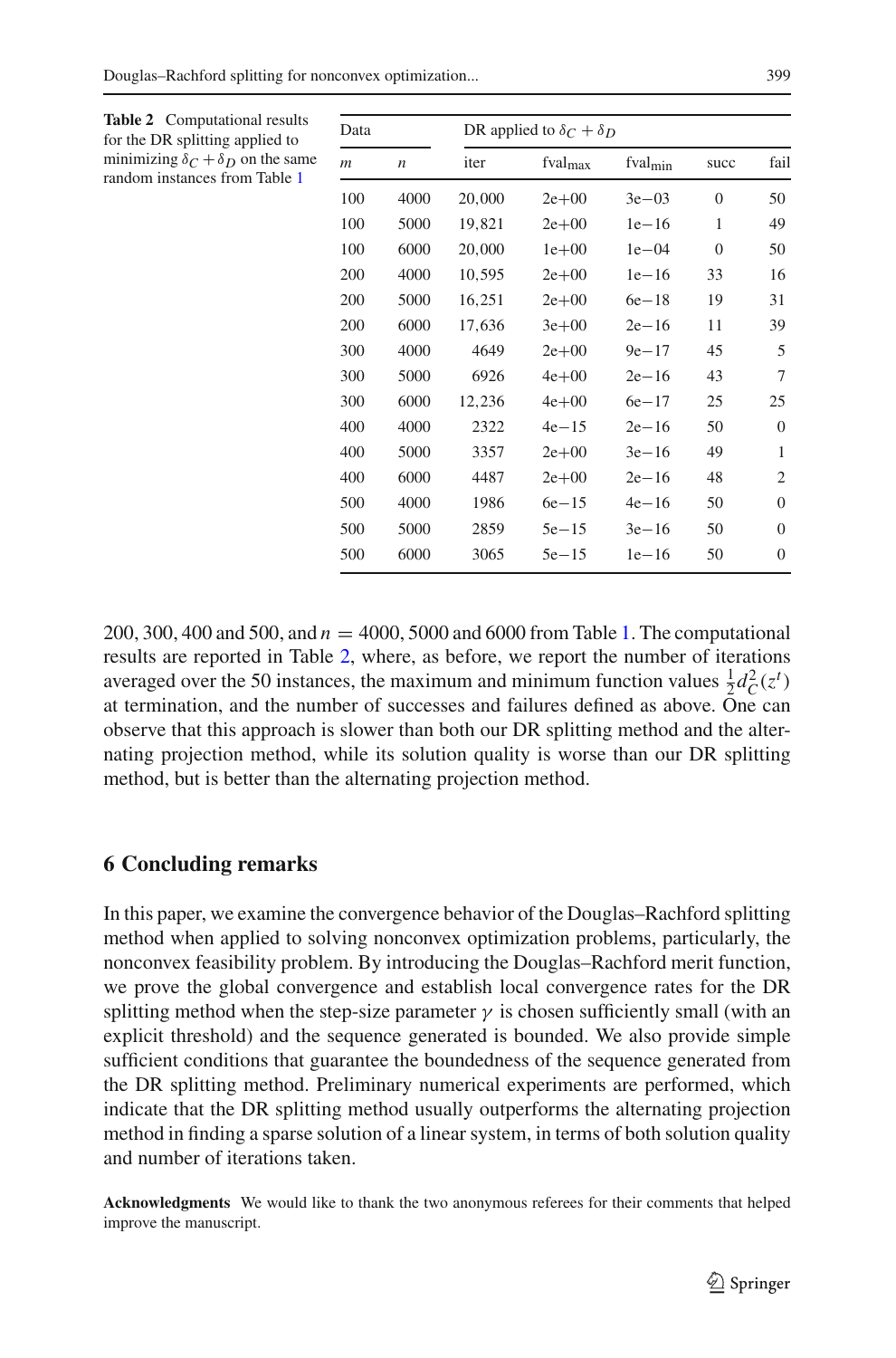# <span id="page-29-16"></span>**References**

- 1. Aragón, A.F., Borwein, J.M.: Global convergence of a non-convex Douglas–Rachford iteration. J. Global Optim. **57**, 1–17 (2012)
- <span id="page-29-8"></span>2. Aragón, A.F., Borwein, J.M., Tam, M.K.: Douglas–Rachford feasibility methods for matrix completion problems. ANZIAM J. **55**, 299–326 (2014)
- <span id="page-29-9"></span>3. Aragón, A.F., Borwein, J.M., Tam, M.K.: Recent results on Douglas–Rachford methods for combinatorial optimization problems. J. Optim. Theory Appl. **163**, 1–30 (2014)
- <span id="page-29-18"></span>4. Attouch, H., Bolte, J., Redont, P., Soubeyran, A.: Proximal alternating minimization and projection methods for nonconvex problems. An approach based on the Kurdyka–Lojasiewicz inequality. Math. Oper. Res. **35**, 438–457 (2010)
- <span id="page-29-19"></span>5. Attouch, H., Bolte, J., Svaiter, B.F.: Convergence of descent methods for semi-algebraic and tame problems: proximal algorithms, forward–backward splitting, and regularized Gauss–Seidel methods. Math. Program. **137**, 91–129 (2013)
- <span id="page-29-11"></span>6. Bauschke, H.H., Borwein, J.M.: On the convergence of von Neumann's alternating projection algorithm for two sets. Set-Valued Anal. **1**, 185–212 (1993)
- <span id="page-29-0"></span>7. Bauschke, H.H., Borwein, J.M.: On projection algorithms for solving convex feasibility problems. SIAM Rev. **38**, 367–426 (1996)
- <span id="page-29-1"></span>8. Bauschke, H.H., Combettes, P.L.: Convex Analysis and Monotone Operator Theory in Hilbert Spaces. Springer, Berlin (2011)
- <span id="page-29-14"></span>9. Bauschke, H.H., Noll, D.: On the local convergence of the Douglas–Rachford algorithm. Arch. Math. **102**, 589–600 (2014)
- <span id="page-29-20"></span>10. Bolte, J., Daniilidis, A., Lewis, A.: The Łojasiewicz inequality for nonsmooth subanalytic functions with applications to subgradient dynamical systems. SIAM J. Optim. **17**, 1205–1223 (2007)
- <span id="page-29-21"></span>11. Bolte, J., Daniilidis, A., Lewis, A., Shiota, M.: Clarke subgradients of stratifiable functions. SIAM J. Optim. **18**, 556–572 (2007)
- <span id="page-29-12"></span>12. Borwein, J.M., Li, G., Yao, L.J.: Analysis of the convergence rate for the cyclic projection algorithm applied to basic semialgebraic convex sets. SIAM J. Optim. **24**, 498–527 (2014)
- <span id="page-29-5"></span>13. Combettes, P.L., Pesquet, J.-C.: A Douglas–Rachford splitting approach to nonsmooth convex variational signal recovery. IEEE J. Sel. Top. Signal Proces. **1**, 564–574 (2007)
- <span id="page-29-2"></span>14. Douglas, J., Rachford, H.H.: On the numerical solution of heat conduction problems in two or three space variables. Trans. Am. Math. Soc. **82**, 421–439 (1956)
- <span id="page-29-4"></span>15. Eckstein, J., Bertsekas, D.P.: On the Douglas–Rachford splitting method and the proximal point algorithm for maximal monotone operators. Math. Program. **55**, 293–318 (1992)
- <span id="page-29-6"></span>16. Gandy, S., Recht, B., Yamada, I.: Tensor completion and low-*n*-rank tensor recovery via convex optimization. Inverse Probl. **27**, 025010 (2011)
- <span id="page-29-22"></span>17. Gong, P., Zhang, C., Lu, Z., Huang, J., Ye, J.: A general iterative shrinkage and thresholding algorithm for non-convex regularized optimization problems. In: The 30th International Conference on Machine Learning (ICML 2013)
- <span id="page-29-7"></span>18. He, B., Yuan, X.: On the *O*(1/*n*) convergence rate of the Douglas–Rachford alternating direction method. SIAM J. Numer. Anal. **50**, 700–709 (2012)
- <span id="page-29-10"></span>19. Hesse, R., Luke, D.R.: Nonconvex notions of regularity and convergence of fundamental algorithms for feasibility problems. SIAM J. Optim. **23**, 2397–2419 (2013)
- <span id="page-29-15"></span>20. Hesse, R., Luke, D.R., Neumann, P.: Alternating projections and Douglas–Rachford for sparse affine feasibility. IEEE Trans. Signal. Proces. **62**, 4868–4881 (2014)
- <span id="page-29-13"></span>21. Lewis, A.S., Luke, D.R., Malick, J.: Local convergence for alternating and averaged nonconvex projections. Found. Comput. Math. **9**, 485–513 (2009)
- <span id="page-29-24"></span>22. Lewis, A.S., Malick, J.: Alternating projections on manifolds. Math. Oper. Res. **33**, 216–234 (2008)
- <span id="page-29-23"></span>23. Li, G., Mordukhovich, B.S., Pham, T.S.: New fractional error bounds for polynomial systems with applications to Hölderian stability in optimization and spectral theory of tensors. Math. Program. **153**, 333–362 (2015)
- <span id="page-29-3"></span>24. Lions, P.-L., Mercier, B.: Splitting algorithms for the sum of two nonlinear operators. SIAM J. Numer. Anal. **16**, 964–979 (1979)
- <span id="page-29-25"></span>25. Lu, Z., Zhang, Y.: Sparse approximation via penalty decomposition methods. SIAM J. Optim. **23**, 2448–2478 (2013)
- <span id="page-29-17"></span>26. Luke, D.R.: Finding best approximation pairs relative to a convex and a prox-regular set in Hilbert space. SIAM J. Optim. **19**, 714–739 (2008)